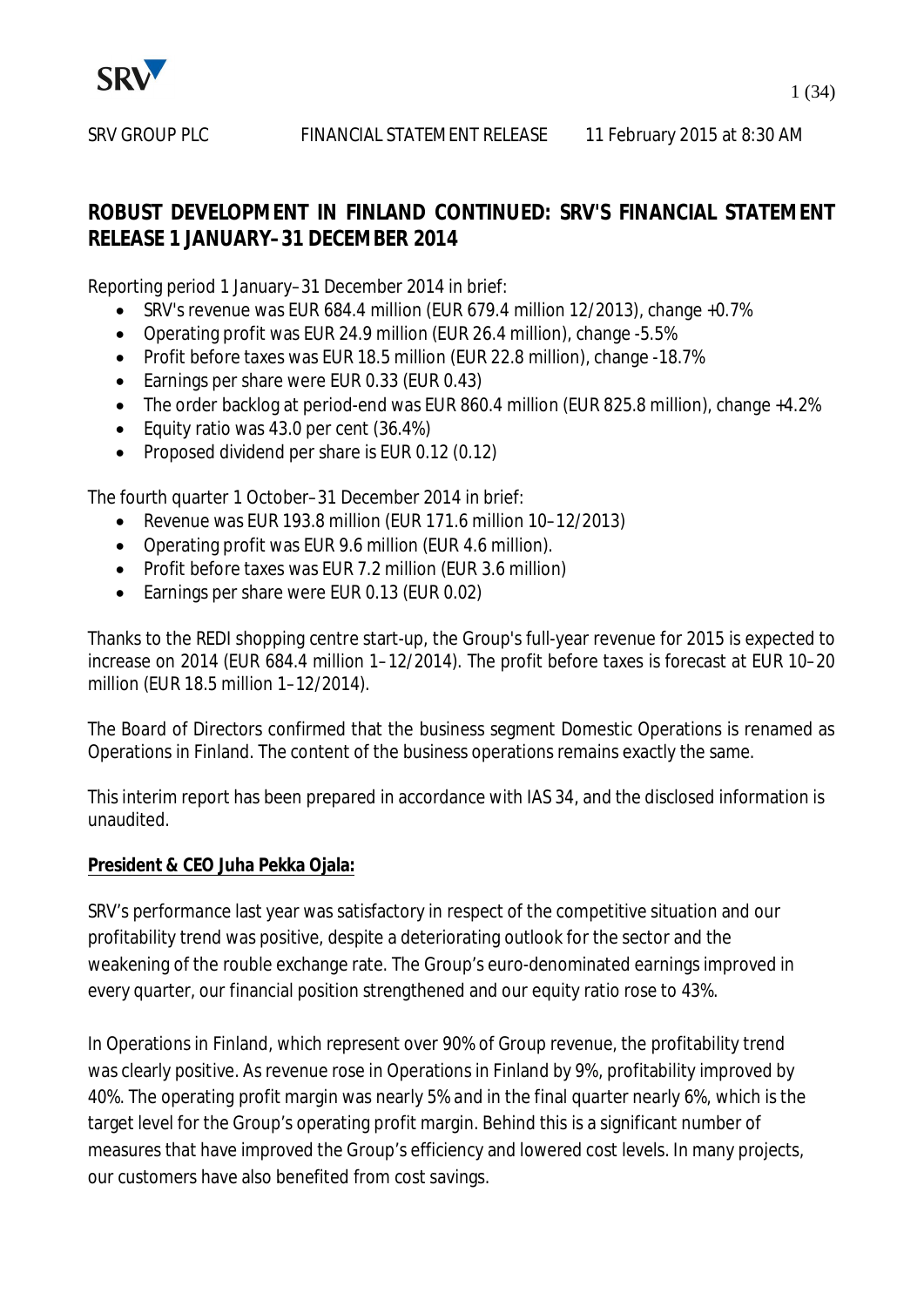

Of revenue in Finland, nearly two thirds comes from business premises projects and just over one third from housing projects. Business premises have been built particularly for the public sector, where hospitals, for example, have played a key role. Of these, the construction of a new additional emergency unit in Jorvi, Espoo, the New Children's Hospital to be built in Meilahti, Helsinki, and the additional building project at TAYS Central Hospital, Tampere, are good examples of demanding hospital construction projects. The order backlog grew by 4% compared with the previous year, which is a fine achievement in the prevailing market situation.

In housing construction, based on advance marketing demand we increased the number of start-ups towards the end of the year, the first time since the downturn a couple of years ago. Projects implemented for housing investment funds and other institutional investors have supported housing demand in otherwise difficult conditions. Rental housing for mid- and highincome customers in good locations and next to good transport connections increasingly constitutes demand complementary to the owner-occupied housing market.

Our International Operations, consisting mainly of activities in Russia, were overshadowed last year by the Ukraine crisis and its consequences. Despite this, the profitability of International Operations developed positively, particularly in the latter part of the year. The main challenges have been the availability of financing and the decline in consumers' purchasing power caused by the depreciation of the rouble. The euro-denominated financing of the Okhta Mall shopping centre, which was at the negotiation stage last spring, was finalised on competitive terms by the autumn. A positive effect of the weakening of the rouble has been a reduction in construction costs. Despite a general decline in consumer confidence in Russia, our Pearl Plaza shopping centre, which opened in St. Petersburg a year ago, has continually achieved new visitor records.

We start this year with enthusiasm, because we believe that the REDI project, planned for Kalasatama in Helsinki and delayed by a zoning appeal, will be launched this spring. Last year's milestone in the project was the assembly of a domestic investor group. REDI will start with the construction of the shopping centre and will continue with residential towers, the first of which will be completed together with the shopping centre in 2018. Espoo will see the launch of the Niittykumpu metro centre project, which also consists of commercial services and housing. In addition, we aim to launch the Wood City quarter project in Jätkäsaari, Helsinki.

Our large-scale projects will place considerable demands on us in terms of expertise and financial resources. In accordance with our business model, we have built partner networks in a various fields that, together with our own experts, will help us take our projects forward stage by stage. I am hopeful for the coming year. Our financial key figures are robust and our order backlog is in excellent shape.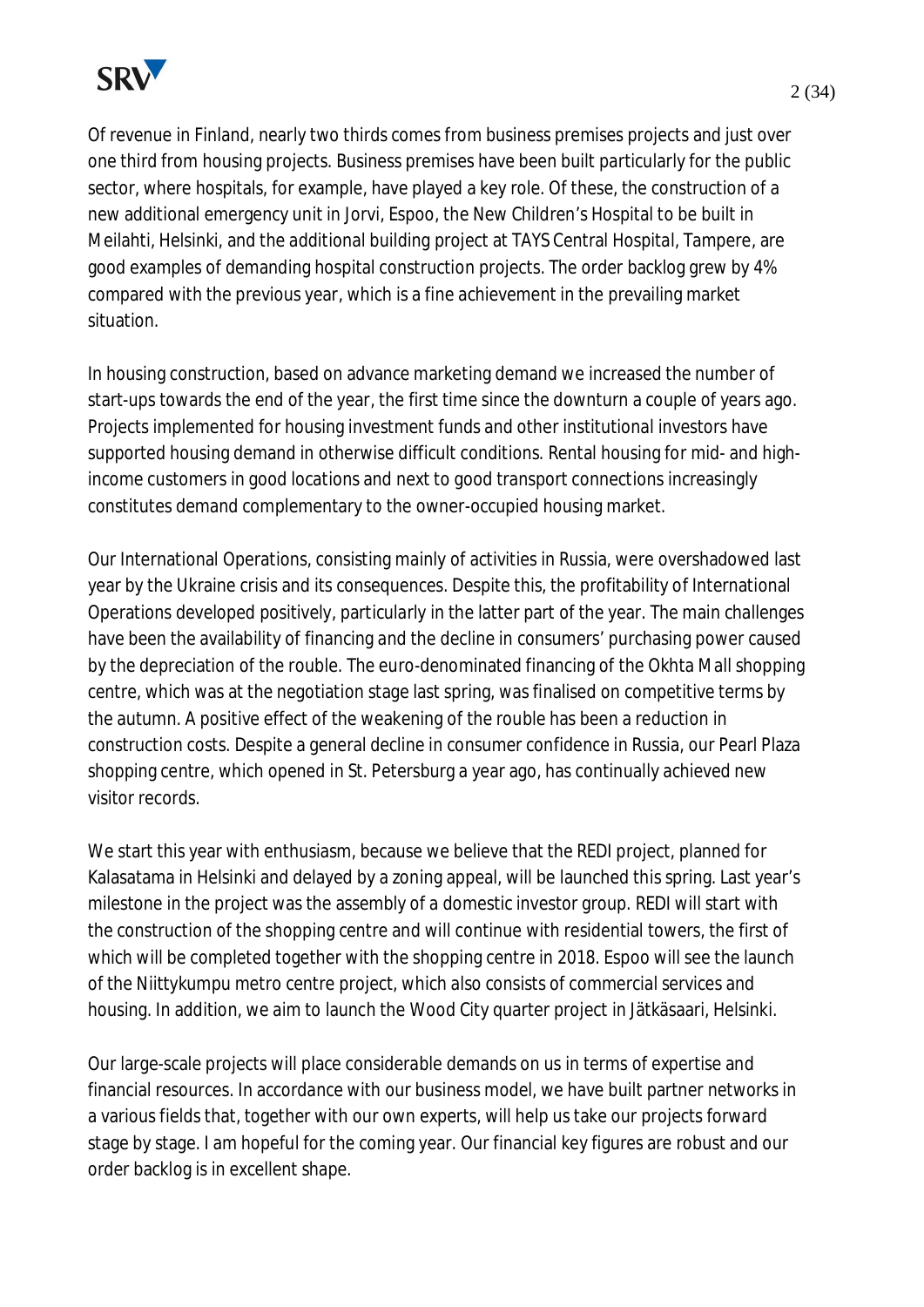

#### **SRV GROUP PLC'S FINANCIAL STATEMENT RELEASE, 1 JANUARY–31 DECEMBER 2014**

| Group key figures                      | $1 - 12/$ | $1 - 12/$ | change,     | change, |        | 10-12/ 10-12/ |
|----------------------------------------|-----------|-----------|-------------|---------|--------|---------------|
| (IFRS, MEUR)                           | 2014      | 2013      | <b>MEUR</b> | %       | 2014   | 2013          |
| Revenue                                | 684.4     | 679.4     | 5.0         | 0.7     | 193.8  | 171.6         |
| Operating profit                       | 24.9      | 26.4      | $-1.5$      | $-5.5$  | 9.6    | 4.6           |
| Financial income and expenses,         |           |           |             |         |        |               |
| total                                  | $-6.4$    | $-3.6$    | $-2.8$      |         | $-2.4$ | $-1.0$        |
| Profit before taxes                    | 18.5      | 22.8      | $-4.3$      | $-18.7$ | 7.2    | 3.6           |
| Order backlog                          | 860.4     | 825.8     | 34.6        | 4.2     |        |               |
| New agreements                         | 700.3     | 600.7     | 99.6        | 16.6    | 108.0  | 68.3          |
| Operating profit, %                    | 3.6       | 3.9       |             |         | 5.0    | 2.7           |
| Net profit, %                          | 2.2       | 2.7       |             |         | 2.7    | 0.9           |
| Equity ratio, %                        | 43.0      | 36.4      |             |         |        |               |
| Net interest-bearing debt              | 206.1     | 215.8     | $-9.7$      | $-4.5$  |        |               |
| Gearing ratio, %                       | 91.6      | 97.1      |             |         |        |               |
| Return on investment, %                | 5.4       | 5.4       |             |         |        |               |
| Return on equity, %                    | 6.9       | 8.4       |             |         |        |               |
| Earnings per share <sup>1)</sup> , EUR | 0.33      | 0.43      | $-0.09$     | $-21.8$ | 0.13   | 0.02          |
| Equity per share, EUR                  | 5.04      | 4.97      | 0.07        | 1.4     |        |               |
| Share price at end of period, EUR      | 2.83      | 4.05      | $-1.22$     | $-30.1$ |        |               |
| Weighted average number of             |           |           |             |         |        |               |
| shares outstanding, millions           | 35.6      | 35.5      |             | 0.2     |        |               |

**1)** SRV Group Plc has changed the way to calculate the earnings per share figure. The change of the way to calculate it is presented in the interim report's preparation principles.

#### **Overall review**

Thanks to growth in new contractor agreements, the Group's order backlog increased to EUR 860.4 million (EUR 825.8 million 12/2013). 85 per cent of the order backlog has been sold, a total of EUR 729 million. The unsold share of the order backlog decreased to EUR 132 million (EUR 208 million 12/2013). The value of the Group's new contracts rose to EUR 700.3 million (EUR 600.7 million 12/2013).

The Group's revenue increased to EUR 684.4 million (EUR 679.4 million 1–12/2013). Revenue from business construction in Finland grew when the sale of the Derby Business Park – a developercontracted office property in Perkkaa, Espoo – was completed in the third quarter. Revenue from housing production for the consumer market declined as the number of completed units (249) fell to under half the number completed during the previous year (539 1–12/2013). In International Operations, the revenue for the comparison period was boosted by the sale of a 55 per cent holding in the Okhta Mall shopping centre project in June 2013, and also by construction volume for the final stage of the Pearl Plaza shopping centre.

The Group's operating profit totalled EUR 24.9 million (EUR 26.4 million), generating an operating margin of 3.6 per cent (3.9%). Operating profit from Operations in Finland noticeably improved. The Group's operating profit decreased, as operating profit for the comparison period included capital gains from the sale of a 55 per cent holding in the Okhta Mall shopping centre project in St Petersburg in June 2013. Operating profit for the comparison period was also increased by a EUR 8.3 million change in the fair value of SRV's holding in the Okhta Mall shopping centre following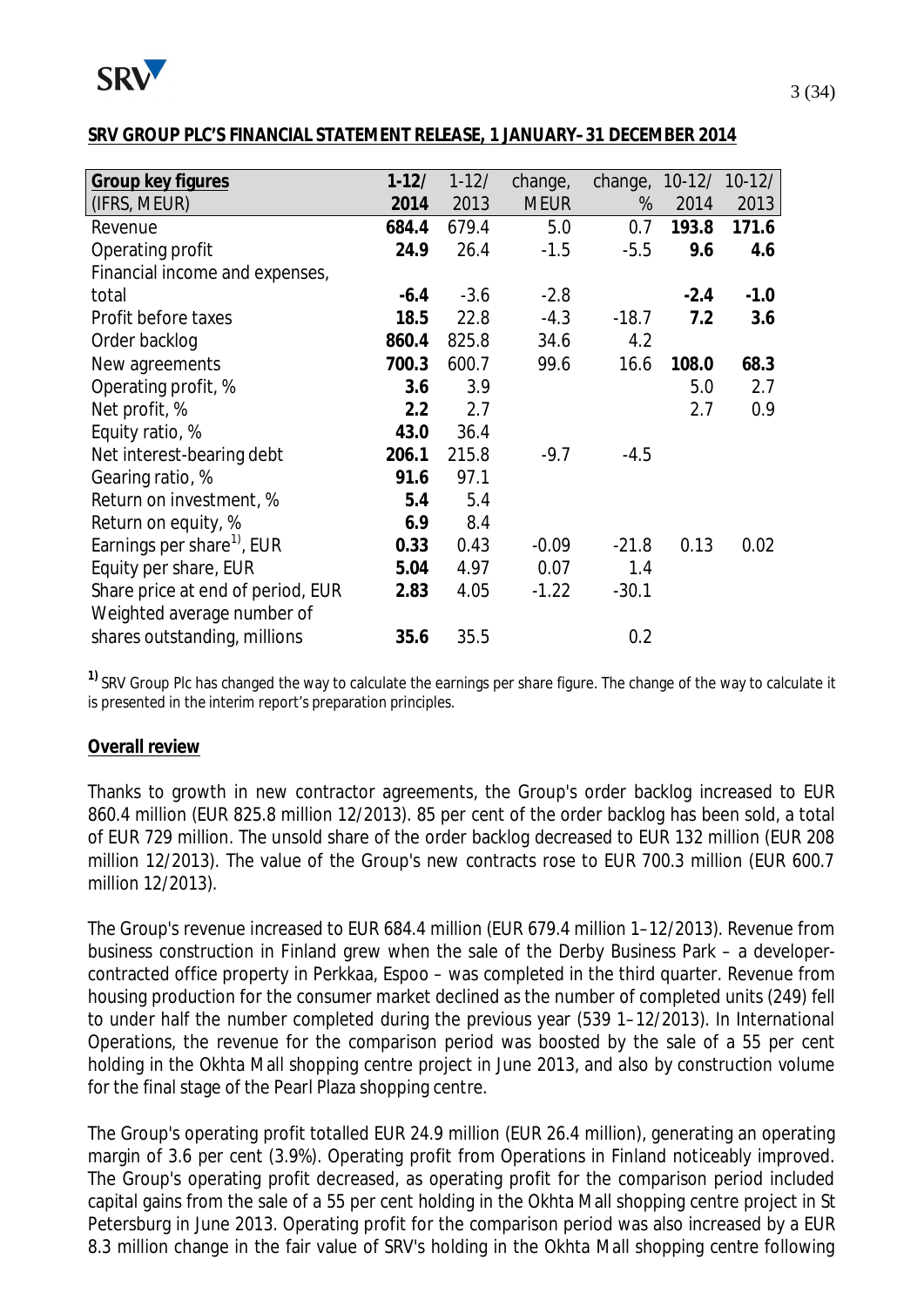

the surrender of the company's controlling interest in the aforementioned June transaction and the subsequent remeasurement of its remaining holding at fair value based on the sale of the majority holding.

Several factors contribute to the quarterly variation in the operating profit and operating profit margin: SRV's own projects are recognised as income upon delivery; the part of the order backlog that is continuously recognised as income mainly consists of low-margin contracting; a share equivalent to the ownership of SRV's associated companies is eliminated from the profit margins of construction carried out for these companies; and the nature of the company's operations (project development).

The Group's net financial expenses rose to EUR 6.4 million (EUR 3.6 million). Interest expenses for the review period were raised by the fixed-interest bond issued in December 2013. Financial income for the comparison period increased due to interest income from SRV's associated company Etmia II, which refinanced its construction funding from SRV with a long-term project loan of about EUR 33 million in Q2/2013. Financial income for the review period was also increased in Q3 by the recognition of EUR 1.5 million in interest income adjustment from the Promenade project in Moscow.

The Group's profit before taxes was EUR 18.5 million (EUR 22.8 million). The result for the 1– 12/2013 comparison period was improved by capital gains from the sale of a 55 per cent stake in the Okhta Mall shopping centre project in St Petersburg, the EUR 8.3 million change in the fair value of SRV's holding, and financial income from SRV's associated company Etmia II. Net profit for the review period was EUR 15.4 million (EUR 18.3 million). Income taxes totalled EUR 3.2 million (EUR 4.5 million). Earnings per share were EUR 0.33 (EUR 0.43).

The Group's equity ratio improved to 43.0 per cent (36.4% on 31 December 2013) thanks to the favourable result and a reduction in capital invested after the Derby Business Park transaction.

Revenue from Operations in Finland totalled EUR 627.9 million (EUR 574.8 million 1–12/2013). Operating profit improved to EUR 30.0 million (EUR 21.4 million), generating an operating margin of 4.8 per cent (3.7%). This increase in profitability was driven by improved construction margin management, more efficient purchasing, and higher development project volumes. Operating profit was also adversely affected by the fact that the majority of the commercial development order backlog recognised as income consisted of low-margin contracting. The order backlog rose to EUR 723 million (EUR 646 million). In order to improve profitability, the company will now be focusing on increasing developer contracting, development projects, and negotiated contracts.

SRV sold a total of 756 housing units (701 1–12/2013) to consumers and investors. SRV had 1,625 housing units under construction (1,054 on 31 December 2013), of which 330 were developercontracted. 87 per cent of residential units under construction have been sold, and 80 per cent of production consists of rental and right-of-occupancy units. 62 per cent (68%) of housing units were developed by SRV.

Revenue from International Operations was EUR 56.9 million (EUR 104.7 million). Operating profit was EUR 1.1 million (EUR 10.0 million). Revenue and operating profit declined due to events during the comparison period, namely the sale of the completed Okhta Mall shopping centre project in St Petersburg and a change in the fair value of SRV's holding. The order backlog was EUR 137.2 million (EUR 180.1 million).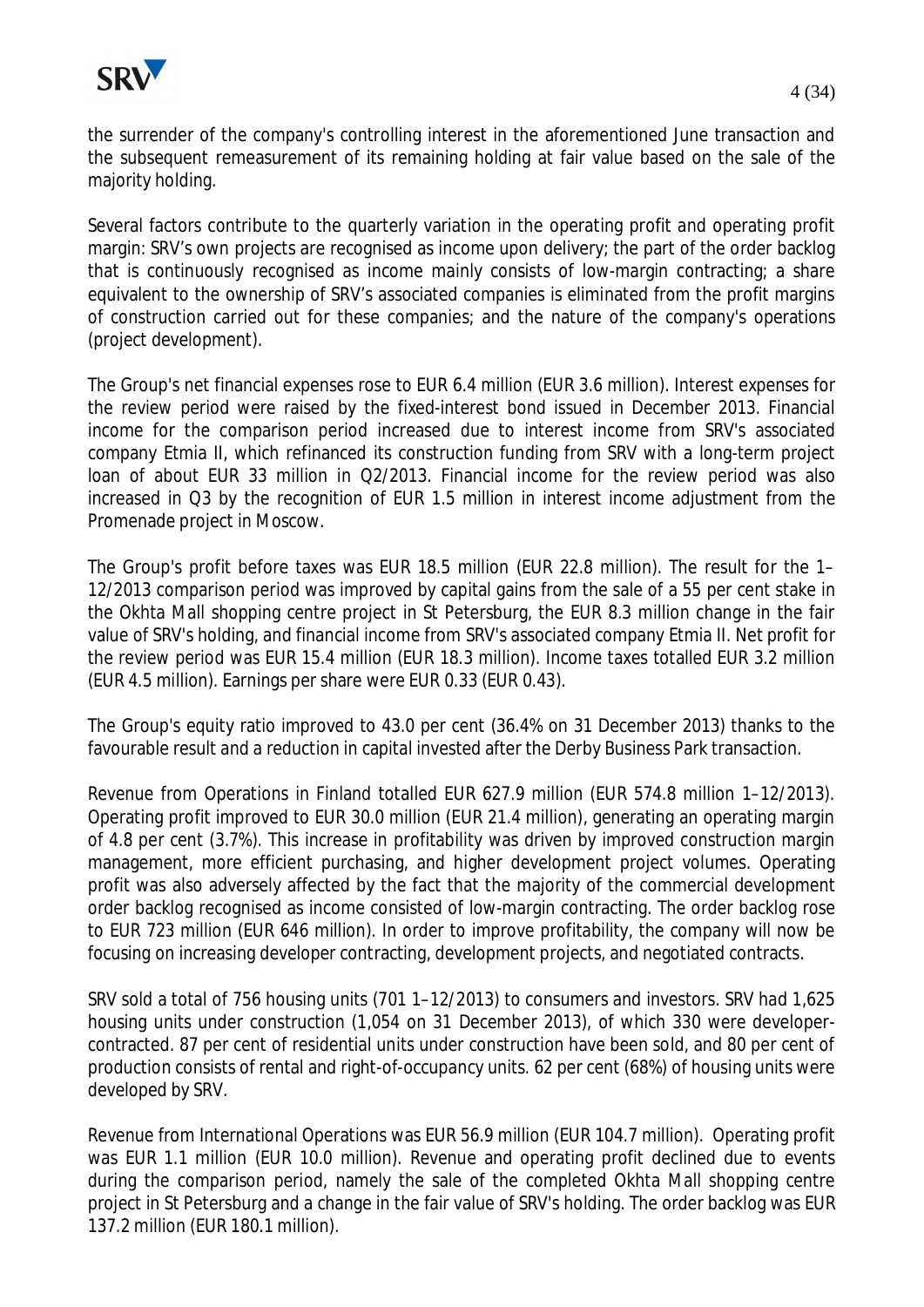The Group's revenue for the fourth quarter totalled EUR 193.8 million (EUR 171.6 million) with an operating profit of EUR 9.6 million (EUR 4.6 million). The profitability of both Operations in Finland and International Operations continued to improve during the fourth quarter.

One of SRV's major shopping centre projects, the Pearl Plaza shopping centre in St Petersburg, was opened in August 2013. 97 per cent of the shopping centre's premises have been leased and visitor numbers have exceeded targets. At the Okhta Mall shopping centre, which is under construction in St Petersburg, lease agreements or preliminary BTS (business term sheet) lease agreements have been signed for over 50 per cent of the available retail space. An investor solution for the Promenade shopping centre in Moscow has been implemented and construction work has begun. In September, SRV signed an approximately EUR 240 million letter of intent with a group of investors to jointly invest in a major project in Finland, that is, the REDI shopping centre and parking facility.

SRV's project development activities are paving the way for a significant increase in operating volumes. These projects require long-term development work and are being carried out over the course of several years. Many of SRV's projects are so-called landmark projects – innovative new solutions for the needs of sustainable regional construction.

| Revenue                         | $1 - 12/$ | $1 - 12/$ | change,       | change,     | $10 - 12/$ | $10 - 12/$ |
|---------------------------------|-----------|-----------|---------------|-------------|------------|------------|
| (EUR million)                   | 2014      | 2013      | <b>MEUR</b>   | $\%$        | 2014       | 2013       |
| Operations in Finland           | 627.9     | 574.8     | 53.1          | 9.2         | 176.0      | 155.8      |
| <b>International Operations</b> | 56.9      | 104.7     | $-47.7$       | $-45.6$     | 17.8       | 15.7       |
| Other operations                | 19.5      | 13.0      |               | 6.5<br>49.5 | 4.2        | 3.8        |
| Eliminations                    | $-19.9$   | $-13.1$   | $-6.8$        |             | $-4.1$     | $-3.8$     |
| Group, total                    | 684.4     | 679.4     |               | 5.0<br>0.7  | 193.8      | 171.6      |
| Operating profit                | $1 - 12/$ | $1 - 12/$ | change,       | change,     | $10 - 12/$ | $10 - 12/$ |
| (EUR million)                   | 2014      | 2013      | <b>MEUR</b>   | %           | 2014       | 2013       |
| <b>Operations in Finland</b>    | 30.0      | 21,4      |               | 40.1<br>8.6 | 10.2       | 8.0        |
| <b>International Operations</b> | 1.1       | 10,0      | $-8.9$        | $-89.3$     | 1.8        | $-1.7$     |
| Other operations                | $-6.2$    | $-5.0$    | $-1.1$        |             | $-2.4$     | $-1.7$     |
| Eliminations                    | 0.0       | 0.0       |               | 0.0         | 0.0        | 0.0        |
| Group, total                    | 24.9      | 26.4      | $-1.5$        | $-5.5$      | 9.6        | 4.6        |
| Operating profit, %             | 1-12/2014 |           | $1 - 12/2013$ | 10-12/2014  | 10-12/2013 |            |
| <b>Operations in Finland</b>    |           | 4.8       | 3.7           | 5.8         |            | 5.1        |
| <b>International Operations</b> |           | 1.9       | 9.5           | 10.1        |            | $-10.7$    |
| Group, total                    |           | 3.6       | 3.9           | 5.0         |            | 2.7        |
| Order backlog                   |           |           |               | change,     | change,    |            |
| (EUR million)                   | 12/2014   |           | 12/2013       | <b>MEUR</b> | $\%$       |            |
| Operations in Finland           |           | 723.2     | 645.8         | 77.4        | 12.0       |            |
| <b>International Operations</b> |           | 137.2     | 180.1         | $-42.9$     | $-23.8$    |            |
| Group, total                    |           | 860.4     | 825.8         | 34.6        | 4.2        |            |
| - sold order backlog            |           | 729       | 618           | 111         | 17.9       |            |
| - unsold order backlog          |           | 132       | 208           | $-76$       | $-36.7$    |            |

#### **Key figures for the segments**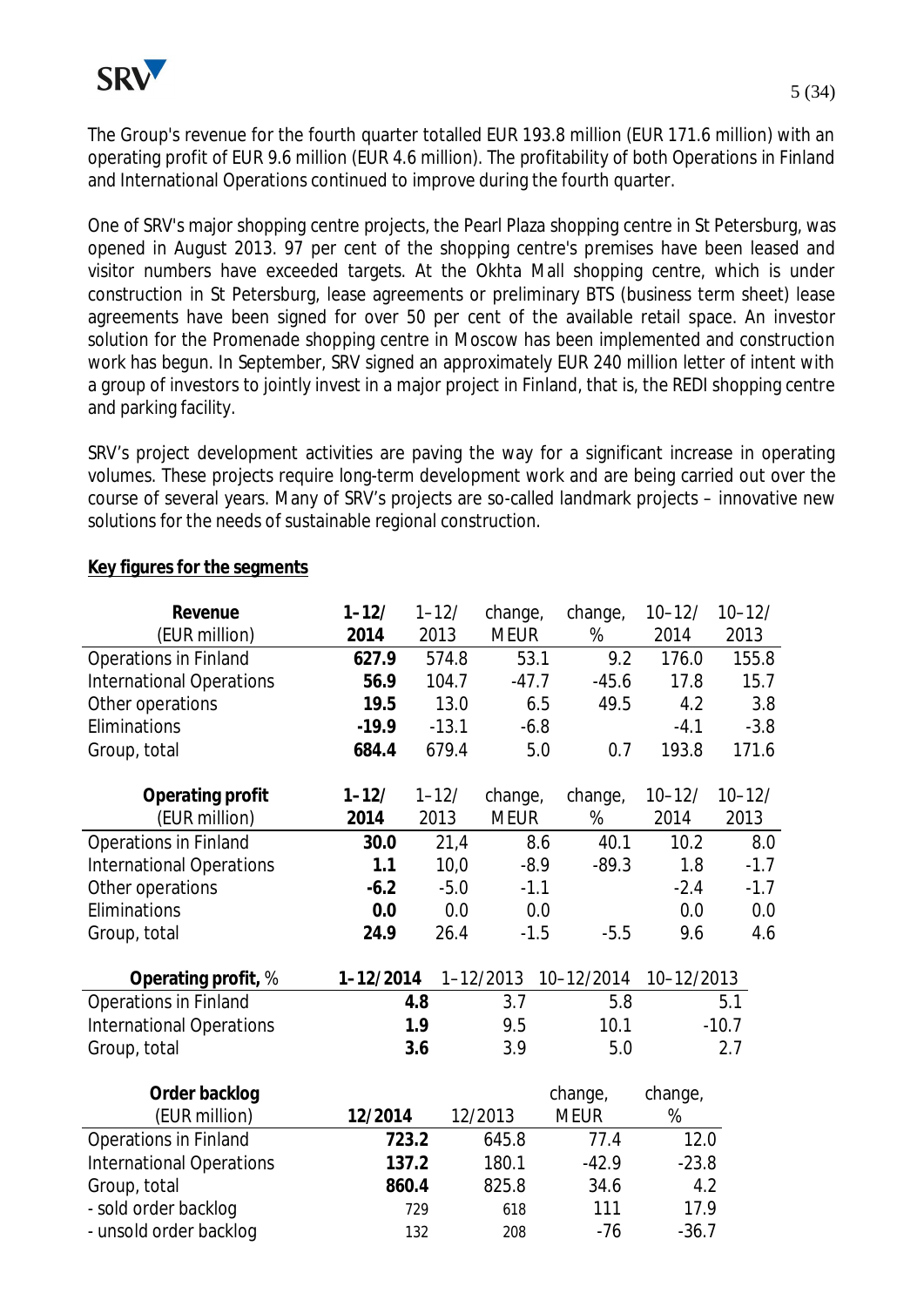

## **Earnings trends of the segments**

| <b>Operations in Finland</b>                                              | $1 - 12/$ | $1 - 12/$ | change,     | change, | $10 - 12/$ | $10 - 12/$ |
|---------------------------------------------------------------------------|-----------|-----------|-------------|---------|------------|------------|
| (EUR million)                                                             | 2014      | 2013      | <b>MEUR</b> | %       | 2014       | 2013       |
| Revenue                                                                   | 627.9     | 574.8     | 53.1        | 9.2     | 176.0      | 155.8      |
| - accounted for by business<br>construction                               | 395.5     | 319.2     | 76.2        | 23.9    | 99.1       | 89.1       |
| - accounted for by housing<br>construction                                | 232.5     | 255.5     | $-23.1$     | $-9.0$  | 76.9       | 66.8       |
| Operating profit                                                          | 30.0      | 21.4      | 8.6         | 40.1    | 10.2       | 8.0        |
| Operating profit, %                                                       | 4.8       | 3.7       |             |         | 5.8        | 5.1        |
| Order backlog                                                             | 723.2     | 645.8     | 77.4        | 12.0    |            |            |
| - accounted for by business<br>construction<br>- accounted for by housing | 450.1     | 392.8     | 57.3        | 14.6    |            |            |
| construction                                                              | 273.1     | 253.0     | 20.2        | 8.0     |            |            |

The Board of Directors confirmed that the business segment Domestic Operations is renamed as Operations in Finland. The content of the business operations remains exactly the same. The Operations in Finland segment consists of SRV's property development and construction operations in Finland. Operations in Finland are divided into business construction (which comprises retail, office, logistics, earthworks, and rock construction operations) and housing construction.

Revenue for Operations in Finland totalled EUR 627.9 million (EUR 574.8 million 1–12/2013), and accounted for 92 per cent of the Group's revenue (85%). Operating profit totalled EUR 30.0 million (EUR 21.4 million), generating an operating margin of 4.8 per cent (3.7%). Revenue was boosted by the sale of the Derby Business Park – a developer-contracted office property in Perkkaa, Espoo – in the third quarter. Revenue from developer-contracted housing targeted at consumers declined as the number of completed units fell significantly short of the comparison period. Operating profit growth was driven by improved construction margin management, more efficient purchasing, and higher development project volumes. However, operating profit was also affected by the fact that the majority of the commercial development order backlog recognised as income consisted of low-margin contracting. The relative profitability of construction in Finland was weakened by the sale of the low-margin Derby Business Park. The order backlog rose to EUR 723.2 million (EUR 645.8 million 12/2013) thanks to growth in negotiated contracts in business construction.

Fourth-quarter revenue totalled EUR 176.0 million (EUR 155.8 million 10–12/2013) with an operating profit of EUR 10.2 million (EUR 8.0 million). A rise in the contract order backlog contributed to this increase in revenue. Operating profit received a boost from improved profitability in both ongoing projects and those completed during 2014.

#### **Business construction**

Revenue from business construction totalled EUR 395.5 million (EUR 319.2 million). The order backlog was EUR 450.1 million (EUR 392.8 million). Competition for new contracts has remained fierce.

Projects completed during the review period include Hotel Torni Tampere for Sokotel, the Äänekoski health centre, daycare centres in Joutseno and Kyrö, a Biltema store in Vaasa, the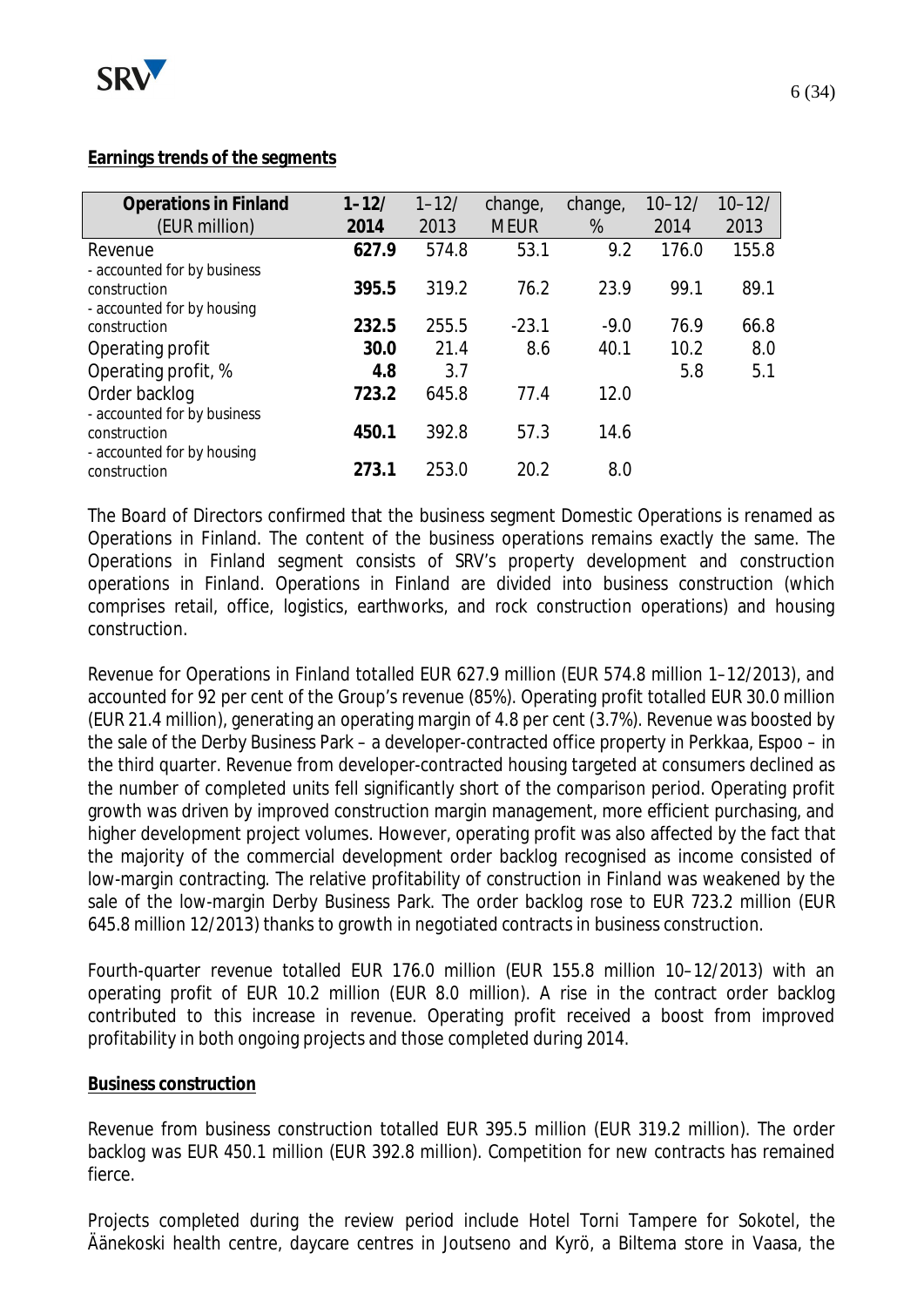

expansion of the postal centre in Oulu, and the Päijänne tunnel's Pitkäkoski tailwater tank. In Tampere, SRV finished the construction of the Pispa Service Centre for the Tampereen Kotilinna Foundation, as well as expansions to a vocational college and upper secondary school in Hervanta. In Southwest Finland, SRV completed production facilities for Grene Noromaa in Paimio, and premises for Orion and Sandvik in Turku. Completed renovation projects included the Presidential Palace, Chemicum C for the University of Helsinki, Phase II of the Brondankulma renovation project, the refurbishment of the Merituuli shopping centre in Espoo and the renovation of a facility used by VTT for research into renewable energy. SRV also completed one of its own development projects: a logistics centre built in the Pressi area of Vantaa for HUS-Logistics.

During the review period, new contractor agreements worth EUR 427.9 million were signed with external clients. The major ones were for the construction of a new Children's Hospital in Meilahti, Helsinki (valued at about EUR 81 million), Phase I of the Tapiola urban centre in Espoo for Lähitapiola (about EUR 110 million), a central car park in Tapiola for Tapiolan keskuspysäköinti Oy (about EUR 40 million), the expansion of a car park under construction at Helsinki-Vantaa Airport for Finavia (about EUR 30 million), and the Joensuu Court and Police Building, which will be carried out as an alliance-based project for Senate Properties (about EUR 30 million). In addition, SRV signed several contractor agreements with clients such as Länsimetro Oy for the construction of the Koivusaari metro station, the University of Jyväskylä for the renovation of its C building, Senate Properties for the construction of a Nuclear Safety House for VTT Technical Research Centre of Finland in Espoo (as an alliance-based project), and ET-hoivakiinteistöt and YH for the construction of assisted-living houses in Turku. Agreements were also signed for the construction of the Fista international school in Tampere, and the Onervamäki school and Huhtasuo hospice in Jyväskylä.

Construction work began on one of SRV's development projects, a logistics centre with approximately 30,000 m2 of floor area in Tuusula. Pension company Ilmarinen is the property developer and investor, and Stockmann will hold a long-term lease as tenant. Construction is scheduled for completion during 2015.

In the fourth quarter, SRV sold a logistics property in Kerava to Julius Tallberg-Kiinteistöt Oyj. This property was completed during 2014 and its 4,700 m2 of floor area has been fully leased.

#### **Housing construction**

Revenue from housing construction totalled EUR 232.5 million (EUR 255.5 million). The order backlog was EUR 273.1 (EUR 253.0 million).

Projects completed for external clients included 79 units for Opiskelija-asunnot in Joensuu and 16 units for YH in Turku. Also completed for Sato were 133 units in Kalasatama, Helsinki and 67 units in Kilteri, Vantaa; and for VVO 114 units in Pähkinärinne, Vantaa, 88 units in Nihtisilta, Espoo, 58 units in Suurpelto, Espoo and 34 units on Nuolialantie in Tampere. In projects falling within the scope of the RS system, 249 (539) developer-contracted housing units were completed during the early year.

During the review period, agreements valued at EUR 114.0 million were signed with external clients for the construction of 732 housing units. Contractor agreements were signed with Sato for the construction of 77 housing units in Töölö, Helsinki and with ATT for 93 units in Pukinmäki, Helsinki. 94 student flats will also be built for Opiskelija-asunnot Oy in Joensuu. Development projects sold to external clients will be built in Suurpelto, Espoo (129 units), Nihtisilta, Espoo (88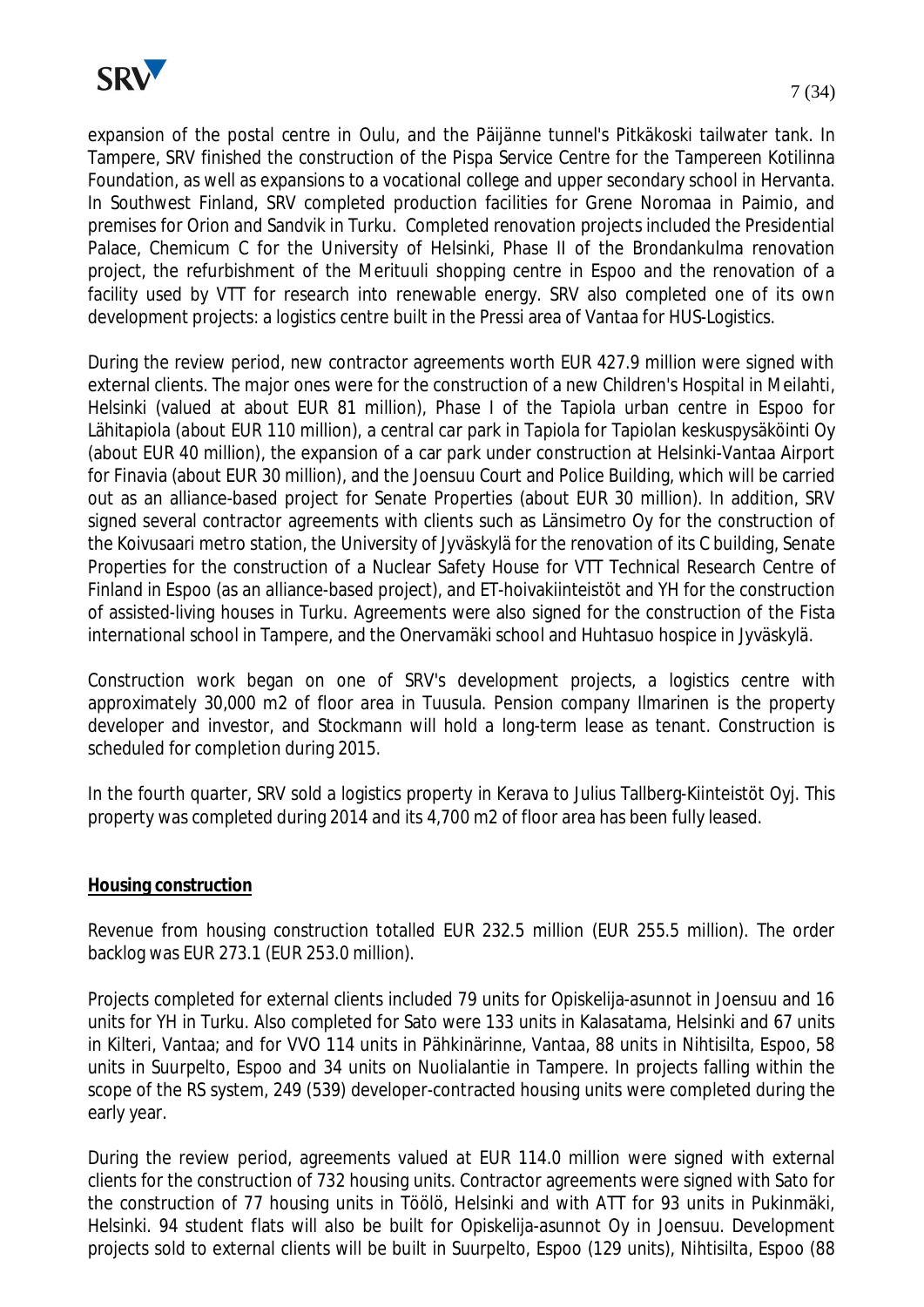

units), Keimola, Vantaa (84 units), Sarfvik, Kirkkonummi (76 units), Seppälä, Jyväskylä (54 units), and on Pohjolankatu, Tampere (37 units).

During the period, SRV launched the construction of 330 (202) developer-contracted housing units within the scope of the RS system. 73 housing units will be built in Oulunkylä, Helsinki, 52 units in Telakkaranta, Turku and 19 in Soukanniemi, Espoo. In Tampere, 92 units will be built on Pohjolankatu, 56 units in Vuores, and 38 units in Pirkkala. SRV has also greenlit the construction of 163 new developer-contracted housing units in the Lauttasaari and Jätkäsaari districts of Helsinki. These projects will be included in the order backlog when construction work begins.

SRV sold a total of 756 (701) housing units during the review period. 288 (297) of the developercontracted housing units that fell within the scope of the RS system were sold during the review period, and 468 (404) units were sold to investors under negotiated contracts. During the fourth quarter, a total of 206 units (117) were sold to consumers and investors.

At the end of the review period, SRV had a total of 1,625 (1,054) units under construction, 87 per cent of which (1,406 units) had been sold. 330 (249) residential units for the consumer market were under construction, of which 219 (178) had not yet been sold. The number of completed yet unsold residential units totalled 183 (182). Based on current schedules, SRV estimates that a total of 247 developer-contracted residential units in the RS system will be completed during 2015. According to construction schedules, no units falling within the scope of the RS system will be completed during the first quarter of 2015.

| Housing production in Finland, units    | $1 - 12/$ | $1 - 12/$ | change, | $10 - 12/$ | $10 - 12/$ |
|-----------------------------------------|-----------|-----------|---------|------------|------------|
|                                         | 2014      | 2013      | units   | 2014       | 2013       |
| Units sold, total                       | 756       | 701       | 55      | 206        | 117        |
| - developer contracting                 | 288       | 297       | -9      | 122        | 29         |
| - investor sales <sup>2)</sup>          | 468       | 404       | 64      | 84         | 88         |
| Developer contracting                   |           |           |         |            |            |
| - start-ups                             | 330       | 202       | 128     | 197        | ∩          |
| - completed                             | 249       | 539       | $-290$  | 63         | 151        |
| - completed and unsold 1)               | 183       | 182       |         |            |            |
| Under construction, total <sup>1)</sup> | 1,625     | 1,054     | 571     |            |            |
| - contracts <sup>1)</sup>               | 625       | 334       | 291     |            |            |
| - sold, negotiation contracts $^{1/2}$  | 670       | 471       | 199     |            |            |
| - developer contracting $1$             | 330       | 249       | 81      |            |            |
| - sold $^{1)}$                          | 111       | 71        | 40      |            |            |
| - unsold $1$                            | 219       | 178       | 41      |            |            |

1) at period-end 2) investor sales under negotiation contracts

The order backlog for housing construction was EUR 273 million (EUR 253 million 12/2013). The order backlog for contracts and negotiated contracts was EUR 122 million (EUR 122 million), and accounted for 45 per cent (48%) of the total order backlog. EUR 150 million (EUR 136 million) of the residential production order backlog was sold.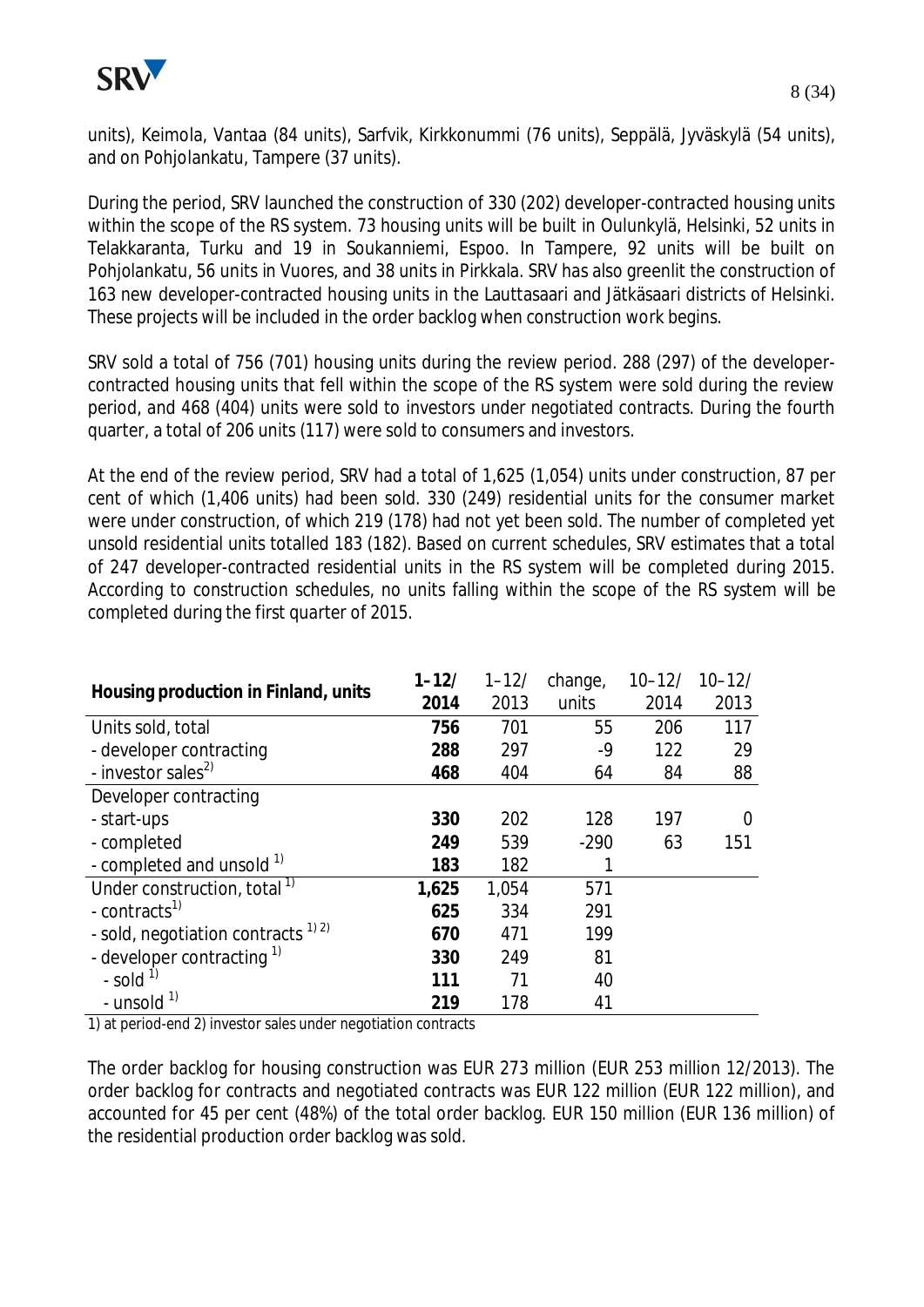

| Order backlog, housing construction in   |           |           | change,     |
|------------------------------------------|-----------|-----------|-------------|
| Finland (EUR million)                    | 31 Dec 14 | 31 Dec 13 | <b>MEUR</b> |
| Contracts and negotiated contracts       | 122       | 122       |             |
| Under construction, sold developer       |           |           |             |
| contracting                              | 28        | 14        | 14          |
| Under construction, unsold developer     |           |           |             |
| contracting                              | 59        | 60        | $-2$        |
| Completed, unsold developer construction | 65        | 57        | 8           |
| Housing construction, total              | 273       | 253       | 20          |

#### **Development of Operations in Finland**

Although the RYM PRE research programme (Built Environment Process Re-Engineering) ended in the spring, SRV has maintained a strong focus on the development of data models. Modelling supports successful design, progress in construction projects, and cooperation between parties.

SRV is participating in two projects in Aalto University's Energizing Urban Ecosystems (EUE) programme, which seeks to find operating models for, and solutions to, the challenges and opportunities inherent in urbanisation. In 2012, SRV joined the Nordic Built Charter initiative, a trade and industry policy programme that sought green growth and ran from 2012 to 2014. In technical building systems, SRV has primarily been focusing on energy-efficient solutions, and energy consumption is already being monitored at several sites.

SRV has invested in the fight against the grey economy by developing the SRV Network Register, which contains information about contractors, access control systems, checks on tax numbers, and tax authority reports. The procurement system, Tilaajavastuu.fi service, and employee/company register have been integrated, thereby enabling up-to-date management and control of contractor's liability. SRV also organises internal anti-grey economy days.

As a member of the Zero Accidents Forum, SRV is committed to making continual improvements in occupational safety. A mobile information and measurement system has been developed to enhance the level of occupational safety. For example, it enables photos and geodata to be easily saved in a shared system.

| International            | $1 - 12/$ | $1 - 12/$ | change,     | change, | $10 - 12/$ | $10 - 12/$ |
|--------------------------|-----------|-----------|-------------|---------|------------|------------|
| Operations (EUR million) | 2014      | 2013      | <b>MEUR</b> | %       | 2014       | 2013       |
| Revenue                  | 56.9      | 104.7     | $-47.7$     | $-45.6$ | 17.8       | 15.7       |
| Operating profit         | 1.1       | 10.0      | $-8.9$      | $-89.3$ | 1.8        | $-1.7$     |
| Operating profit, %      | 1.9       | 9.5       |             |         | 10.1       | $-10.7$    |
| Order backlog            | 137.2     | 180.1     | $-42.9$     | $-23.8$ |            |            |

International Operations comprises SRV's construction and property development business in Russia and Estonia. SRV also seeks to expand its shopping centre operations in Russia.

Revenue from International Operations totalled EUR 56.9 million (EUR 104.7 million) and accounted for 8 per cent of the Group's revenue (15%). The construction of the Okhta Mall shopping centre generated the majority of this revenue. Revenue in the comparison period received a boost from the construction of the final phase of the Pearl Plaza shopping centre and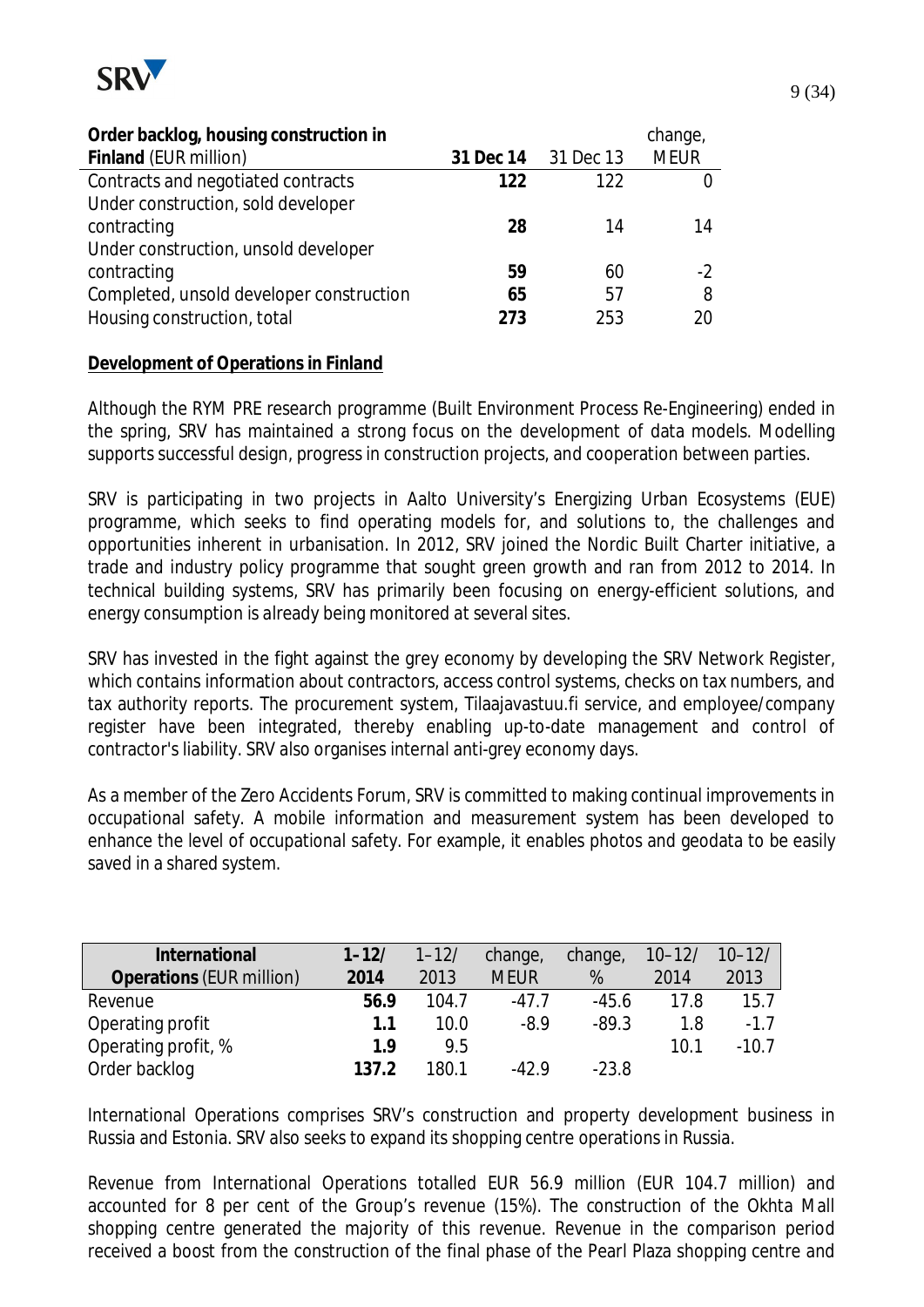

the sale of a 55 per cent stake in the Okhta Mall shopping centre project. Operating profit was EUR 1.1 million (EUR 10.0 million). A proportion of the profit margin for construction, equivalent to the proportion owned by SRV, is eliminated from the operating profit. Operating profit for the comparison period included capital gains from the sale of a 55 per cent holding in the Okhta Mall shopping centre project in St Petersburg in June 2013. It was also boosted by a EUR 8.3 million change in the fair value of SRV's holding in the Okhta Mall shopping centre. The launch of the Promenade project also made a favourable contribution to the operating profit for the review period through a return in impairments of EUR 1.1 million. The order backlog was EUR 137.2 million (EUR 180.1 million).

Fourth-quarter revenue amounted to EUR 17.8 million (EUR 15.7 million 10–12/2013) and operating profit to EUR 1.8 million (EUR -1.7 million).

**Russia**

For several years now, SRV has been developing Okhta City, a large-scale project in the Okhta district of St Petersburg that covers a total area of 8.5 hectares. A 400,000 m2 package is planned for the area, including a shopping centre, housing, office and business premises, and hotel, restaurant and entertainment services. The project will be implemented in several phases. Phase I of the project commenced when Russia Invest, an investment company owned by SRV, Ilmarinen, Sponda, Etera and Onvest, reached a decision to invest in the Okhta Mall shopping centre project. Under agreements signed in June 2013, Russia Invest acquired a 55 per cent holding in the shopping centre from SRV. In addition to its direct ownership of the remaining 45 per cent, SRV owns a further portion of the project through its holding in Russia Invest. SRV retains a 100 per cent holding in the other phases of the Okhta City project.

Okhta Mall will open in summer 2016. It will have about 144,000 m2 of floor area and leasable space of about 77,000 m2. The centre will feature two underground parking levels, a hypermarket, and four aboveground levels. Located close to the heart of St Petersburg, Okhta Mall will be the first shopping centre in the downtown area with a hypermarket. In addition to the hypermarket, the shopping centre will contain a multiplex cinema, restaurants, a gym, specialty shops, and a variety of fashion and sports stores. Leasing has progressed according to plan. About 42 per cent of the available space has been leased or reserved, and negotiations for a further 25 per cent are currently ongoing. The shopping centre will have 1,900 parking spaces. The target for annual rental income from the shopping centre is around EUR 33 million, and investment is currently budgeted at around EUR 225 million. In line with the project management contractor agreement (valued at about EUR 140 million), SRV is responsible for designing, constructing, developing, and leasing out the site. A project loan agreement valued at EUR 112.9 million was signed with Sberbank in September. The financing plan for the investment is also based on capital investments of about EUR 115 million from the owners. Construction has progressed according to plan and most of the owner financing has already been committed to the project. On the basis of the current budget's financing plan, SRV expects to invest about a further EUR 9 million in the project.

About EUR 70 million of the EUR 95.5 million investment capacity of Russia Invest will be earmarked for the Okhta Mall project. In the short term, arriving at new investment decisions will be challenging due to the Ukrainian crisis, and it is unlikely that the investment company will make any investments in new projects during 2015. SRV owns a 27 per cent stake in Russia Invest.

The Pearl Plaza shopping centre, jointly owned by SRV and the Shanghai Industrial Investment Company, was opened to the public on 24 August 2013. Visitor numbers have exceeded targets,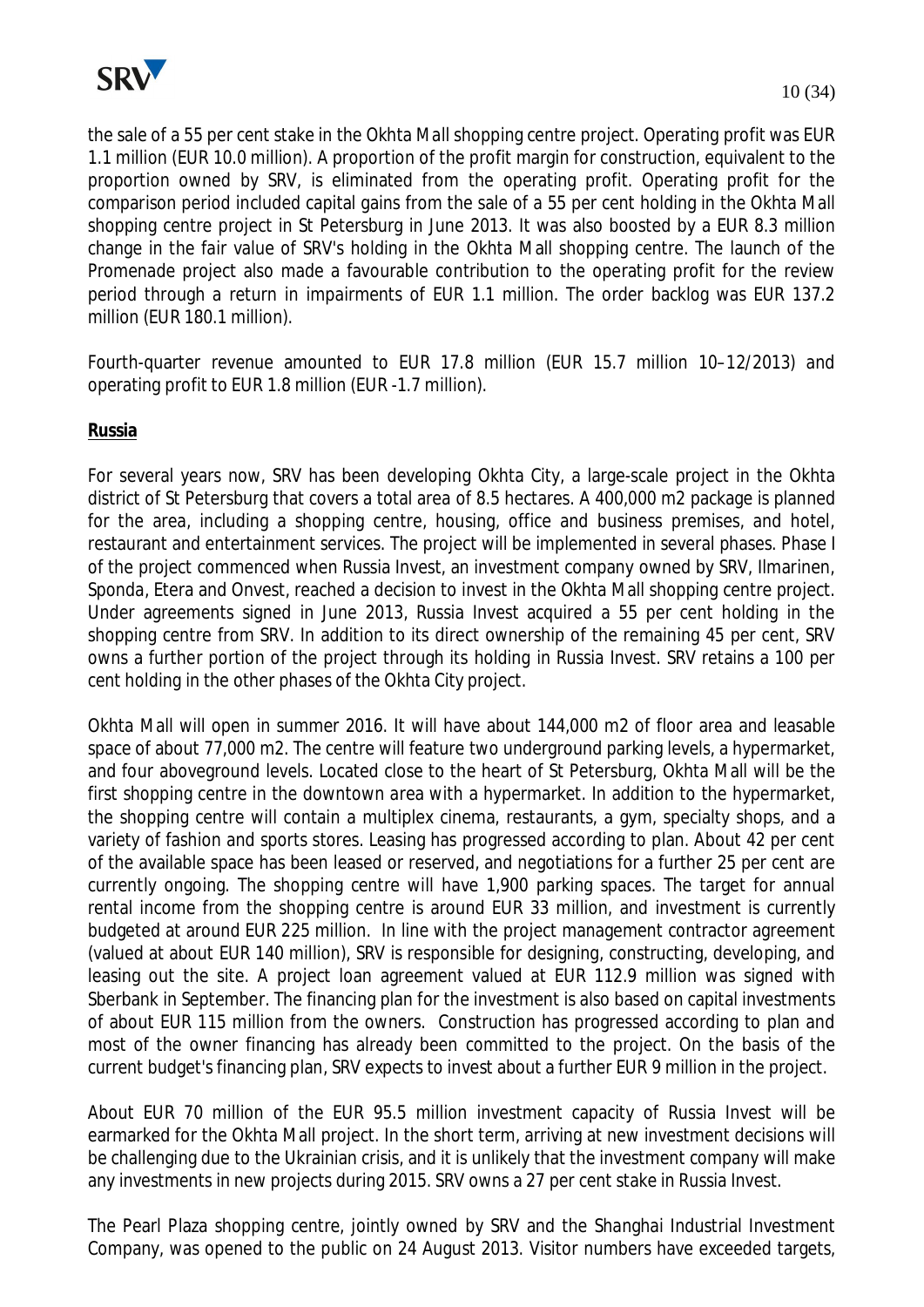

rising to a record-breaking 670,000 in December 2014. SRV is responsible for managing the Pearl Plaza shopping centre. Total investment in the project totals approximately EUR 140 million. SRV's ownership in the joint venture is 50 per cent, and the company has invested roughly EUR 23 million in the project. In addition to investment from the owners, bank financing has been secured through a EUR 95 million financing agreement with a Chinese bank. In line with the project management contractor agreement, SRV was responsible for designing, constructing, developing, and leasing out the site. About 98 per cent of the premises have been leased and continual negotiations are ongoing for the remaining vacant premises. The target for annual rental income from the shopping centre is about EUR 18 million.

The commercial concept design of Phase II of the Pearl Plaza shopping centre has been completed and construction planning has been launched. According to the preliminary plan, construction of Phase II could begin during 2015. Preliminary lease reservations have been made for over 50 per cent of the Phase II premises.

The start-up of Phase I of the Promenade shopping centre project, which SRV is developing in the Moscow region, was confirmed in June when the Russian pension fund Blagosostoyanie became the company's new partner with a 55 per cent stake. The Finnish real-estate investment company Vicus Oy holds a 26 per cent stake in the project. SRV's total holding totals 20 per cent. The shopping centre has approximately 26,000 m2 of leasable space, of which more than 60 per cent is already covered by preliminary lease agreements or ongoing lease negotiations. The shopping centre is scheduled for completion in early 2016. The target for annual rental income is about EUR 10 million and total investment in the project amounts to approximately EUR 55 million. SRV's total investment of about EUR 7 million has now been fully invested in the project. In addition to capital from the owners, the investment is also being financed with the aid of a long-term loan from Sberbank, which was taken out in December. In July, SRV signed project management contracts worth about EUR 50 million for the design, construction, leasing, and marketing of the project. As a consequence of the devaluation of the rouble, considerable savings have been, and will continue to be, achieved in construction. The value of these project management contracts will therefore end up being less than the original EUR 50 million.

The existing office premises in the Etmia II office and car park project in downtown Moscow have been leased out in their entirety. Net rental income for 2014 was about EUR 4.1 million. SRV is a co-owner in the project with a 50 per cent stake, and was also responsible for construction as the project management contractor. SRV's investment in the project amounts to about EUR 2 million. The company estimates that in the current market it is unlikely that the project will be sold to investors during 2015.

SRV has invested EUR 6.3 million in a property fund that acquired an office and logistics property in Moscow in autumn 2011. This property is fully leased out. Development of the St Petersburg Eurograd logistics area has been temporarily suspended due to the local partner's financial difficulties. SRV has a 49 per cent holding in a Russian company that owns 24.9 hectares of land north of St Petersburg, in the immediate vicinity of the Ring Road.

Five apartments in the Papula residential project in Vyborg were sold during the review period (17, 1–12/2013). At the end of the period, there was one completed yet unsold unit (six). Construction of the next two buildings, containing a total of 111 units, has been temporarily suspended, but will recommence as soon as the market situation improves.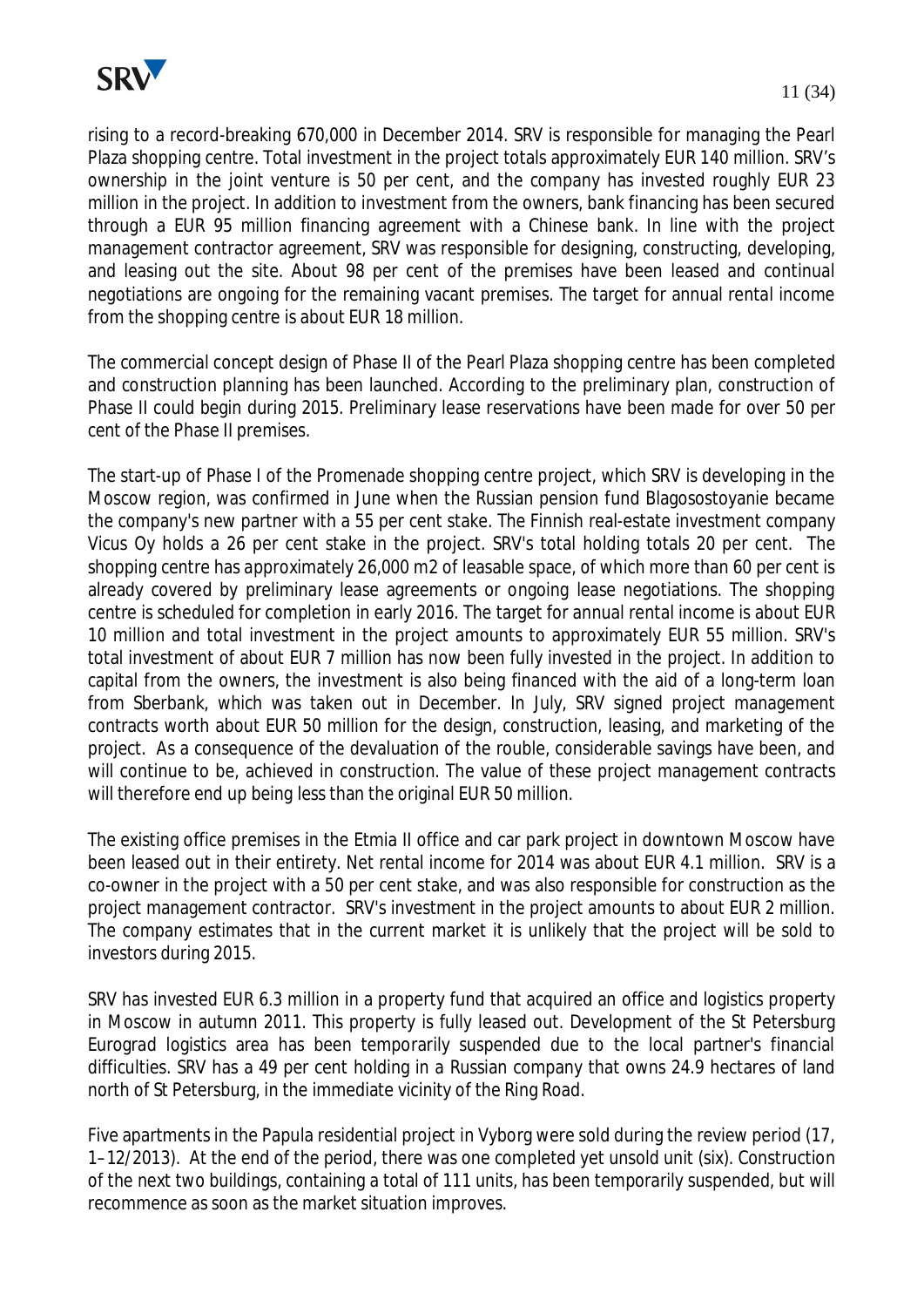

## **Estonia**

48 developer-contracted housing units were completed in Tartu.

#### **Other operations**

| Other Operations, | $1 - 12/$ | $1 - 12/$ | change, change, 10-12/ 10-12/ |      |       |       |
|-------------------|-----------|-----------|-------------------------------|------|-------|-------|
| (EUR million)     | 2014      | 2013      | <b>MEUR</b>                   | %    | 2014  | 2013  |
| Revenue           | 19.5      | 13.0      | 6.5                           | 49.5 | 4.2   | 3.8   |
| Operating profit  | $-6.2$    | $-5.0$    | -11                           |      | $-24$ | $-17$ |

Other Operations mainly comprise the SRV Group Plc and SRV Kalusto Oy businesses.

The revenue from Other Operations was EUR 19.5 million (EUR 13.0 million) with an operating profit of EUR -6.2 million (EUR -5.0 million). Revenue increased thanks to higher operating volumes. During the review period, development costs expensed for SRV's projects totalled EUR 2.2 million (EUR 2.6 million).

Fourth quarter revenue totalled EUR 4.2 million (EUR 3.8 million 10-12/2013), generating an operating profit of EUR -2.4 million (EUR -1.7 million). During the fourth quarter, project development costs of EUR 0.5 million were recognised as expenses (EUR 0.9 million).

#### **REDI – Kalasatama Centre**

The city plan for SRV's large-scale REDI project – the Kalasatama Centre – came into force in June 2013. The Administrative Court of Helsinki had dismissed a complaint regarding the city plan, and in June the Supreme Administrative Court rejected the appellants' request to appeal against the ruling. The Helsinki City Building Control Department has granted SRV a building permit for the REDI shopping centre and the first two residential towers to be built next to it.

REDI will consist of six residential towers, and a tower housing a hotel and offices. The towers will have 20–35 stories, with the highest tower reaching 132 metres. According to the plans, the towers will have 1,200 housing units with floor space of about 100,000 m2 for approximately 2,000 residents; 10,000 m2 of office space; and a 10,000 m2 hotel. The 64,000 m2 REDI shopping centre and a car park with around 2,000 parking spaces will be built next to the towers. As part of the implementation of the Kalasatama Centre, SRV and the City of Helsinki have agreed that SRV will build an approximately 18,000 m2 social and health services centre on the north side of the Kalasatama Centre and lease it to the city. REDI will be built in phases, accounting for the market situation, with competition scheduled for the early 2020s. The underground waste station and new metro bridge commissioned by the City of Helsinki were completed in summer 2013.

Phase I of the private-sector part of the project consists of the construction of the REDI shopping centre and a car park with a total of 2,000 parking spaces, which will also serve park-and-ride commuters at Kalasatama. The shopping centre will have about 64,000 m2 of leasable space. According to current plans, the shopping centre will open in its entirety in spring 2018. The plans for the shopping centre include two daily consumer goods stores and a wide selection of services and brands, all located in the intersection of the city's best traffic connections and its most densely populated area. REDI will be the first shopping centre in Finland that can be easily reached by public bus, metro, tram, car, bicycle, walking – and even by boat. 500,000 people live within a 15 minute drive from REDI and 1.1 million within a 30-minute drive. Each day, more than 100,000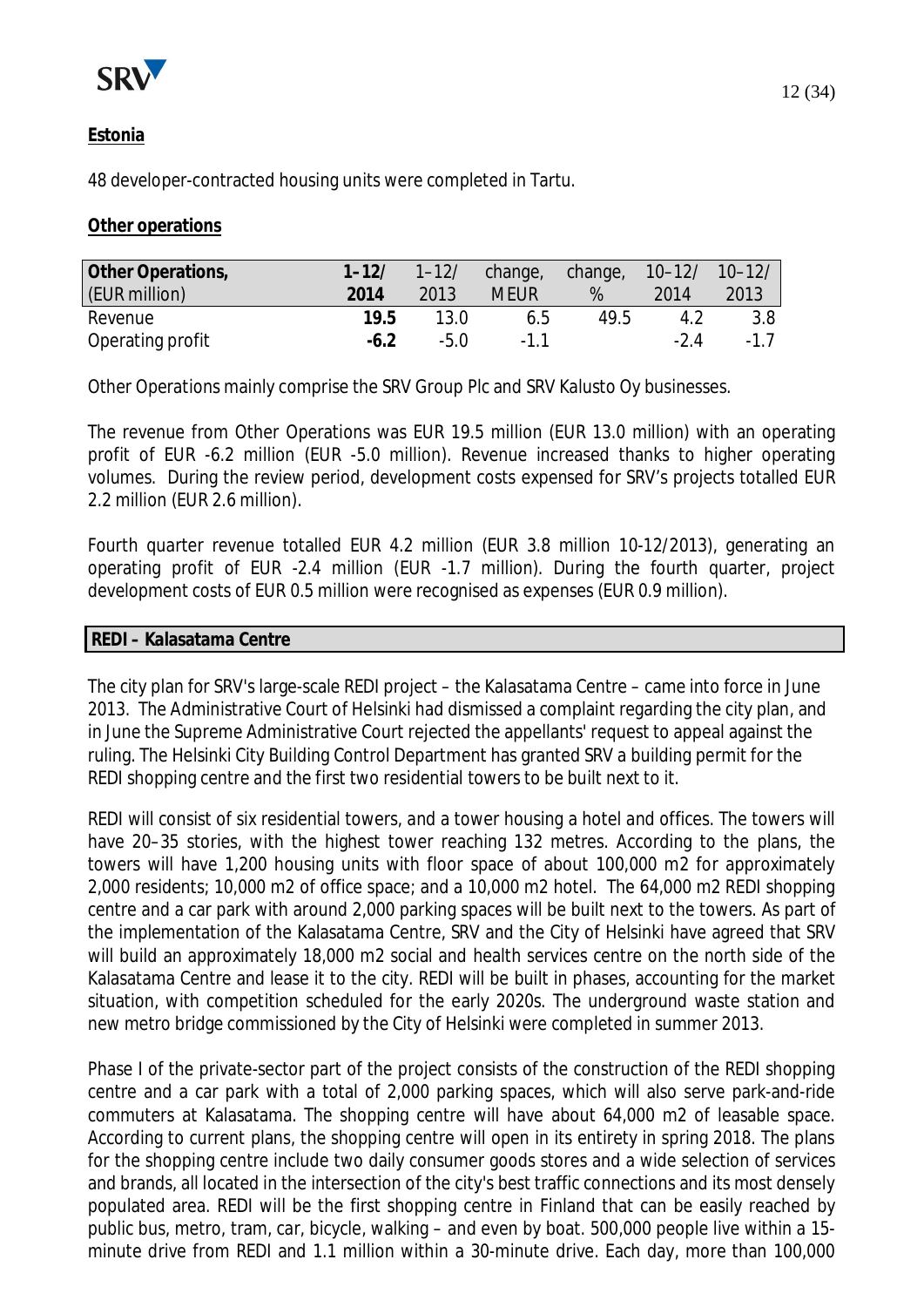

cars use the three main roads that pass through Kalasatama, and Helsinki city centre is only six minutes away by metro.

REDI leasing negotiations are underway with anchor tenants and a wide range of potential tenants. The final and preliminary lease agreements signed to date account for more than 20 per cent of the available space. If ongoing lease negotiations also lead to agreements, about 70% of the retail space will be leased out.

The total value of the shopping centre and car park investment will be approximately EUR 480 million, of which 50 per cent is intended to be financed with capital investments from the investment group. On the basis of the letter of intent signed last autumn, on 10 February 2015, SRV has signed an approximately EUR 240 million agreement with Ilmarinen, OP-Pohjola and Lähitapiola to jointly invest in the capitalisation and implementation of the REDI shopping centre and parking facility. The agreement is conditional upon signing an agreement on project financing. SRV's holding in the project is 40 per cent and thus SRV's share of the capital investment is just under EUR 96 million.

About 50 per cent of the total value of the investment will be funded through project financing. Financing negotiations are currently ongoing and it is expected that the final financing agreement will be signed during the first quarter. At the same time, SRV intends to sign a contractor agreement (valued at around EUR 400 million) with the newly established joint venture for the implementation of the shopping centre and car park and to begin construction of the project early in the second quarter.

#### **Group project development**

SRV, Mutual Pension Insurance Company Varma and SATO Corporation are progressing with their project to develop the Niittykumpu district in Espoo. The Espoo City Board approved the cooperation and preliminary agreement made between Espoo, Länsimetro, SRV and SATO for the Niittykumpu metro station on 16 June 2014. The design of Phase I, which encompasses around 20,000 m2, has progressed according to schedule and the goal is to launch construction in spring 2015. On 28 November 2014, SRV, SATO and Varma acquired an area east of Haukilahdenkatu, enabling the construction of three apartment buildings with a total of about 180 housing units. The goal is to start construction in early 2015 once the building permit has been secured.

SRV, Mutual Pension Insurance Company Ilmarinen and SATO Corporation are progressing with their project to develop their jointly owned area in the Perkkaa district of Espoo. The Espoo City Planning Committee approved the proposed city plan for the area in September, and progress was made in land-use negotiations with the City of Espoo during the autumn. The goal is for the city plan to be reviewed by the Espoo City Board in early 2015. The scope of the project is being confirmed at about 100,000 m2 of residential building rights, of which SRV's share is approximately one third. The aim is to launch housing construction during 2015.

Construction of the Airut eco-quarter in the Jätkäsaari district of Helsinki has begun with the car park. Construction of the residential buildings will begin during spring 2015 once the building permit has been secured. The project comprises approximately 22,000 m2 of floor area, including a rental apartment building for VVO and SRV's four market-financed owner-occupied apartment buildings, of which two will be built in accordance with HITAS terms. The design of the eco-quarter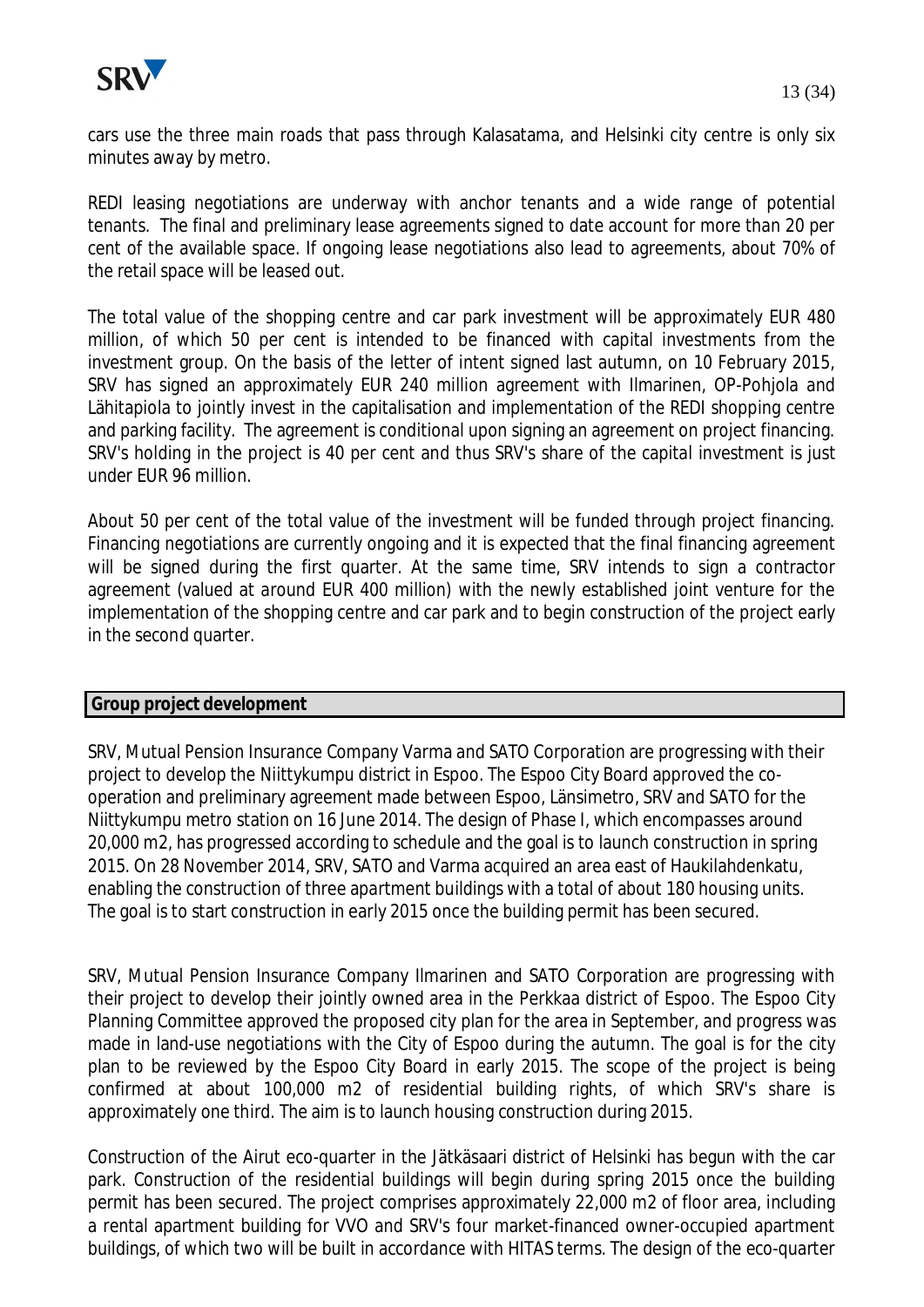

is based on a multi-purpose concept that seeks to offer residents a wide range of services. The project focuses on energy monitoring and reporting on apartments' energy consumption, thereby enabling residents to optimise their energy use and uphold the principles of sustainable development in their daily lives.

SRV and Stora Enso Oyj have a joint reservation for a quarter in the Jätkäsaari district where they plan to build a project showcasing industrial wood construction. This project, named Wood City, will consist of office, hotel and commercial buildings. The entire quarter encompasses approximately 20,000 m2 of floor area. The Helsinki Housing Production Department (ATT) will also build two apartment buildings in the quarter, with a total floor area of about 8,000 m2. The city plan for the quarter came into force in July 2014. SRV and Stora Enso submitted the most competitive proposal in the tender held by ATT for design-and-build apartment buildings for the quarter. The goal is to launch residential construction during spring 2015. Construction of the office building will begin once investor and lease agreements so permit.

The Keilaniemi project in Espoo consists of four residential towers containing housing units with a total of approximately 72,000 m2 of floor area. This project is being developed by SRV, which has a planning reservation for the area. Although the city plan is in force, progress hinges on a tunnel for a section of Ring Road I, and also on tunnelling and traffic arrangements. The general plan for Ring Road I came into force in late 2014 and its road plan has been put on display. The road plan will be sent to both the City of Espoo and the government for approval during spring 2015. The goal is to launch construction during 2016.

SRV is developing the Lapinmäentie 1 property in Munkkivuori, Helsinki in cooperation with its owner, WP Carey Inc. Changes to the city plan have been initiated. The design is based on the winning entry in an architectural competition held in spring 2014 and requires new building rights of about 50,000 m2 for the plot. A proposal has been made to renovate about 22,000 m2 of existing floor area. The changes to the city plan are expected to be confirmed during 2016.

#### **Financing and financial position**

Net operational cash flow was EUR 47.0 million (EUR 97.6 million 1–12/2013) and net cash used in investing activities was EUR -33.7 million (EUR -44.7 million 1-12/2013). The net operational cash flow for the review period was positively affected by the sale of the Derby Business Park in Perkkaa, Espoo. Net operational cash flow in the comparison period was considerably impacted by the sale of a 55 per cent stake in the Okhta Mall shopping centre project and a decrease in shortterm loan receivables when SRV's associated company Etmia II refinanced its construction funding from SRV with a long-term project loan of about EUR 33 million. The Group's investments are mainly investments in Russia's real estate projects and in machines and equipments. The Group's inventories stood at EUR 312.8 million (EUR 365.0 million), of which land areas and plot-owning companies accounted for EUR 162.1 million (EUR 151.3 million). The Group's invested capital totalled EUR 449.8 million (EUR 528.0 million).

In December 2014, SRV Group Plc signed a long-term, binding liquidity arrangement of EUR 100 million with a Nordic banking syndicate. This loan replaces the syndicated credit limit agreement of 2012. The loan was undrawn the end of the review period, and the new arrangement will mature in January 2018.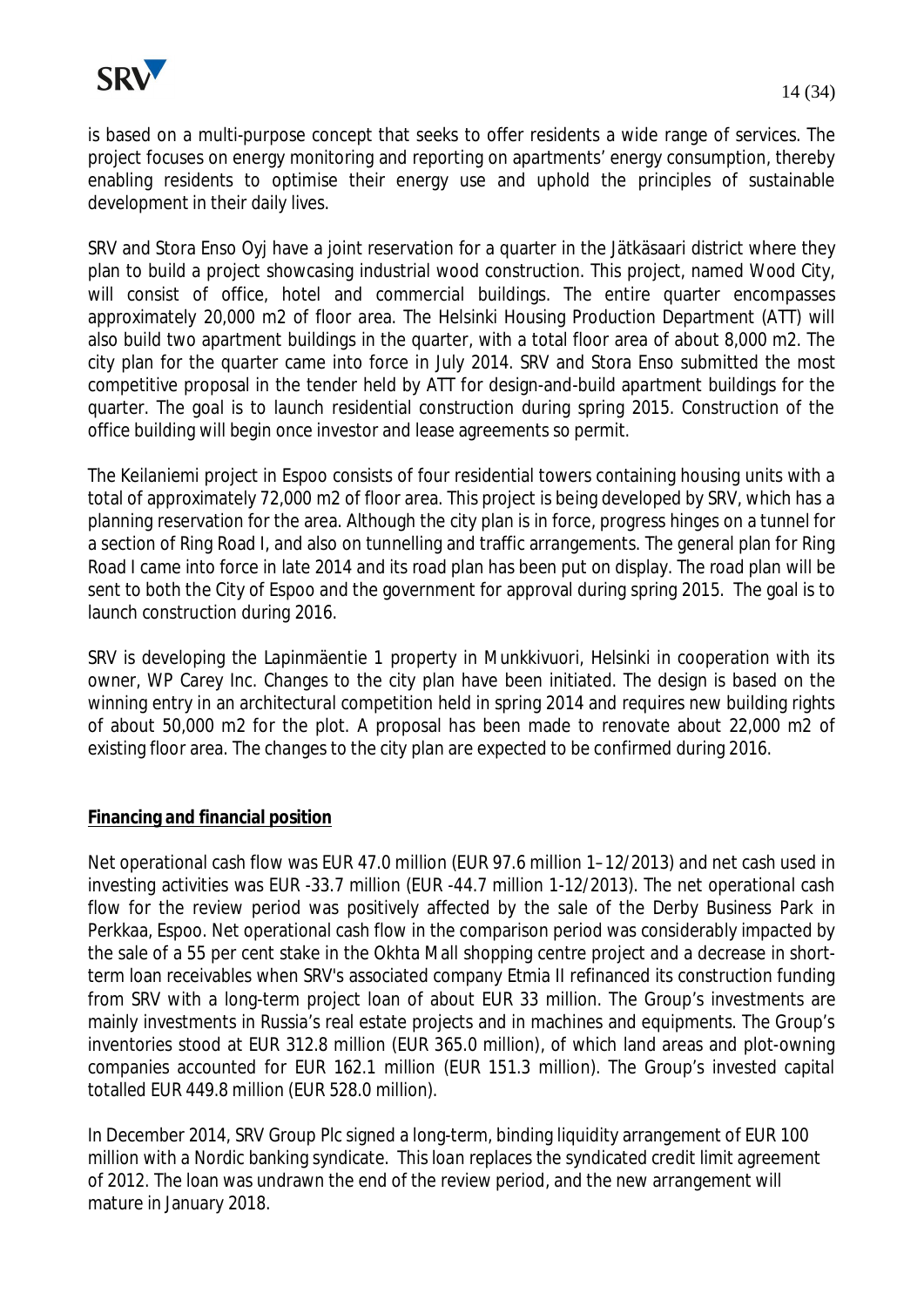

At the end of the review period, the Group's financing reserves totalled EUR 146.1 million with the Group's cash assets amounting to EUR 18.4 million, and open-ended account limits and committed undrawn financing reserves and loans to EUR 127.7 million. The financial covenant for SRV's loans is its equity ratio, which is also reported to financiers of developer-contracted projects as a ratio based on percentage of completion. SRV's equity ratio based on percentage of completion was 43.5 per cent (on 31 December 2014).

Capital committed to SRV's developer-contracted housing and business construction projects in Finland – both those under construction and those completed – totals around EUR 135.3 million, of which about EUR 54.0 million is tied up in infrastructure construction for the Kalasatama Centre. SRV estimates that the completion of these projects (excluding the Kalasatama Centre) requires a further EUR 49.7 million. Undrawn housing corporation loans and receivables for housing construction projects plus undrawn commercial construction financing totals EUR 62.0 million. Capital committed to completed international projects amounts to EUR 0.5 million, which is tied to a housing project in Vyborg. Capital committed to completed projects involving associated companies includes EUR 23 million tied up in the Pearl Plaza shopping centre and EUR 2 million in the Etmia office project.

SRV's investment commitments totalled EUR 9.6 million (EUR 14 million).

The equity ratio stood at 43.0 per cent (36.4%) and gearing at 91.6% (97.1%). The Group's shareholders' equity totalled EUR 225.2 million (EUR 222.2 million). The Group's net interestbearing liabilities totalled EUR 206.1 million (EUR 215.8 million). At the end of the review period, the Group's cash and cash equivalents amounted to EUR 18.4 million. The return on investment was 5.4 per cent (5.4%), and the return on equity 6.9 per cent (8.4%).

#### **Unbuilt land areas, land acquisition commitments and land development agreements**

| Land reserves<br>31 December 2014                                                                            | <b>Business</b><br>construction | Housing<br>construction | International<br>Operations | Total     |  |  |
|--------------------------------------------------------------------------------------------------------------|---------------------------------|-------------------------|-----------------------------|-----------|--|--|
| Unbuilt land areas and land acquisition commitments                                                          |                                 |                         |                             |           |  |  |
| Building rights <sup>1)</sup> , $m^2$                                                                        | 260,022                         | 381,227                 | 701,000                     | 1,342,249 |  |  |
| Land development                                                                                             |                                 |                         |                             |           |  |  |
| agreements                                                                                                   |                                 |                         |                             |           |  |  |
| Building rights <sup>1)</sup> , $m^2$                                                                        | 120,400                         | 175,950                 | 52,000                      | 348,350   |  |  |
| <sup>1)</sup> Building rights also include the estimated building rights/construction volume of unzoned land |                                 |                         |                             |           |  |  |
| reserves and land areas covered by agreements in projects that are wholly or partly owned by SRV.            |                                 |                         |                             |           |  |  |

#### **Group structure**

SRV is Finland's leading project management contractor. SRV builds and develops commercial and business premises, residential units, and infrastructure projects. In addition to Finland, the company operates in Russia and Estonia. SRV Group Plc, the Group's parent company, is responsible for the Group's management, treasury, finance and administrative functions. The Property Development and Building Systems units support and serve all of the Group's business operations.

SRV's business segments are Operations in Finland, International Operations, and Other Operations. The Operations in Finland segment consists of property development and domestic construction operations led by SRV Construction Ltd. Operations in Finland are divided into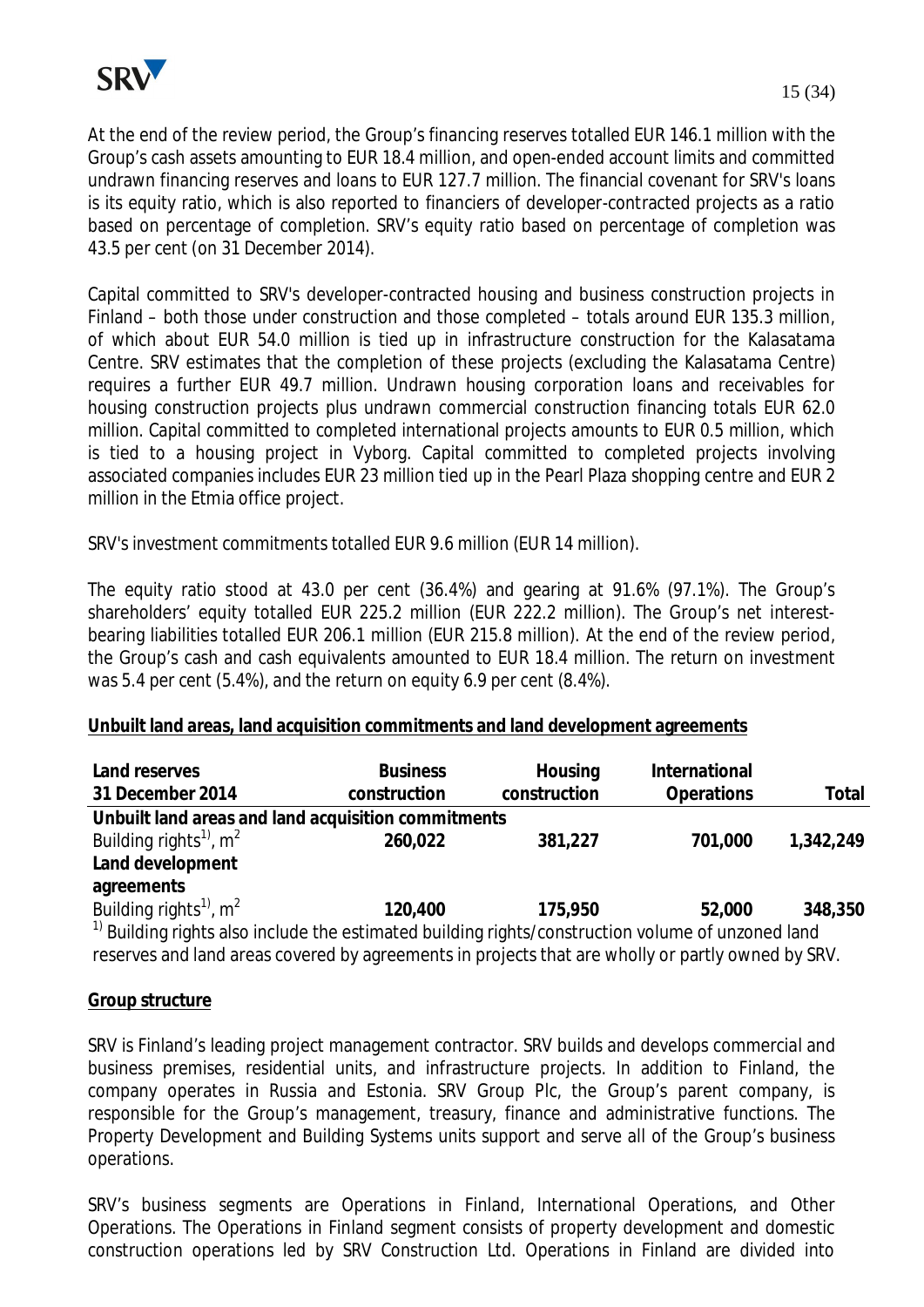

business construction (which comprises retail, office, logistics, earthworks, and rock construction operations) and housing construction. International Operations comprises SRV's business activities in Russia and Estonia. Other Operations primarily consists of SRV Group Plc and SRV Kalusto Oy's operations.

#### **Personnel**

SRV had an average payroll of 937 (949) employees, of whom 722 (700) were salaried employees. The parent company had an average staff of 59 (54) salaried employees. At the close of the financial year, the Group had 958 (912) employees, of whom 58 (55) were employed by the parent company. 206 (148) employees were employed by international subsidiaries. SRV's Operations in Finland employed a total of 45 (36) trainees (students on work placements and students working on a thesis or diploma). SRV offers a broad range of opportunities for trainees, and particularly for those studying construction. Systematic cooperation with educational institutions and universities fosters continuity for SRV's own trainee programme, enabling young people to combine study and work as naturally as possible.

SRV's human resources strategy is designed to secure the availability and high motivation of personnel, and to ensure continued competence and leadership development. During 2014, systematic investments were continued in order to provide training in contract law and in the management of additional work and alterations. An extensive 360-degree feedback programme was launched to develop leadership and interaction skills. 120 supervisors and experts took part in this programme during the spring, followed by 80 key employees from the work site organisation during the autumn. SRV made investments in occupational well-being by, for example, organising KUNNONpäivät fitness days for employees at the Salmisaari fitness centre in Helsinki. Working capacity risk management was enhanced with, for example, the development of Early Support processes and cooperation with both occupational healthcare and pension and accident insurance companies.

|                                 |     |                         | Percentage of    |
|---------------------------------|-----|-------------------------|------------------|
| Personnel by business area      |     |                         | Group personnel, |
|                                 |     | 31 Dec 2014 31 Dec 2013 | 31 Dec 2014, %   |
| <b>Operations in Finland</b>    | 655 | 670                     | 68               |
| <b>International Operations</b> | 212 | 156                     | 22               |
| <b>Other Operations</b>         | 91  | 86                      | 10               |
| Group, total                    | 958 | 912                     | 100              |

On 13 February 2014, the Board of Directors of SRV Group Plc approved a new share-based incentive scheme for the Group's key personnel. The scheme seeks to align the objectives of shareholders and key personnel in order to increase the company's value, and to enhance key personnel's commitment to the company. It covers 26 key SRV personnel. The key indicators for the scheme's performance period 2014–2016 are the Group's cumulative operating profit margin and return on equity. Additional business-specific indicators specified for 2014–2016 will also affect the bonus earned. Personnel covered by the scheme must hold at least half of the shares received on the basis of the scheme until 31 December 2017 and at least half until 31 December 2018. If a key employee's employment ends during the above restriction period, he/she must hand over all shares to the company without compensation. When the indicators are fulfilled, the bonus will be paid, partly in the company's shares and partly in cash. This scheme allows the conveyance, without consideration, of a maximum of 588,000 SRV Group Plc shares to key employees, and a cash payment for tax purposes corresponding to the value of the conveyed shares. The total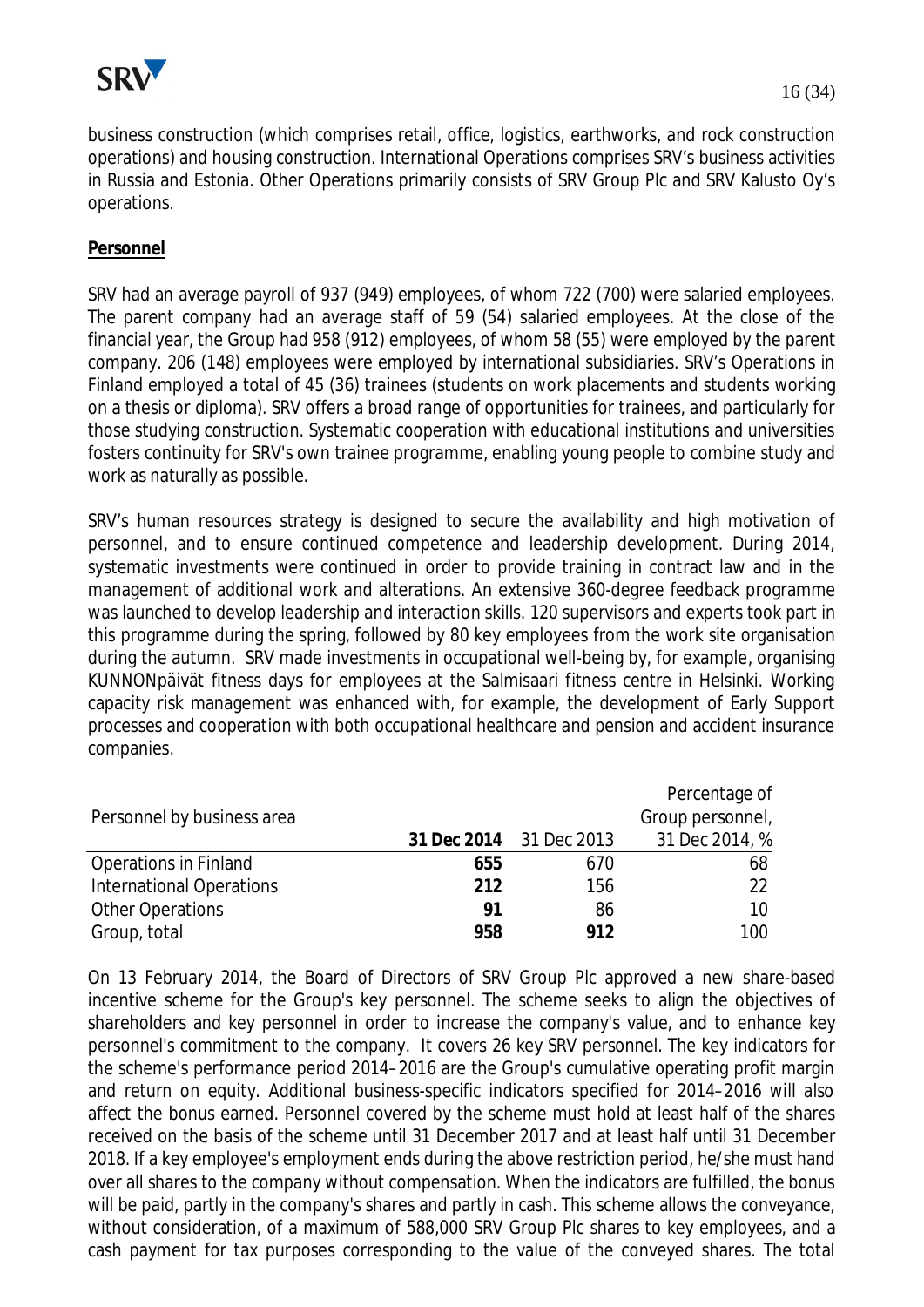

recognised IFRS value of shares conveyed over the lifetime of the incentive scheme, 2014-2018, will be approximately EUR 2.1 million, to which the cash payments will be added.

In December 2014, SRV Group Plc's Board of Directors approved a new share-based incentive scheme for Juha Pekka Ojala, who became the new President & CEO of SRV Group Plc on 1 January 2015. Based on the scheme, Juha Pekka Ojala will be given 600,000 acquisition rights, entitling him to acquire the number of SRV Group Plc shares corresponding to the acquisition rights at a price of EUR 3.1374 per share, or to receive an amount of cash or shares or a combination of these corresponding to the benefit arising from exercising the acquisition rights and based on the development of SRV Group Plc's share price. In each instance, the company's Board of Directors will make a separate decision on the manner of implementation. Under the terms of the scheme, half of the post-tax value thus obtained must be linked to SRV Group Plc's shares. These shares are subject to a transfer restriction that is valid for two years from receipt of the shares. The acquisition rights can be exercised in five two-year periods. The first period begins on 1 January 2015 and ends on 31 December 2016 and the second begins on 1 January 2019 and ends on 31 December 2020. The acquisition rights holder is entitled to exercise 120,000 acquisition rights during each period. The maximum total recognised IFRS cost of the portion given as shares over the lifetime of the incentive scheme 2014–2022 will be approximately EUR 0.4 million.

During the review period, the cost of share-based incentive schemes was about EUR 1.7 million (EUR 2.4 million).

#### **Outlook for construction**

The outlook for the world economy is mildly optimistic, with the USA, Britain, and China leading a slow recovery. The Finnish economy shows few signs of improvement. GDP for 2014 is forecast to remain around the zero mark. The forecast for 2015 is mildly optimistic. The weak business cycle will continue in the construction sector. An approximately three per cent contraction has been estimated for total construction volumes in 2014, and a further 0–1 per cent has been forecast for 2015. There rise in building costs is moderate.

The poor economic situation and consumer uncertainty have contributed to a downswing in housing production. The construction of an estimated 24,500 housing units was begun in Finland in 2014, and the forecast for this year is about the same. Sales of new housing units have slackened, especially outside the Helsinki Metropolitan Area. Business with housing funds and other investors has partly compensated for weaker sales to individual households. Demand for housing is affected by major uncertainty factors. In the longer term, trends such as migration to population growth centres and the smaller size of households will maintain the need for housing construction in Finland.

The total number of business construction start-ups for 2014 is expected to fall on the previous year. The slow pace of economic growth has kept the number of empty offices high, and the need for additional retail space has remained low. There were fewer start-ups of public-sector service buildings than in 2013. However, there is still a need for modern premises with good transport connections. The number of business construction start-ups is forecast to make a clear upswing during 2015.

Steady annual growth of 2.5 per cent is expected in renovation construction. An increase in building stock, the ageing of existing buildings, and modernisation requirements will also support renovation construction in the future. Infrastructure construction is still being weakened by the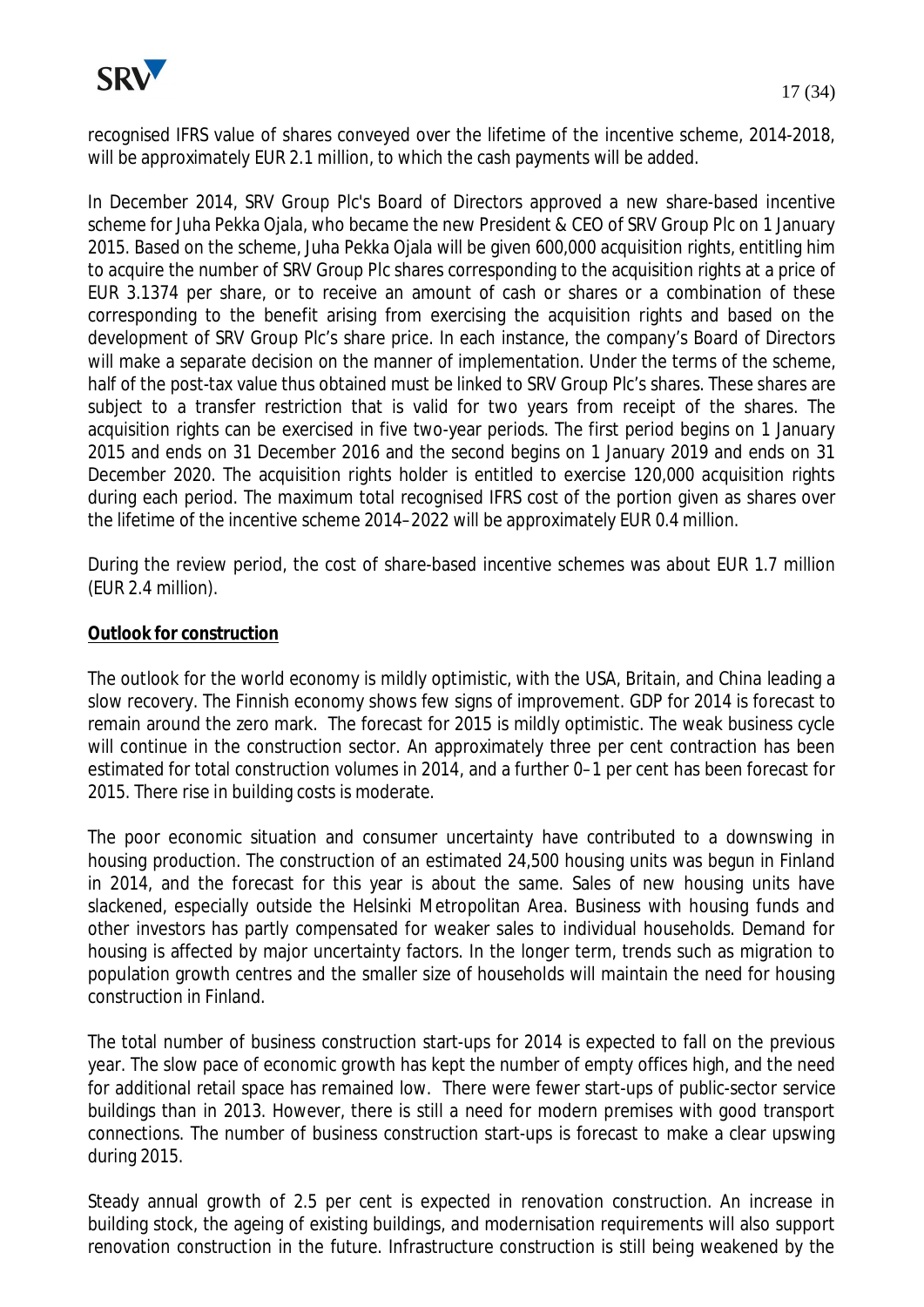

decline in new construction work and the contraction in investments in highway construction and maintenance.

GDP growth in Russia has continued to slacken. The crisis in Ukraine, the weakened rouble, and a fall in the price of oil have put the economy under considerable stress. Investment and retail growth are stagnant. GDP growth in 2014 is estimated at around the zero mark. Russia is subject to major uncertainty in 2015 and a clear contraction in the economy as a whole is already being forecast. The situation in Russia also brings significant uncertainty factors to Estonia's economy, although slight growth is predicted during 2015.

#### **Risks, risk management and corporate governance**

The general business cycle and changes in customers' business environments have immediate effects on the construction, property and financial markets, and this may, for example, alter the volume of SRV's order backlog and the profitability of its operations. It may also hinder the availability of financing and lead to an increased amount of capital being tied up in projects. A change in the general level of interest rates has a direct impact on both cash flow from operating activities and financing costs. The general economic climate is unstable, and the international financial crisis is contributing to economic uncertainty. This uncertainty coupled with difficulties in securing financing are reducing demand for property investments and delaying the start-up of large-scale projects in particular.

SRV develops, owns and operates shopping centres in Russia. The Ukrainian crisis is affecting the Russian economy, the availability of financing from investors and for projects, and property sales. The sanctions on the financial market, imposed by the United States and European Union, weaken the Russian bank sector's ability to grant loans. The decline in the rouble's exchange rate is impacting on consumer purchasing power and may weaken the rent-paying capacity of tenants in shopping centres. The fall in the price of oil is also weakening the Russian state economy. Furthermore, the crisis is affecting the economies of Russia's major trading partners.

Stricter banking regulation will affect the availability of financing from banks, the length of loan periods, and loan margin levels. In spite of the extremely low interest rate level, financing costs may grow as loan margins continue to rise. If the availability of financing for clients continues to weaken, client receivables may grow, posing challenges to SRV's liquidity.

In developer-contracted projects, recognition of revenue is largely based on the completed contract method, and recognition depends on the percentage of sold premises in delivered projects. The delivery schedules of developer-contracted projects can have a material impact on the development of revenue and profit for the financial year and the quarters. Factors that affect project sales include the availability of financing for buyers and premises' occupancy rates. When sales are delayed, the recognition of revenue and operating profit are likewise delayed. The sales prices of slow-turnover projects might have to be lowered in order to accelerate sales. Postponed start-ups in developer-contracted projects increase development expenses, which are recognised as costs.

Slower sales increase both interest expenses and sales and marketing costs for developercontracted housing production. Economic uncertainty and tax rises have weakened both consumer sales volumes and their outlook. Key risks affecting demand for housing include changes in consumer confidence in the future, the availability of financing, and a strong rise in interest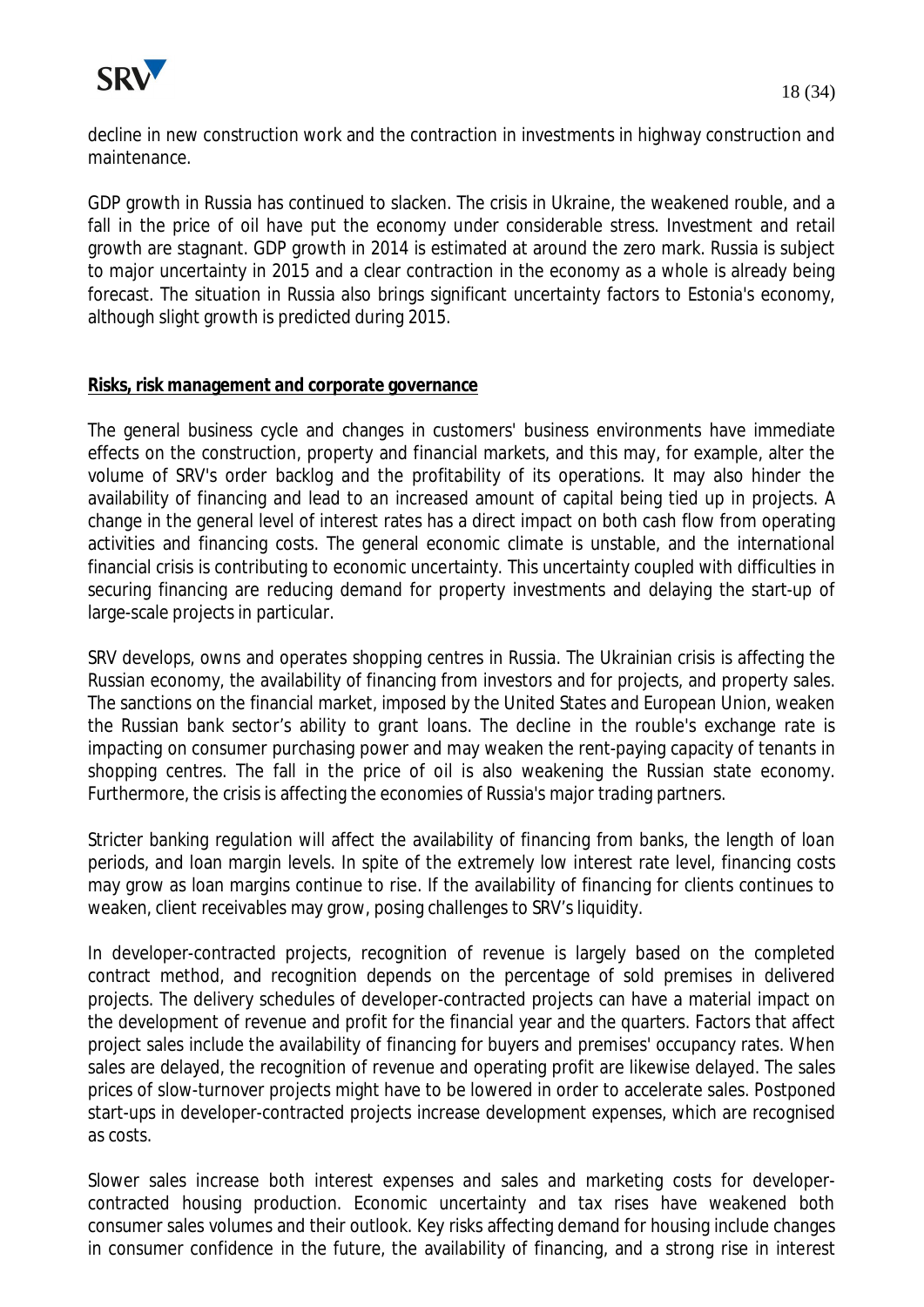rates. Changes in demand for rental housing development projects for investors would affect the volume and profitability of SRV's new order backlog.

Construction is subject to significant cost risks relating to subcontracting and procurements. Longterm planning is vital in keeping these risks under control. SRV's operating model requires an adequate supply of skilled and competent personnel. A weak economic cycle increases the financial risks relating to subcontractors. The construction industry is now subject to greater administrative regulation, which requires enhanced accuracy. Post-construction warranty and liability obligations can last up to ten years after handover. The rise in construction costs has levelled out and the building cost index has remained fairly steady.

SRV's revenue is generated by construction projects, and the company's result depends on the profitability of individual projects and their progress. Fierce competition for new orders in the construction sector may affect the volume and profitability of SRV's new order backlog. Contract agreements for construction are extremely valuable. Their terms and conditions require all parties to achieve the agreed targets within a set timetable, and to adhere to agreed working methods. In particular, agreeing on additional works and alterations may involve financial risks that increase in a poor economic climate. Project receivables can include additional work and alterations, and these may involve complaints or be the subject of disputes over payment liability. Although segment management estimates the provisions required for receivables, these provisions may prove to be insufficient. If no mutual agreement on payment liability is reached during the final financial analysis of a project, the company may have to instigate legal proceedings against the client. The outcomes of legal proceedings involve uncertainties. In 2013, SRV initiated legal proceedings against clients with respect to two completed projects involving client complaints or disputes over payment liability for additional work and alterations. In 2013, SRV initiated legal proceedings against Auroratalo Oy and HDL-Talot over payment liability for construction costs incurred by new construction and the renovation of the Auroratalo building. SRV's claims amount to around EUR 3.6 million (VAT 0%). In 2013, SRV initiated legal proceedings against Kiinteistö Oy Abraham Wetterintie over a dispute relating to both payment liability for, and the construction costs and schedule of, a project comprising the construction of several residential apartment buildings built by SRV Construction Ltd for the real estate company. Keva owns the entire share capital of the real estate company. In March 2014, the client made a defendant's claim of approximately EUR 3.9 million from SRV Construction Ltd. SRV's claims amount to around EUR 7.1 million (VAT 0%). SRV's management believes that these cases and their outcomes will not have a significant impact on SRV's financial standing.

In addition to land acquisition risks, property projects face other challenges, such as those related to the outcome of zoning, soil conditions, financing, the liquidity of funding based on financing commitments, the commercialisation of the project, implementation schedules and agreements, partners, the project's geographical location, and the type of project. In line with IFRS requirements, SRV measures its land reserves at acquisition cost. If the acquisition cost plus construction costs is lower than the fair value of the planned project, the value of the property will be reduced. In accordance with its strategy, SRV has focused on developer contracting projects and increased its land acquisition in Finland and Russia in particular. SRV aims to carry out largescale development projects in cooperation with real estate investors using project funding. The availability and terms of project and investor financing affect the progress of development projects, their profitability for SRV, as well as the amount of financing the company has tied up in the project. SRV's investment commitments in projects require the company to maintain sufficient liquidity and financing capacity. A decline in the availability of investor and project funding may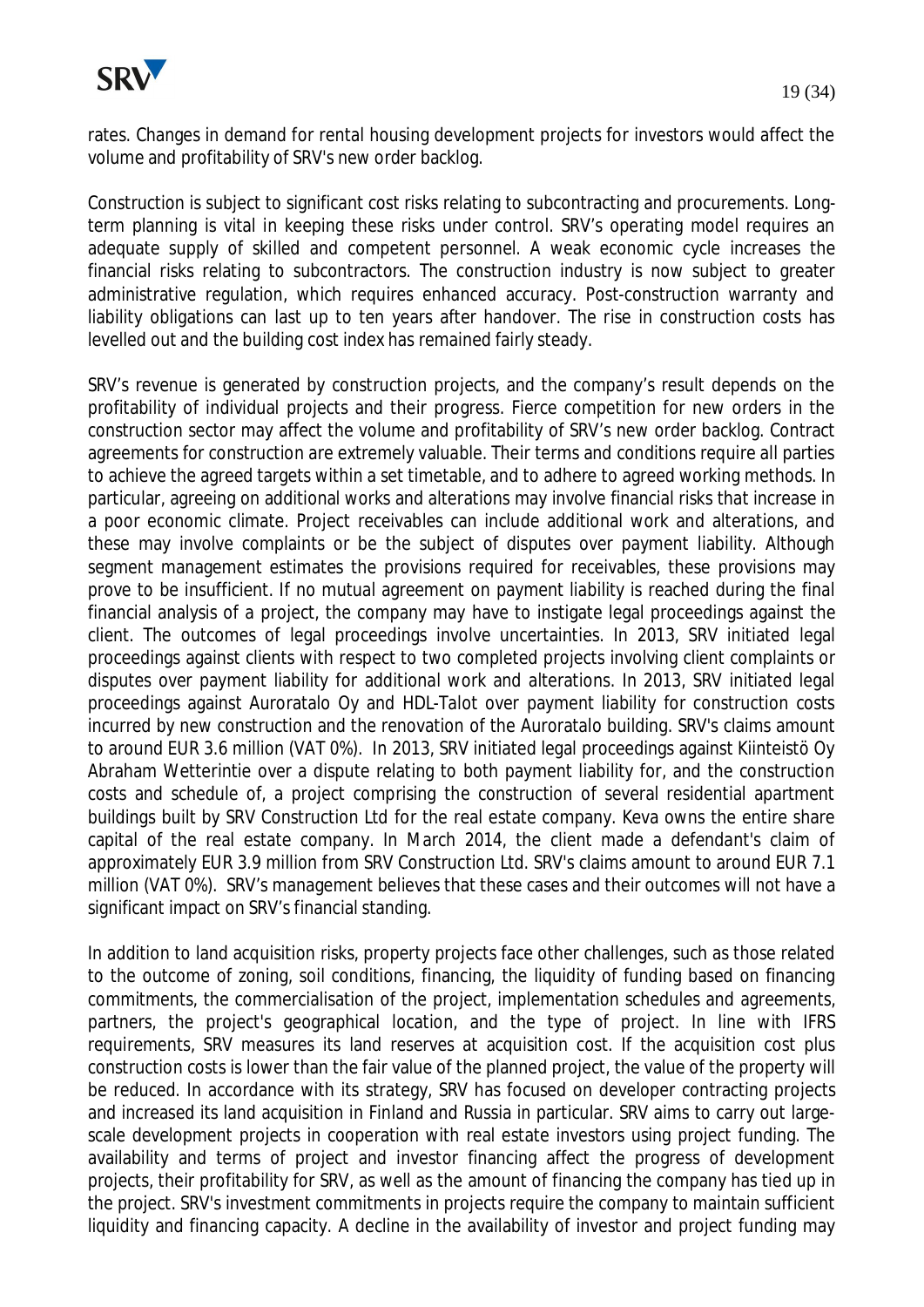

The financial risks related to SRV's operations are interest rate, currency, liquidity, capital structure, and contractual party risks. These will be presented in more detail in the Notes to the 2014 Financial Statements. Currency risks are divided into transaction risks and translation risks. Transaction risks are related to currency-denominated business and financing cash flows. Translation risks encompass investments made in foreign subsidiaries, the accounting effects of which are recorded in the translation differences for equity in the consolidated figures.

Liquidity risks may have an effect on the Group's earnings and cash flow if the Group is unable to ensure sufficient financing for its operations. SRV maintains adequate liquidity through the efficient management of cash flows and related solutions, such as binding lines of credit that are valid until further notice. The company has a long-term binding liquidity arrangement of EUR 100 million, which will mature in January 2018. The company's financing agreements contain customary terms and conditions. The financial covenant is the company's equity ratio, which, for developer contracting projects, is also reported to banks as a ratio based on percentage of completion.

Capital structure risks may adversely affect the availability of financing for the Group if the company's equity ratio falls too low. The Group does not have a public credit rating issued by a credit institution. In order to maintain its capital structure, the Group may adjust its dividend payment, or issue new shares or bonds. In order to maintain its equity ratio, the Group may be forced to make changes in its business operations or use of capital. The profitability of business operations, delays in selling or turning over developer-contractor projects, plot investments, and other increases in the balance sheet value all affect the equity ratio. The Group monitors its capital structure using its equity ratio. The Group seeks to keep its share of the capital in the balance sheet total (minus advances received) to at least 30 per cent. On 28 December 2012, SRV issued a EUR 45 million, domestic hybrid bond. The bond has no maturity, but the company has the right to redeem it in four years' time. The interest payable on the bond will increase after the first repayment date.

The Group's risk management is carried out in line with the Group's operations system, and control is exercised in accordance with the Group strategy approved by the Board of Directors of the Group's parent company. SRV also makes every effort to cover operational risks by means of insurance and contractual terms.

Corporate Governance Statement will be presented in 2014 Annual Report. Information about risks and risk management will be published also in the Notes to the Financial Statements and Annual Report.

#### **Corporate governance and resolutions of general meetings**

The Annual General Meeting (AGM) of SRV Group Plc was held on 26 March 2014. The AGM adopted the Financial Statements for the period 1 January–31 December 2013 and granted release from liability to the members of the Board of Directors and the President & CEO. As proposed by the Board of Directors, a dividend of EUR 0.12 per share was declared. The dividend was paid on 7 April 2014. Mr Ilpo Kokkila was elected chairman of the Board of Directors and Ms Minna Alitalo, Mr Arto Hiltunen, Mr Olli-Pekka Kallasvuo, Mr Timo Kokkila, and Mr Risto Kyhälä were elected to seats on the Board. The firm of public accountants PricewaterhouseCoopers Oy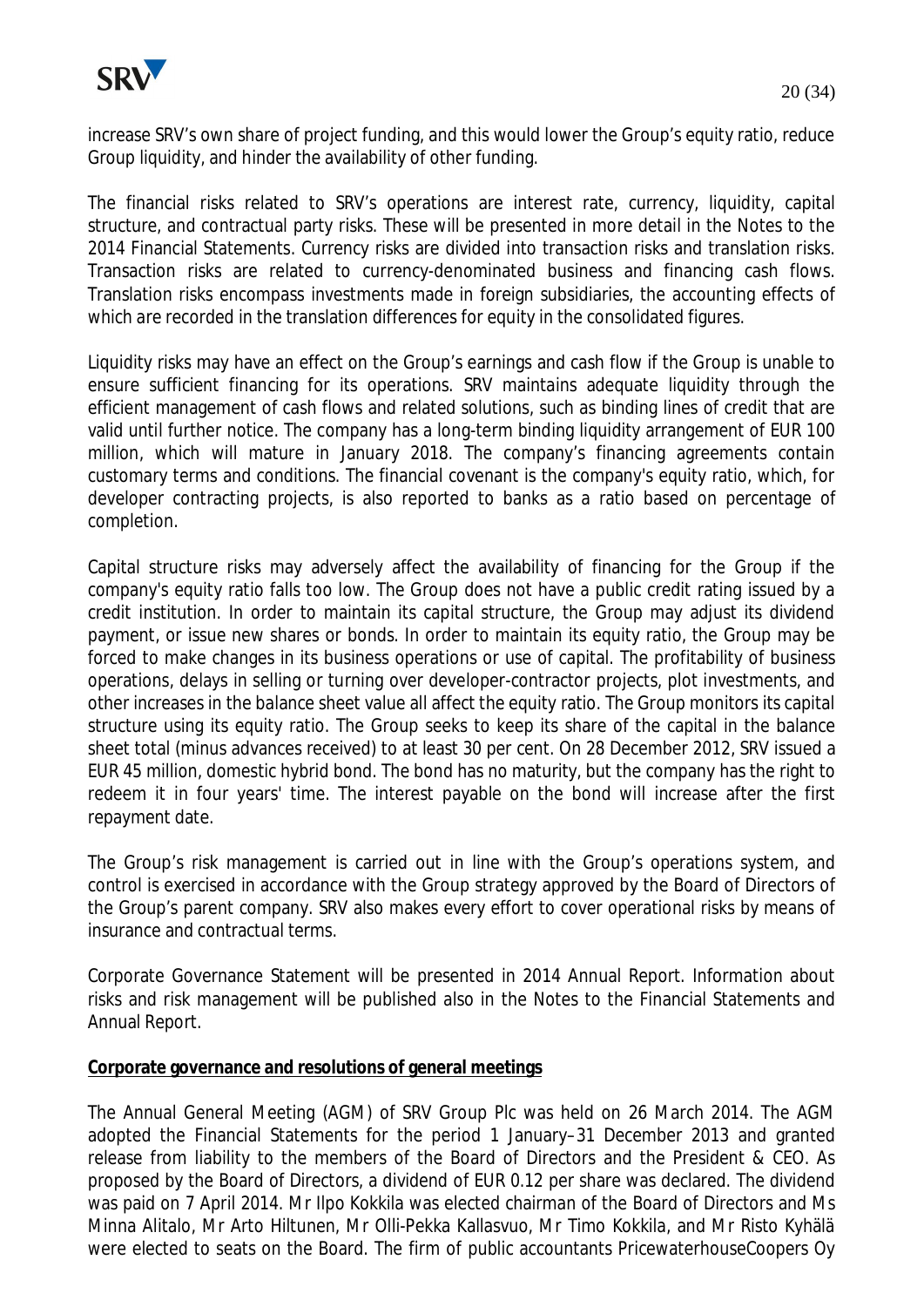

was elected as the company's auditor for the next term of office. Samuli Perälä, authorised public accountant, is the principal auditor.

The AGM authorised the Board of Directors to decide on the acquisition of the company's own shares, using the company's unrestricted equity. The Board was authorised to acquire a maximum of 3,676,846 of the company's own shares in such a manner that the number of shares acquired on the basis of this authorisation, when combined with the shares already owned by the company and its subsidiaries, does not at any given time exceed 3,676,846 shares, or 10 per cent of all shares of the company. On the basis of this authorisation, the Board may acquire a maximum of 3,676,846 shares in public trading arranged by Nasdaq OMX Helsinki Oy at a market price valid at the moment of acquisition, as well as a maximum of 200,000 shares issued on the basis of incentive schemes to individuals employed by SRV Group without consideration, or for no more than the price at which an individual within the sphere of an incentive scheme is obliged to convey a share, such that the maximum number of acquired shares nevertheless remains at 3,676,846. The aforementioned authorisations include the right to acquire shares other than in proportion to the holdings of shareholders. Shares acquired on the basis of this authorisation may be acquired in one or several instalments. The company's own shares can be acquired for use, for example, as payment in corporate acquisitions, when the company acquires assets relating to its business, as part of the company's incentive programmes, or to be otherwise conveyed, held or cancelled. The authorisations as described above shall be in force for 18 months from the decision of the general meeting and cancel the authorisation granted by the Annual General Meeting to the Board of Directors on 20 March 2013. The Board of Directors shall decide on other terms relating to the acquisition.

The Board of Directors of SRV Group Plc held its organisation meeting on 26 March 2014. Minna Alitalo was elected Chair of the Audit Committee, and Olli-Pekka Kallasvuo and Timo Kokkila as members. Ilpo Kokkila was elected as Chairman of the Nomination and Remuneration Committee, and Arto Hiltunen and Risto Kyhälä as members. Olli-Pekka Kallasvuo will serve as Vice Chairman of the Board of SRV Group Plc.

SRV Group Plc's CFO Hannu Linnoinen went on sick leave on 1 December 2014. During his absence, Linnoinen's duties are being handled by Ilkka Pitkänen, M.Sc. (Econ.), who joined SRV as of the same date.

On 9 December 2014, SRV Group Plc's Board of Directors appointed Juha Pekka Ojala, B.Sc. (Eng.), as President & CEO of SRV Group Plc as of 1 January 2015. Ojala transferred from his former position as CEO of SRV Construction Ltd. The former President & CEO, Jukka Hienonen, M. Sc. (Econ.) left his position on his own initiative.

After the end of the review period on 13 January 2015, SRV Group Plc's Board of Directors appointed Juha Toimela, M.SC. (Tech.), MBA, as CEO of SRV Construction Ltd and Vice President responsible for SRV's Business Operations in Finland. At the same time, Antero Nuutinen, B.Sc. (Eng.), was appointed Deputy CEO of SRV Construction Ltd, responsible for Housing and Regional Offices. Both Toimela and Nuutinen are members of SRV Group's Corporate Executive Team.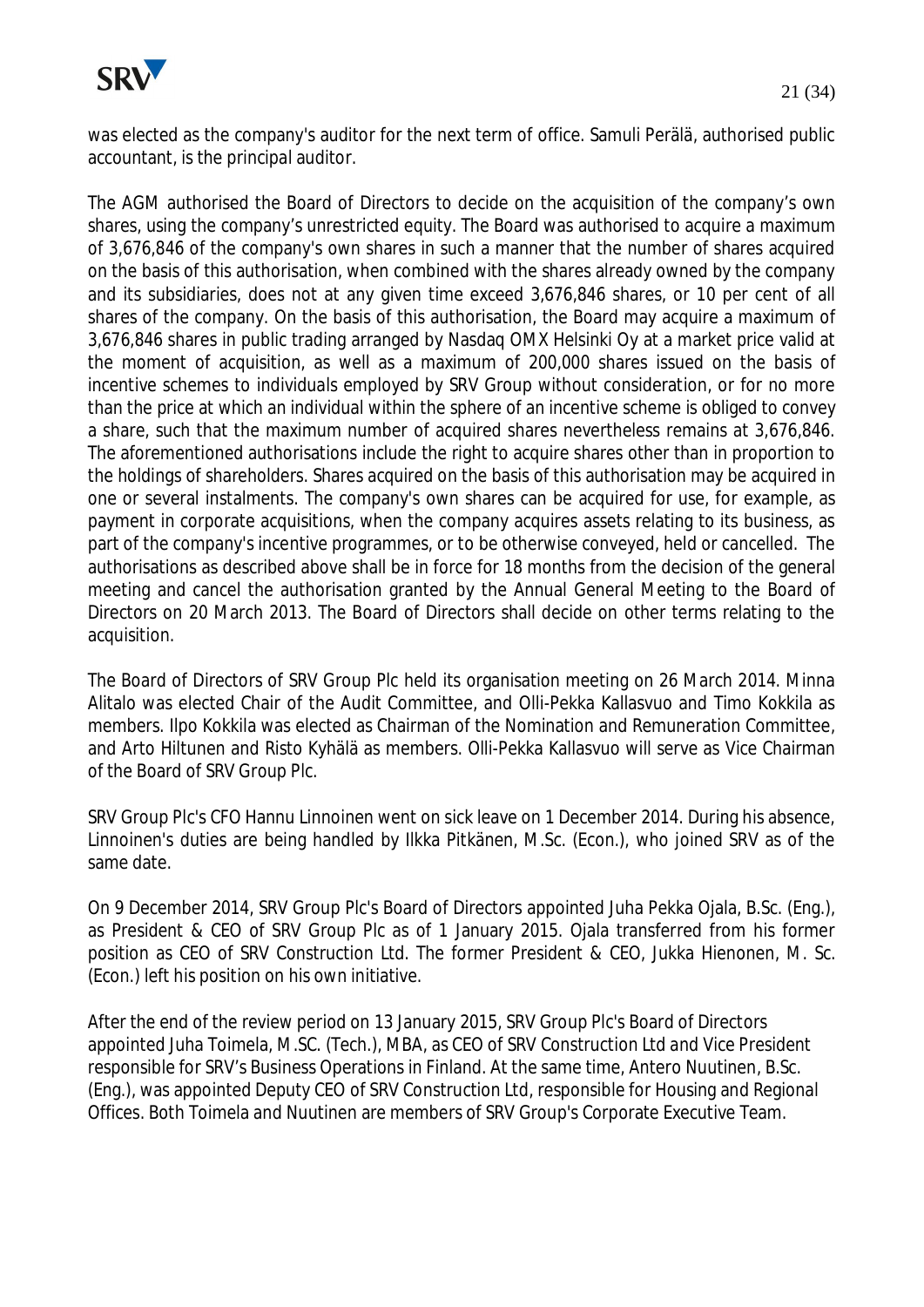

22 (34)

## **Shares and shareholders**

SRV Group Plc's share capital is EUR 3,062,520. The share has no nominal value and the number of shares outstanding is 36,768,468. The company has one class of shares. SRV had a total of 5,956 shareholders on 31 December 2014.

The closing price at OMX Helsinki at the end of the review period was EUR 2.83 (EUR 4.05 on 31 December 2013, change -30.1%). The highest share price during the review period was EUR 4.38 and the lowest EUR 2.75. SRV's equity per share without the hybrid bond at the end of the review period amounted to EUR 5.04 (EUR 4.97 on 31 December 2013). During this period, the all-share index of the Helsinki Stock Exchange (OMX Helsinki) was up 6.2 per cent, and the OMX Construction and Materials index down 35.7 per cent.

At the end of the review period, the company had a market capitalisation of EUR 100.7 million, excluding the Group's treasury shares. 3.6 million shares were traded during the period with a trade volume of EUR 13.8 million. At the end of the review period, SRV Group Plc held 1,175,307 SRV Group Plc shares (3.2 per cent of the total number of the company's shares and combined number of votes). On 11 February 2015, the Group held 1,175,307 shares (3.2 per cent of the total number of the company's shares and votes). In 2014 SRV Group Plc acquired 6,000 of its own shares (in 2013 no own shares were acquired).

## **Outlook for 2015**

During 2015, SRV's revenue and result will be affected by several factors, in addition to general economic trends, such as: SRV's own projects are recognised as income upon delivery; the part of the order backlog that is continuously recognised as income mainly consists of low-margin contracting; trends in the order backlog's profit margins; the sales volume of developer-contracted housing and the completion schedules of the properties; and the start-up of new contracts and development projects. The construction of the REDI shopping centre, which SRV is developing in Kalasatama, is expected to begin during early 2015. Based on current completion schedules, SRV estimates that a total of 247 developer-contracted housing units will be completed during 2015.

Thanks to the REDI shopping centre start-up, the Group's full-year revenue is expected to increase on 2014 (EUR 684.4 million 1–12/2014). The result before taxes is forecast at EUR 10–20 million (EUR 18.5 million 1–12/2014).

#### **Proposal for the distribution of profits**

| The parent company's distributable funds on 31 December 2014 are | EUR 138,624,233.12 |
|------------------------------------------------------------------|--------------------|
| of which net profit for the financial year is                    | EUR 8,964,662.77   |

The Board of Directors proposes to the Annual General Meeting that distributable funds be disposed of as follows:

| A dividend of EUR 0.12 per share be paid to shareholders, or | EUR 4,412,216.16   |
|--------------------------------------------------------------|--------------------|
| The amount to be transferred to shareholders' equity is      | EUR 134,212,016.96 |

No material changes have taken place in the company's financial position after the close of the financial year. The company's liquidity is good and, in the view of the Board of Directors, the proposed dividend payout does not compromise the company's solvency.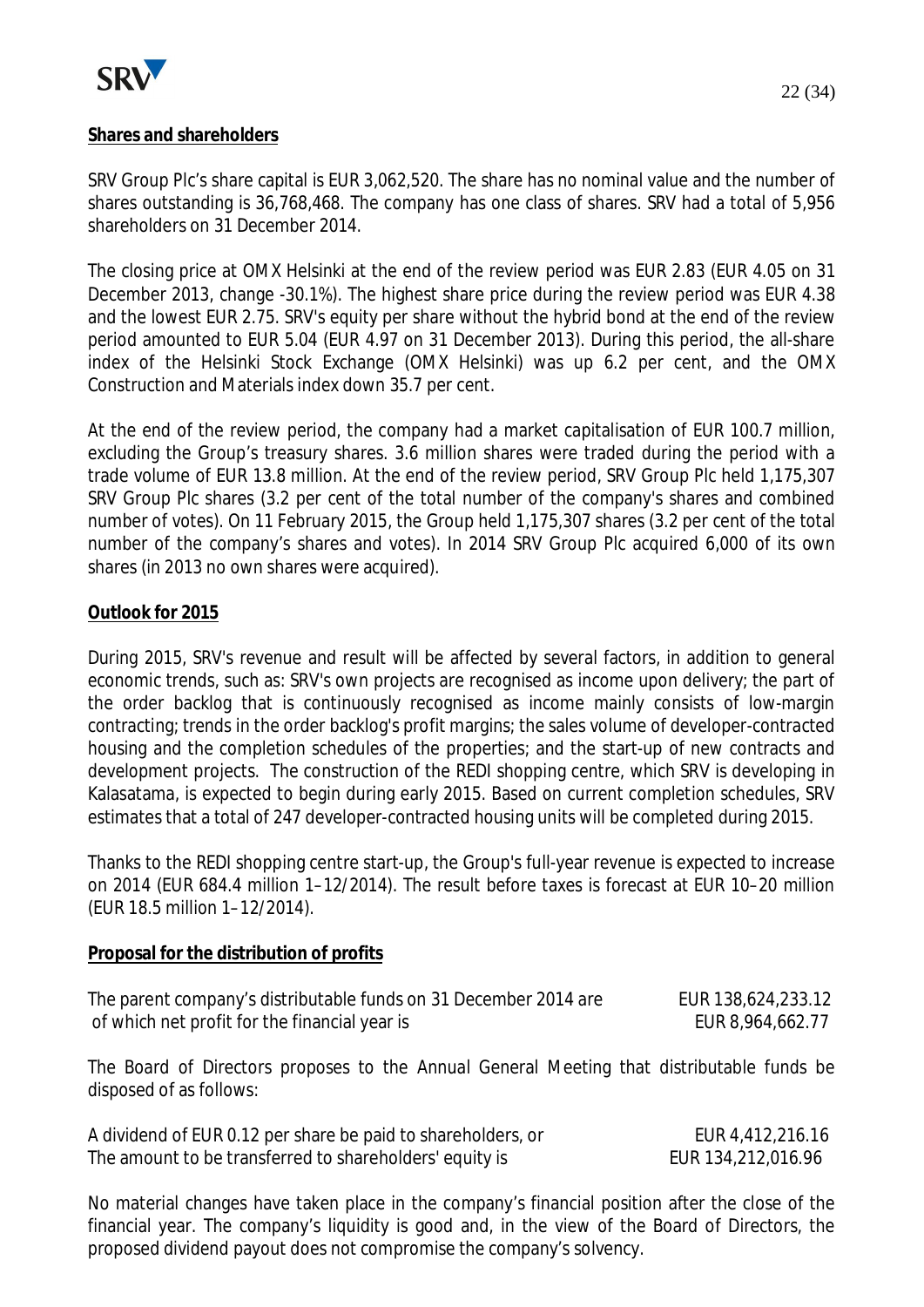

Board of Directors

All forward-looking statements in this review are based on management's current expectations and beliefs about future events, and actual results may differ materially from the expectations and beliefs such statements contain.

For further information, please contact Juha Pekka Ojala, President & CEO, +358 (201) 455 213 Ilkka Pitkänen, CFO +358 (201) 455 200, +358 (40) 6670906 Taneli Hassinen, Vice President, Communications, +358 (201) 455 208, +358 (40) 504 3321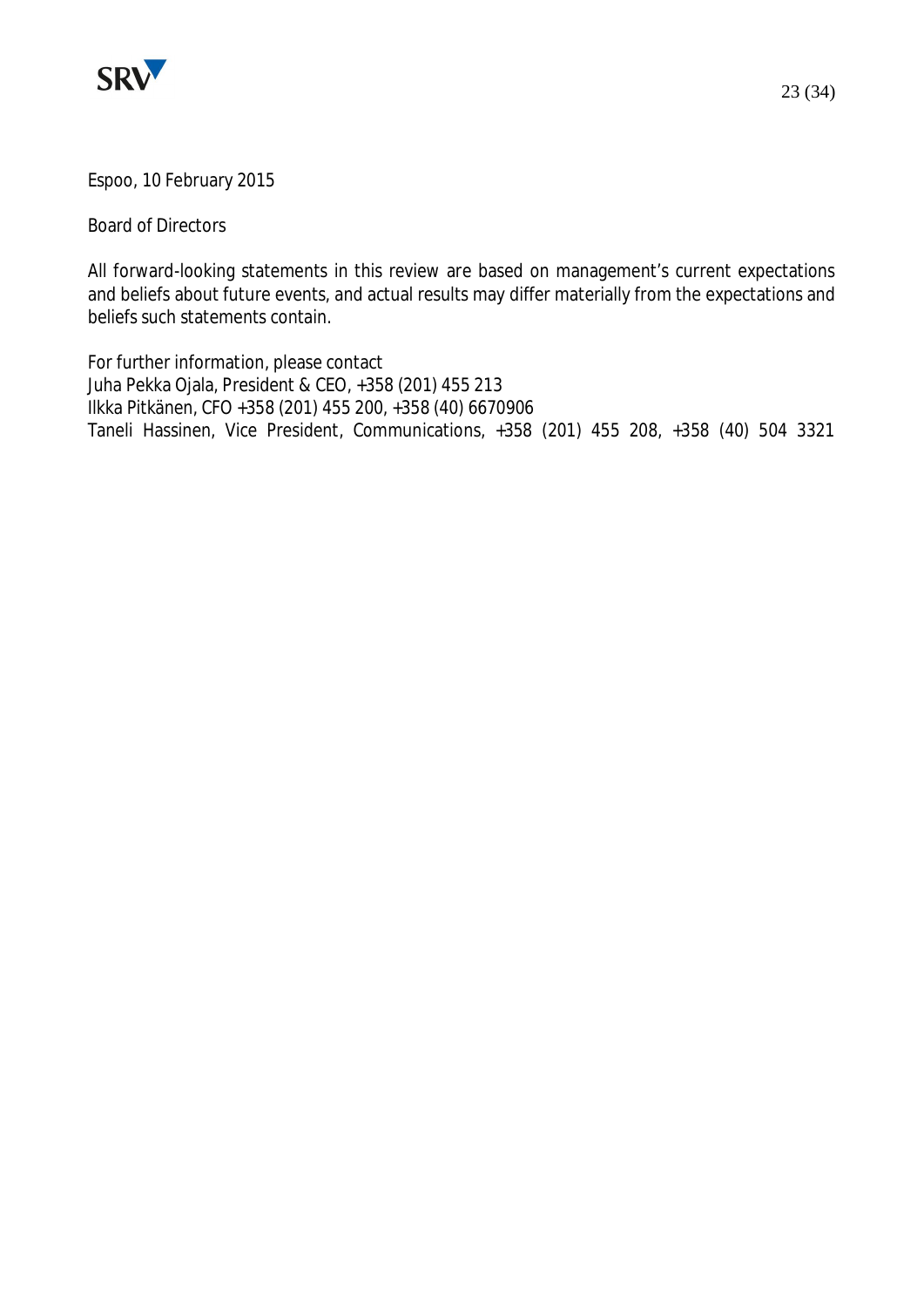

## **Key figures:**

|                                                         |                 | $1-12/$ | $1 - 12/$ | $10-12/$ | $10-12/$ |
|---------------------------------------------------------|-----------------|---------|-----------|----------|----------|
|                                                         |                 | 2014    | 2013      | 2014     | 2013     |
|                                                         | <b>EUR</b>      |         |           |          |          |
| Revenue                                                 | million         | 684.4   | 679.4     | 193.8    | 171.6    |
|                                                         | <b>EUR</b>      |         |           |          |          |
| Operating profit                                        | million         | 24.9    | 26.4      | 9.6      | 4.6      |
| Operating profit, % of revenue                          | %               | 3.6     | 3.9       | 5.0      | 2.7      |
|                                                         | <b>EUR</b>      |         |           |          |          |
| Profit before taxes                                     | million         | 18.5    | 22.8      | 7.2      | 3.6      |
| Profit before taxes, % of revenue                       | %               | 2.7     | 3.4       | 3.7      | 2.1      |
| Net profit attributable to equity holders of the parent | <b>EUR</b>      |         |           |          |          |
| company                                                 | million         | 15.2    | 18.3      | 5.3      | 1.5      |
| Return on equity, %                                     | $\overline{\%}$ | 6.9     | 8.4       |          |          |
| Return on investment, %                                 | %               | 5.4     | 5.4       |          |          |
|                                                         | <b>EUR</b>      |         |           |          |          |
| Invested capital                                        | million         | 449.8   | 528.0     |          |          |
| Equity ratio                                            | %               | 43.0    | 36.4      |          |          |
|                                                         | <b>EUR</b>      |         |           |          |          |
| Net interest-bearing debt                               | million         | 206.1   | 215.8     |          |          |
| Gearing ratio                                           | %               | 91.6    | 97.1      |          |          |
|                                                         | <b>EUR</b>      |         |           |          |          |
| Order backlog                                           | million         | 860.4   | 825.8     |          |          |
|                                                         | <b>EUR</b>      |         |           |          |          |
| New agreements                                          | million         | 700.3   | 600.7     |          |          |
| Personnel on average                                    |                 | 937     | 949       |          |          |
| Earnings per share                                      | <b>EUR</b>      | 0.33    | 0.43      | 0.13     | 0.02     |
| Earnings per share (diluted)                            | <b>EUR</b>      | 0.33    | 0.42      | 0.12     | 0.02     |
| Equity per share                                        | <b>EUR</b>      | 6.30    | 6.24      |          |          |
| Equity per share (without hybrid bond)                  | <b>EUR</b>      | 5.04    | 4.97      |          |          |
| Dividend per share <sup>1)</sup>                        | <b>EUR</b>      | 0.12    | 0.12      |          |          |
| Dividend payout ratio                                   | $\frac{1}{6}$   | 36.1    | 28.2      |          |          |
| Dividend yield                                          | %               | 4.2     | 3.0       |          |          |
| Price per earnings ratio                                |                 | 8.5     | 9.5       |          |          |
| Share price development                                 |                 |         |           |          |          |
| Share price at the end of the period                    | <b>EUR</b>      | 2.83    | 4.05      |          |          |
| Average share price                                     | <b>EUR</b>      | 3.81    | 3.75      |          |          |
| Lowest share price                                      | <b>EUR</b>      | 2.75    | 2.95      |          |          |
| Highest share price                                     | <b>EUR</b>      | 4.38    | 4.72      |          |          |
|                                                         | <b>EUR</b>      |         |           |          |          |
| Market capitalisation at the end of the period          | million         | 100.7   | 143.8     |          |          |
| Trading volume                                          | 1 000           | 3613    | 3 3 6 4   |          |          |
| Trading volume, %                                       | %               | 10.2    | 9.5       |          |          |
| Weighted average number of shares outstanding during    |                 |         |           |          |          |
| the period                                              | 1 0 0 0         | 35 558  | 35 4 95   |          |          |
| Weighted average number of shares outstanding during    |                 |         |           |          |          |
| the period (diluted)                                    | 1 0 0 0         | 35 583  | 35 5 95   |          |          |
| Number of shares outstanding at the end of the period   | 1 0 0 0         | 35 593  | 35 4 95   |          |          |
|                                                         |                 |         |           |          |          |

1) The Board of Directors' dividend proposal for 2014.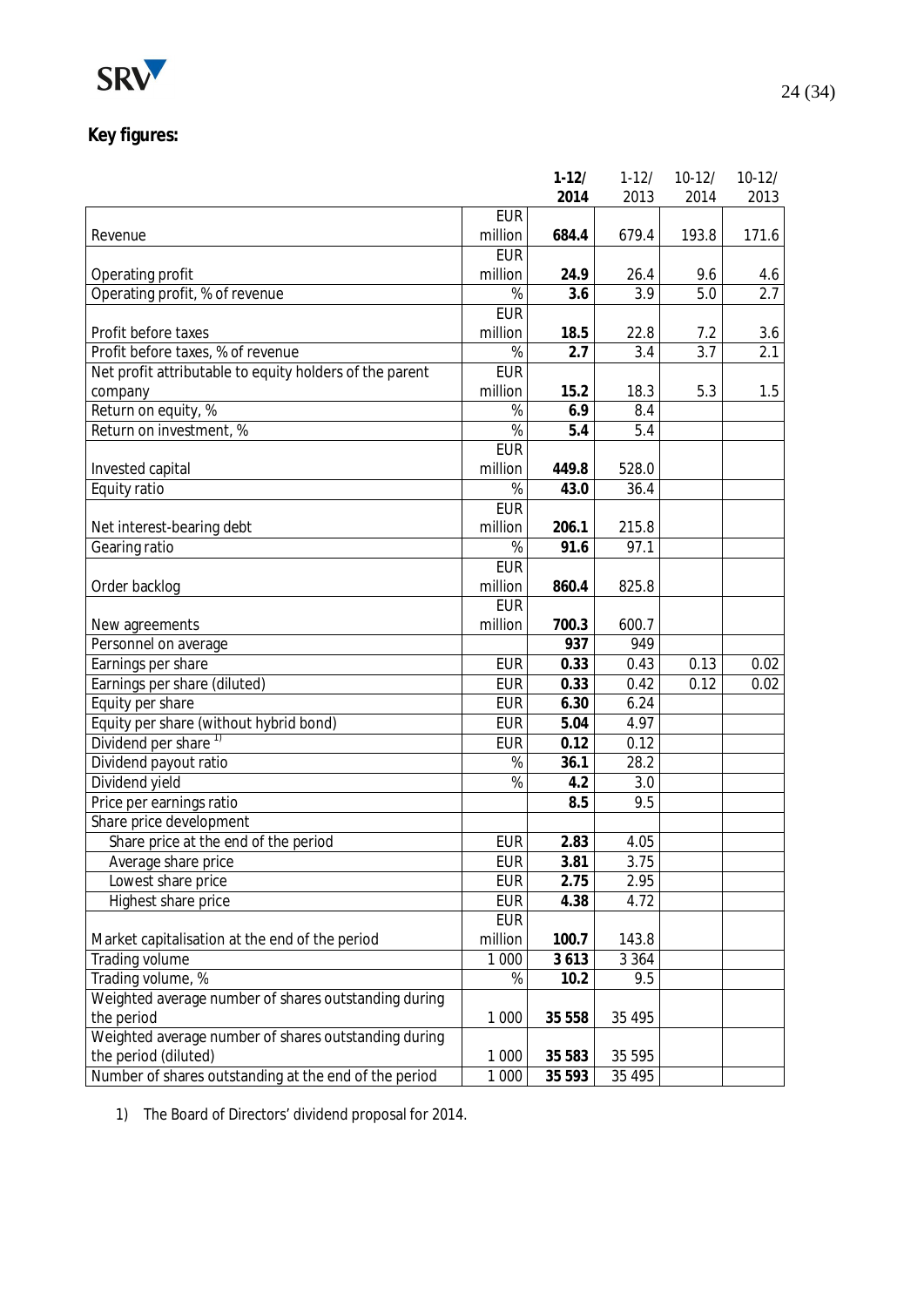

# **Calculation of key figures:**

| Gearing ratio, %                           |          | 100 x Net interest-bearing debt                                            |
|--------------------------------------------|----------|----------------------------------------------------------------------------|
|                                            |          | Total equity                                                               |
|                                            |          |                                                                            |
| Return on equity, %                        |          | 100 x Total comprehensive income for the period                            |
|                                            |          | Total equity, average                                                      |
| Return on investment, %                    |          | 100 x Result before taxes + interest and other financial expenses (without |
|                                            |          | exchange rate gains and losses)                                            |
|                                            |          | Invested capital, average                                                  |
|                                            |          |                                                                            |
| Equity ratio, %                            | $=$      | 100 x Total equity                                                         |
|                                            |          | Total assets - advances received                                           |
|                                            |          |                                                                            |
| Invested capital                           | $=$      | Total assets - non-interest bearing debt - deferred tax liabilities -      |
|                                            |          | provisions                                                                 |
| Net interest-bearing debt                  | $=$      | Interest bearing debt - cash and cash equivalents                          |
|                                            |          |                                                                            |
|                                            |          |                                                                            |
| Earnings per share attributable            |          | Result for the period - non-controlling interest                           |
| to equity holders of the parent company    | $\equiv$ | - hybrid bond interest                                                     |
|                                            |          | Average number of shares (share-issue adjusted)                            |
|                                            |          |                                                                            |
| Earnings per share attributable            | $=$      | Result for the period - non-controlling interest                           |
| to equity holders of the parent company    |          | - hybrid bond interest                                                     |
| (diluted)                                  |          | Average number of shares (share-issue adjusted, diluted)                   |
|                                            |          |                                                                            |
|                                            |          |                                                                            |
| Shareholders' equity                       | $=$      | Shareholders' equity attributable to equity holders of the parent          |
|                                            |          | company                                                                    |
|                                            |          | Average number of shares at end of period (share-issue adjusted)           |
| Shareholders' equity (without hybrid bond) | $\equiv$ | Shareholders' equity attributable to equity holders of the parent          |
|                                            |          | company - hybrid bond                                                      |
|                                            |          | Average number of shares at end of period (share-issue adjusted)           |
|                                            |          |                                                                            |
| Price per earnings ratio (P/E-ratio)       | $=$      | Share price at end of period                                               |
|                                            |          | Earnings per share                                                         |
| Dividend payout ratio, %                   |          |                                                                            |
|                                            |          | 100 x Dividend per share<br>Earnings per share                             |
|                                            |          |                                                                            |
| Dividend yield, %                          |          | 100 x Dividend per share                                                   |
|                                            |          | Share price at end of period                                               |
|                                            |          |                                                                            |
| Average share price                        | $=$      | Number of shares traded in euros during the period                         |
|                                            |          | Number of shares traded during the period                                  |
|                                            |          |                                                                            |
| Market capitalisation at the end of the    | $=$      | Number of shares outstanding at the end of the period x share price        |
| period                                     |          | at the end of the period                                                   |
| Trading volume                             | $=$      | Number of shares traded during the period and their percentage of          |
|                                            |          | the weighted average number of shares outstanding                          |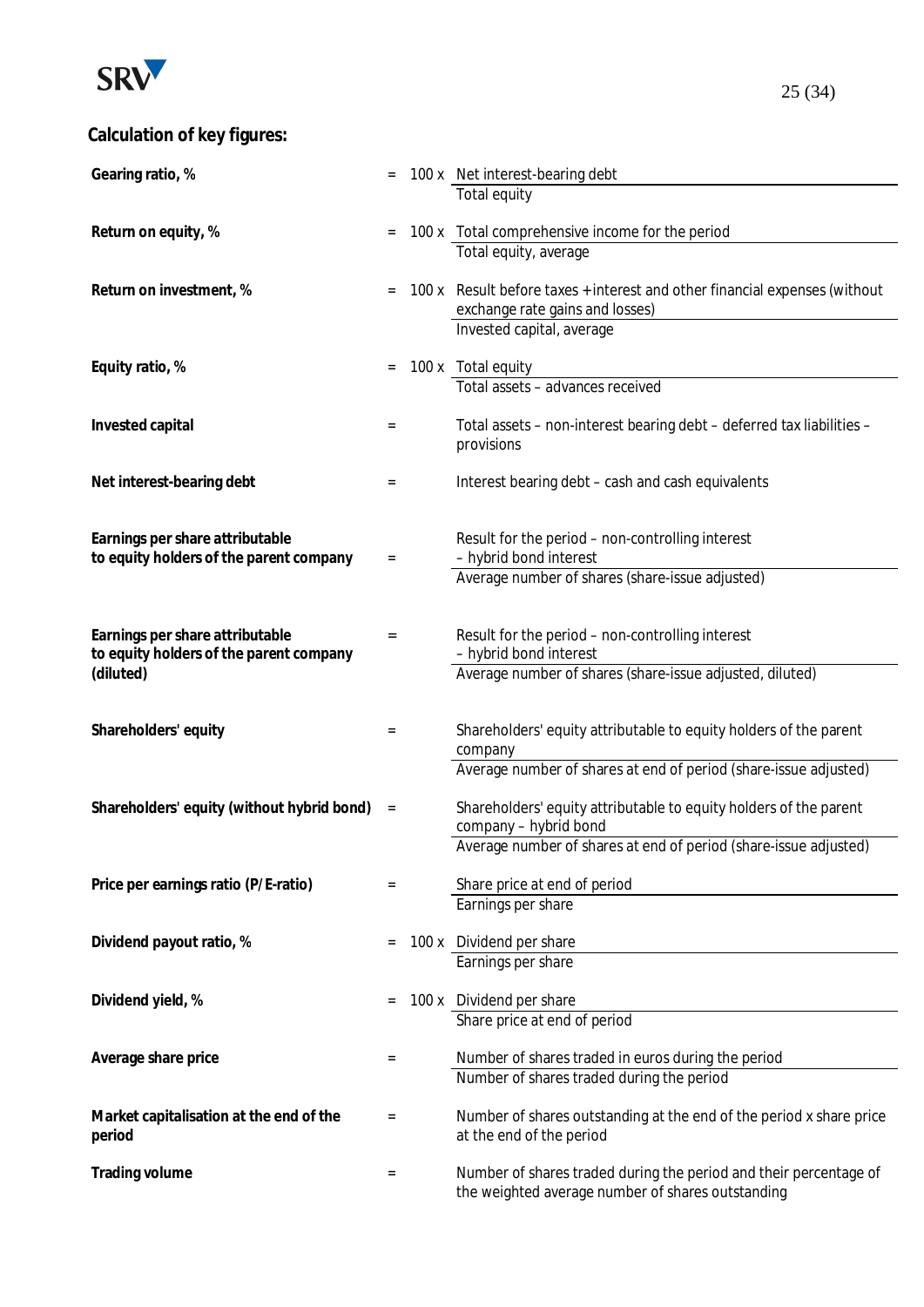

#### **SRV Group Plc, Financial Statement Release 1 January –31 December 2014: tabulated section**

APPENDICES

1) Consolidated Interim Report information: income statement, balance sheet, cash flow statement, statement of changes in equity, commitments and contingent liabilities, derivative contracts liabilities

- 2) Quarterly development
- 3) Segment information, inventories and insider events
- 4) Events after the reporting period

#### **1. Financial Statement Review 1 January –31 December 2014**

This interim report has been prepared in accordance with the IAS standard 34, Interim Financial Reporting. In preparing this interim report, SRV has applied the same accounting principles as in its year-end financial statements for 2013. However, as of 1 January 2014, the Group began to apply the new or revised IFRS standards and IFRIC interpretations published by IASB, specified in the accounting principles of SRV's year-end financial statements for 2013.

SRV has changed its presentation of associated company and joint venture form of investments in the consolidated balance sheet. In future, the company will present investments consolidated by the equity method as a separate item in non-current assets. Previously, these have been presented as inventories or other non-current financial assets, depending on the nature of the investment. Holdings in associated companies and joint venture totalled EUR 67.8 million on 31 December 2013 and EUR 31.5 million on 31 December 2012. The reclassification has no impact on the company's result, total assets or the key figures presented in the company's financial statements. The reclassification causes a change in the cash flow statement only between net cash flow from operating activities and net cash flow from investing activities. The adjustment figures of comparison periods were presented in a release issued on 30 December 2014.

The accounting principles of key figures and their formulas are unchanged, except for the earnings per share key figure. Departing from its earlier practice, the company presents only one earnings per share key figure, in which earnings attributable to shareholders of the parent are adjusted by hybrid loan interest with tax effect. The key figures of comparison periods have been adjusted to reflect the new accounting policy. In the company's view, the change has no material impact on the key figure. The figures of the release have been rounded to millions of euros, the total sum of the individual figures may differ from the sum figure presented.

The information disclosed in this interim report is unaudited. SRV's reporting segments comprise Operations in Finland, International Operations, and Other Operations. The operating segment figures are disclosed in accordance with IFRS 8, following the accounting principles applied in the consolidated financial statements.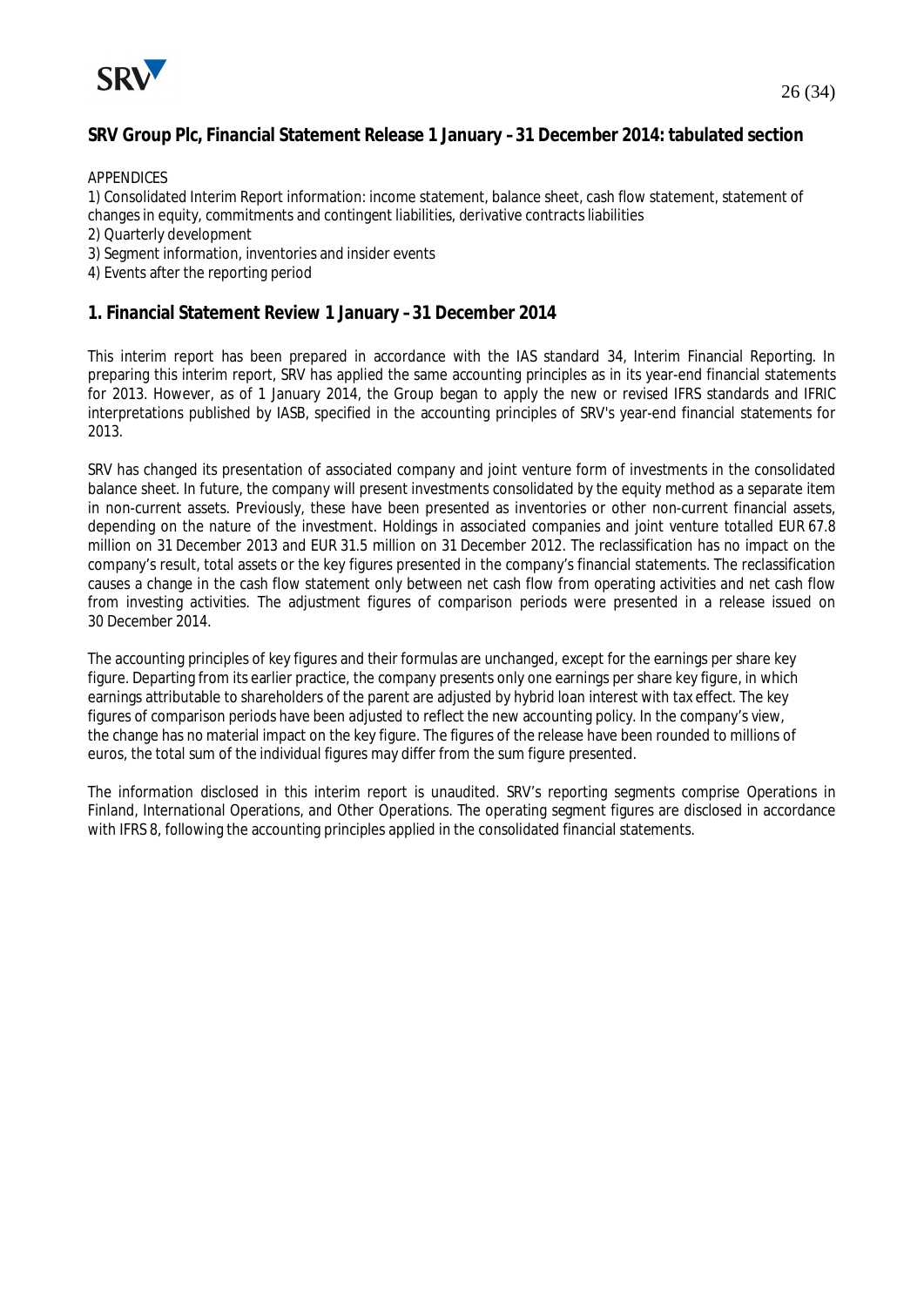

| Consolidated income statement<br>(EUR million)                                            | $1 - 12/$<br>2014 | $1 - 12/$<br>2013 | change,<br><b>MEUR</b> | change,<br>% | $10-12/$<br>2014 | $10-12/$<br>2013 |
|-------------------------------------------------------------------------------------------|-------------------|-------------------|------------------------|--------------|------------------|------------------|
| Revenue                                                                                   | 684.4             | 679.4             | 5.0                    | 0.7          | 193.8            | 171.6            |
| Other operating income                                                                    | 4.9               | 4.1               | 0.7                    | 17.9         | 0.5              | 1.4              |
| Change in inventories of finished                                                         |                   |                   |                        |              |                  |                  |
| goods and work in progress                                                                | $-54.6$           | 18.7              | $-73.3$                |              | $-8.7$           | $-1.3$           |
| Use of materials and services                                                             | $-533.1$          | $-594.8$          | 61.7                   | $-10.4$      | $-155.8$         | $-145.2$         |
| Employee benefit expenses                                                                 | $-63.2$           | $-63.6$           | 0.5                    | $-0.7$       | $-17.0$          | $-16.4$          |
| Share of results of associated<br>companies                                               | 1.0               | $-2.0$            | 3.1                    |              | 0.8              | $-1.0$           |
| Depreciation and impairments                                                              | $-2.0$            | $-3.1$            | 1.0                    | $-33.7$      | $-0.2$           | $-0.9$           |
| Other operating expenses                                                                  | $-12.5$           | $-12.3$           | $-0.2$                 | 1.5          | $-3.8$           | $-3.5$           |
| Operating profit                                                                          | 24.9              | 26.4              | $-1.4$                 | $-5.5$       | 9.6              | 4.6              |
| Financial income                                                                          | 2.8               | 1.8               | 1.0                    | 56.5         | 0.6              | $-0.4$           |
| Financial expenses                                                                        | $-9.3$            | $-5.4$            | $-3.9$                 | 72.0         | $-3.0$           | $-0.6$           |
| Financial income and expenses,                                                            |                   |                   |                        |              |                  |                  |
| total                                                                                     | $-6.4$            | $-3.6$            | $-2.8$                 | 77.9         | $-2.4$           | $-1.0$           |
| Profit before taxes                                                                       | 18.5              | 22.8              | $-4.3$                 | $-18.7$      | 7.2              | 3.6              |
| Income taxes                                                                              | $-3.2$            | $-4.5$            | 1.3                    | $-29.5$      | $-1.9$           | $-2.1$           |
| Net profit for the period                                                                 | 15.4              | 18.3              | $-2.9$                 | $-16.0$      | 5.3              | 1.5              |
| Attributable to                                                                           |                   |                   |                        |              |                  |                  |
| Equity holders of the parent                                                              |                   |                   |                        |              |                  |                  |
| company                                                                                   | 15.2              | 18.3              |                        |              | 5.3              | 1.5              |
| Non-controlling interests                                                                 | 0.2               | 0.0               |                        |              | 0.0              | 0.0              |
| Earnings per share attributable to<br>equity holders of the parent                        |                   |                   |                        |              |                  |                  |
| company                                                                                   | 0.33              | 0.43              |                        |              | 0.13             | 0.02             |
| Earnings per share attributable to                                                        |                   |                   |                        |              |                  |                  |
| equity holders of the parent                                                              |                   |                   |                        |              |                  |                  |
| company (diluted)                                                                         | 0.33              | 0.42              |                        |              | 0.13             | 0.02             |
| Statement of comprehensive                                                                |                   |                   |                        |              |                  |                  |
| income                                                                                    |                   |                   | $1-12/$                | $1 - 12/$    | $10-12/$         | $10-12/$         |
| (EUR million)                                                                             |                   |                   | 2014                   | 2013         | 2014             | 2013             |
| Net profit for the period                                                                 |                   |                   | 15.4                   | 18.3         | 5.3              | 1.5              |
| Other comprehensive income                                                                |                   |                   |                        |              |                  |                  |
| Other comprehensive income to be reclassified to profit or<br>loss in subsequent periods: |                   |                   |                        |              |                  |                  |
| Financial assets available for sale                                                       |                   |                   | $-1.2$                 | 0.0          | $-1.2$           | 0.0              |
| Income tax relating to components of other comprehensive                                  |                   |                   |                        |              |                  |                  |
| income                                                                                    |                   |                   | 0.2                    | 0.0          | 0.2              | 0.0              |
| Gains and losses arising from translating the financial                                   |                   |                   |                        |              |                  |                  |
| statements of a foreign operation                                                         |                   |                   | $-5.3$                 | 0.0          | $-0.4$           | 0.0              |
| Other comprehensive income for the period, net of tax                                     |                   |                   | $-6.2$                 | 0.0          | $-1.4$           | 0.0              |
| Total comprehensive income for the period                                                 |                   |                   | 9.1                    | 18.3         | 4.0              | 1.5              |
| Attributable to                                                                           |                   |                   |                        |              |                  |                  |
| Equity holders of the parent company                                                      |                   |                   | 9.0                    | 18.3         | 4.0              | 1.5              |
| Non-controlling interests                                                                 |                   |                   | 0.2                    | 0.0          | 0.0              | 0.0              |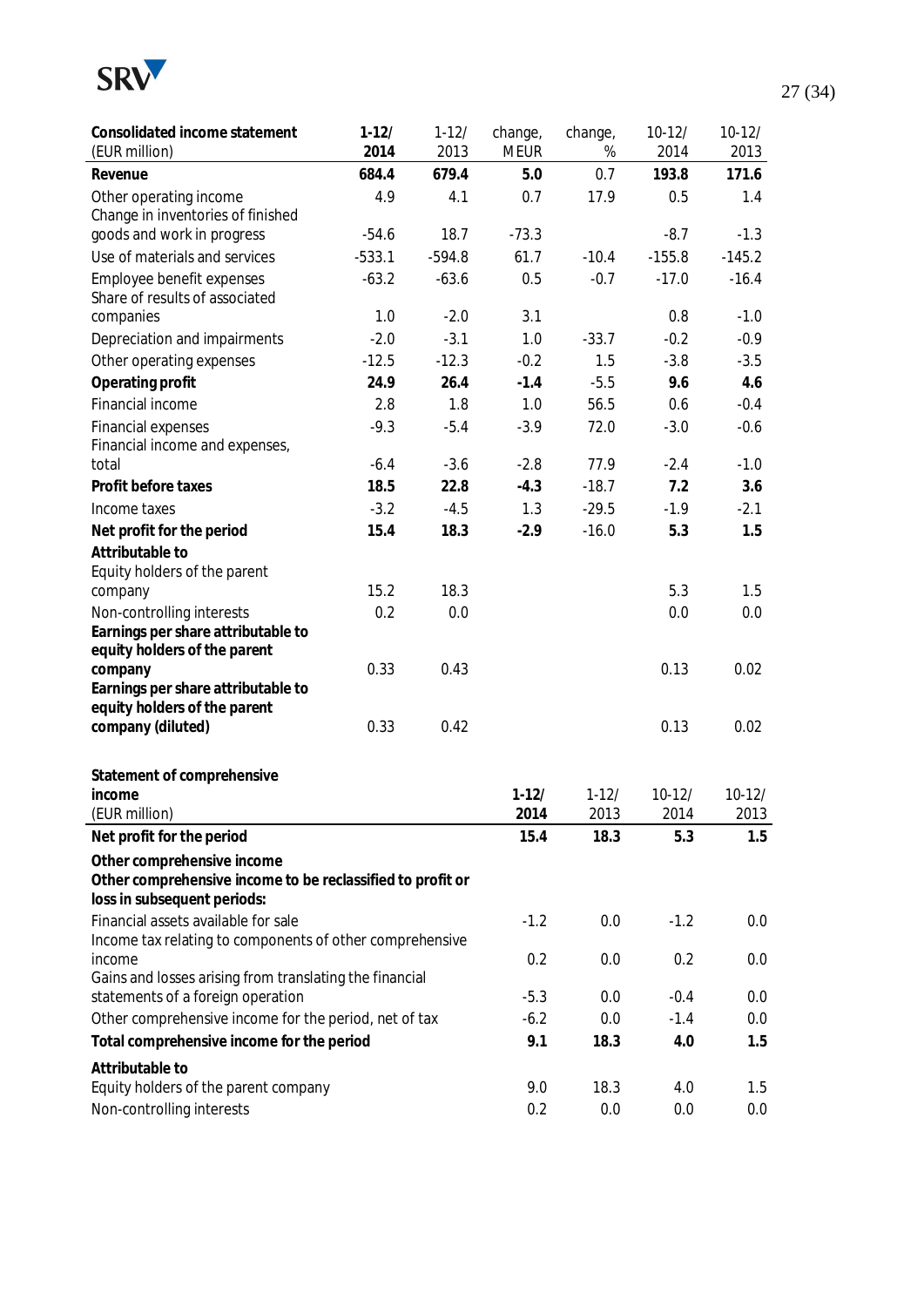

| Consolidated balance sheet (EUR million)       | 31.12.14     | 31.12.13     | change, %   |
|------------------------------------------------|--------------|--------------|-------------|
| <b>ASSETS</b>                                  |              |              |             |
| Non-current assets                             |              |              |             |
| Property, plant and equipment                  | 11.3         | 12.6         | $-10.2$     |
| Goodwill                                       | 1.7          | 1.7          | 0.0         |
| Other intangible assets                        | 0.7          | 0.8          | $-4.7$      |
| Shares in associated companies and joint       |              |              |             |
| ventures                                       | 100.0        | 67.8         | 47.4        |
| Other financial assets                         | 9.2          | 10.8         | $-14.4$     |
| Receivables                                    | 0.9          | 5.1          | $-81.9$     |
| Loan receivables from associated companies and |              |              |             |
| joint ventures                                 | 30.0         | 23.8         | 26.1        |
| Deferred tax assets                            | 7.0          | 7.5          | $-7.3$      |
| Non-current assets, total                      | 160.8        | 130.1        | 23.6        |
| Current assets                                 |              |              |             |
| Inventories                                    | 312.8        | 365.0        | $-14.3$     |
| Trade and other receivables                    | 82.6         | 75.0         | 10.2        |
| Loan receivables from associated companies and |              |              |             |
| joint ventures                                 | 1.1          | 1.1          | 0.0         |
| Current tax receivables                        | 0.3          | 1.8          | $-82.5$     |
| Cash and cash equivalents                      | 18.4         | 90.0         | $-79.5$     |
| Current assets, total                          | 415.2        | 532.9        | $-22.1$     |
| ASSETS, TOTAL                                  | 576.1        | 663.0        | $-13.1$     |
| Consolidated balance sheet (EUR million)       | 31.12.14     | 31.12.13     | change, %   |
| <b>EQUITY AND LIABILITIES</b>                  |              |              |             |
| Equity attributable to equity holders of the   |              |              |             |
| parent company                                 |              |              |             |
| Share capital                                  | 3.1          | 3.1          | 0.0         |
| Invested free equity fund                      | 92.3         | 92.2         | 0.1         |
| <b>Translation differences</b>                 | $-5.3$       | 0.0          |             |
| Fair value reserve                             | $-0.9$       | 0.0          |             |
| Retained earnings                              | 45.0         | 45.0         | 0.0         |
| Equity attributable to equity holders of the   |              |              | 11.0        |
| parent company, total                          | 90.3         | 81.3         |             |
| Non-controlling interests<br>Hybrid bond       | 224.4<br>0.8 | 221.6<br>0.6 | 1.3<br>26.4 |
| Equity, total                                  | 225.2        | 222.2        | 1.3         |
| Non-current liabilities                        |              |              |             |
| Deferred tax liabilities                       | 1.5          | 2.7          | $-42.0$     |
| Provisions                                     | 6.5          | 4.0          | 64.5        |
| Interest-bearing liabilities                   | 147.0        | 179.1        | $-17.9$     |
| Other liabilities                              | 0.0          | 1.4          | $-97.3$     |
|                                                |              |              |             |
| Non-current liabilities, total                 | 155.1        | 187.1        | $-17.1$     |
| <b>Current liabilities</b>                     |              |              |             |
| Trade and other payables                       | 111.5        | 118.9        | $-6.2$      |
| Current tax payables                           | 2.7          | 2.3          | 17.4        |
| Provisions                                     | 4.0          | 5.7          | $-30.2$     |
| Interest-bearing liabilities                   | 77.6         | 126.7        | $-38.8$     |
| Current liabilities, total                     | 195.8        | 253.6        | $-22.8$     |
| Liabilities, total                             | 350.9        | 440.8        | $-20.4$     |
| <b>EQUITY AND LIABILITIES</b>                  | 576.1        | 663.0        | $-13.1$     |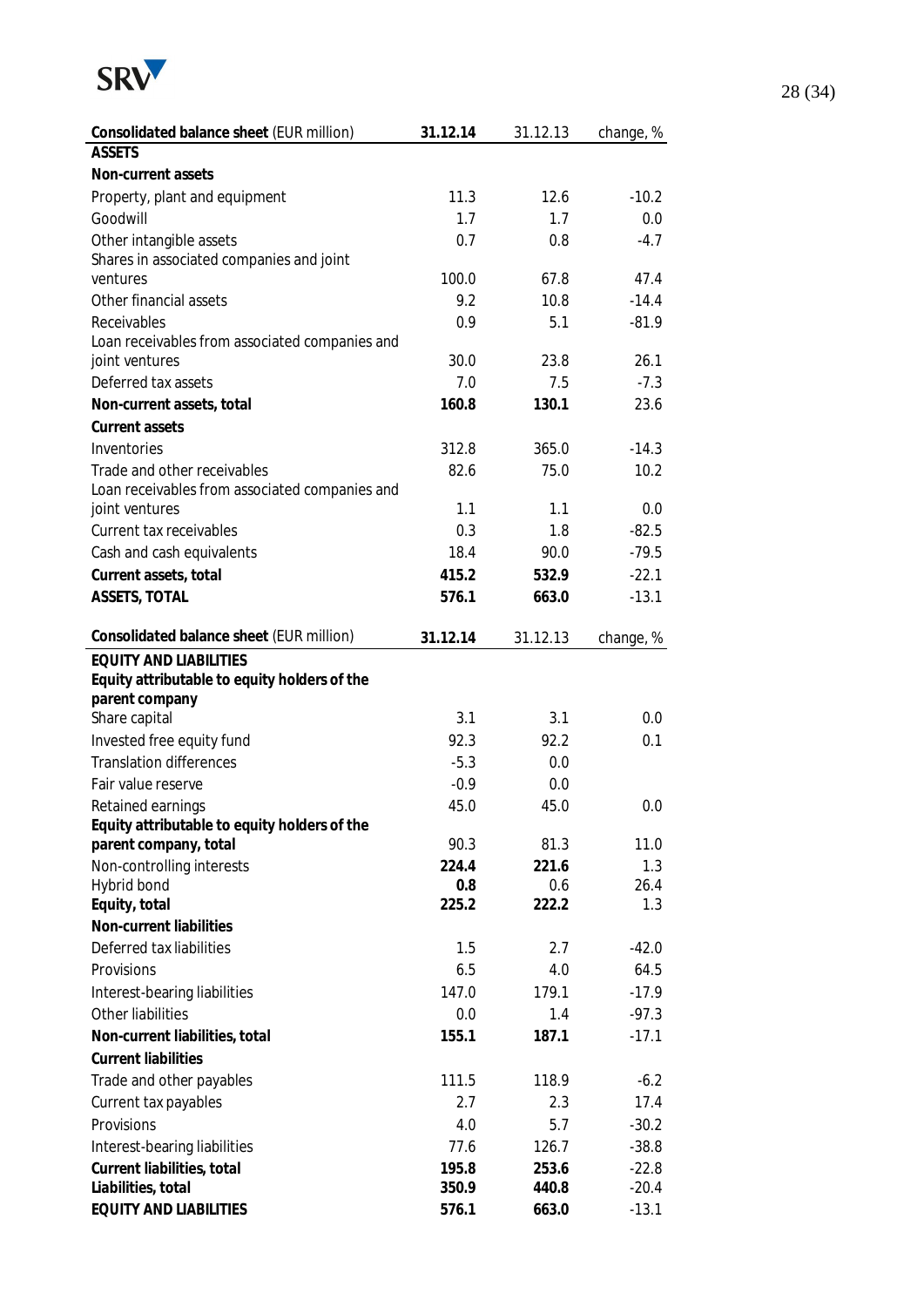

| Consolidated cash flow statement (EUR million)              | 1-12/2014 | 1-12/2013 |
|-------------------------------------------------------------|-----------|-----------|
| Cash flows from operating activities                        |           |           |
| Net profit for the period                                   | 15.4      | 18.3      |
| Adjustments:                                                |           |           |
| Depreciation and impairments                                | 2.0       | 3.1       |
| Non-cash transactions                                       | 1.2       | 10.5      |
| Financial income and expenses                               | 6.4       | 3.6       |
| Capital gains on sales of tangible and intangible assets    | 0.0       | 0.0       |
| Income taxes                                                | 3.2       | 4.5       |
| Adjustments, total                                          | 12.8      | 21.7      |
| Changes in working capital:                                 |           |           |
| Change in loan receivables                                  | $-0.8$    | 18.5      |
| Change in trade and other receivables                       | $-8.3$    | 47.7      |
| Change in inventories                                       | 50.8      | 33.2      |
| Change in trade and other payables                          | $-7.1$    | $-30.4$   |
| Changes in working capital, total                           | 34.7      | 69.1      |
| Interest paid                                               | $-14.7$   | $-14.0$   |
| Interest received                                           | 0.2       | 3.3       |
| Income taxes paid                                           | $-1.5$    | $-0.8$    |
| Net cash flow from operating activities                     | 47.0      | 97.6      |
| Cash flow from investing activities                         |           |           |
| Purchase of property, plant and equipment                   | $-2.5$    | $-2.1$    |
| Purchase of intangible assets                               | $-0.1$    | $-0.3$    |
| Purchase of other financial assets                          | $-31.1$   | $-42.7$   |
| Sale of property, plant and equipment and intangible assets | 0.1       | 0.3       |
| Sale of financial assets                                    | 0.0       | 0.2       |
| Net cash used in investing activities                       | $-33.7$   | $-44.7$   |
| Cash flows from financing activities                        |           |           |
| Proceeds from loans                                         | 10.7      | 86.6      |
| Repayments of loans                                         | $-10.2$   | $-75.8$   |
| Change in housing corporation loans                         | $-15.8$   | $-17.0$   |
| Net change in short-term loans                              | $-65.4$   | 12.4      |
| Purchase and sale of treasury shares                        | 0.2       | 0.0       |
| Dividends paid                                              | $-4.3$    | $-2.2$    |
| Net cash from financing activities                          | $-84.8$   | 4.0       |
| Net change in cash and cash equivalents                     | $-71.5$   | 56.9      |
| Cash and cash equivalents at the beginning of period        | 90.0      | 33.1      |
| Impact of exchange rate changes in cash and cash            |           |           |
| equivalents                                                 | 0.0       | 0.0       |
| Cash and cash equivalents at the end of period              | 18.4      | 90.0      |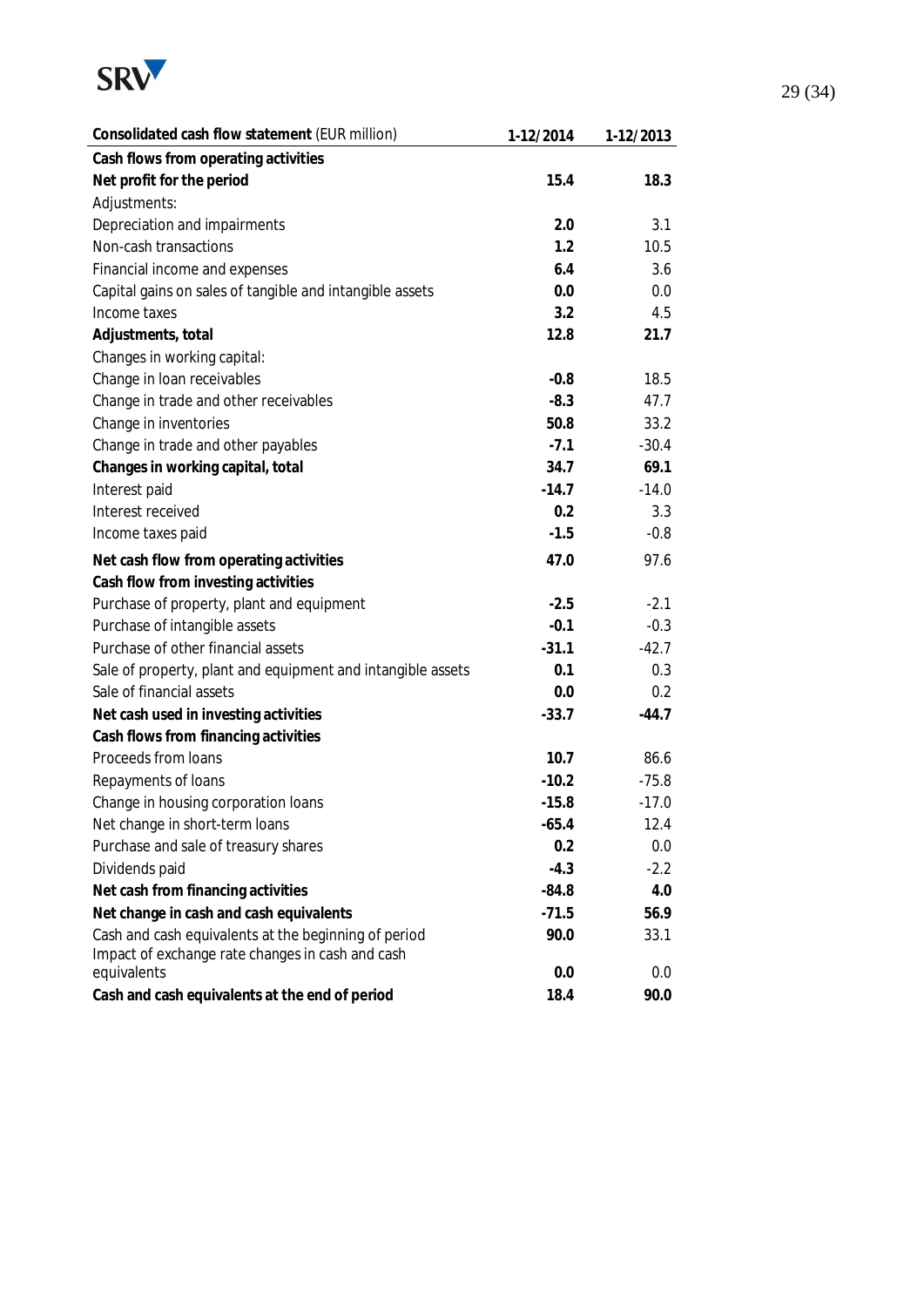

|                                               | Equity attributable to the equity holders of the parent company |                                                                                 |                |                                    |                          |                              |        |                                      |                 |
|-----------------------------------------------|-----------------------------------------------------------------|---------------------------------------------------------------------------------|----------------|------------------------------------|--------------------------|------------------------------|--------|--------------------------------------|-----------------|
|                                               | Share<br>capital                                                | Invested<br>free<br>equity<br>fund                                              | Hybrid<br>bond | Translatio<br>n<br>difference<br>S | Fair<br>value<br>reserve | Retaine<br>d<br>earning<br>S | Total  | Non-<br>controllin<br>g<br>interests | Total<br>equity |
|                                               |                                                                 | Statement of changes in Group equity 1 January - 31 December 2014 (EUR million) |                |                                    |                          |                              |        |                                      |                 |
| Equity on 1 January 2014                      | 3.1                                                             | 92.2                                                                            | 45.0           | 0.0                                | 0.0                      | 81.3                         | 221.6  | 0.6                                  | 222.2           |
| Income and expenses for the<br>period         | 0.0                                                             | 0.0                                                                             | 0.0            | $-5.3$                             | $-0.9$                   | 15.2                         | 9.0    | 0.2                                  | 9.1             |
| Dividends paid                                | 0.0                                                             | 0.0                                                                             | 0.0            | 0.0                                | 0.0                      | $-4.3$                       | $-4.3$ | 0.0                                  | $-4.3$          |
| Share-based incentive plan                    | 0.0                                                             |                                                                                 | 0.0            | 0.0                                | 0.0                      | 1.3                          | 1.3    | 0.0                                  | 1.3             |
| Purchase of treasury shares                   | 0.0                                                             | 0.0                                                                             | 0.0            | 0.0                                | 0.0                      | 0.0                          | 0.0    | 0.0                                  | 0.0             |
| Sale of treasury shares                       | 0.0                                                             | 0.1                                                                             | 0.0            | 0.0                                | 0.0                      | 0.2                          | 0.2    | 0.0                                  | 0.2             |
| Hybrid bond                                   | 0.0                                                             | 0.0                                                                             | 0.0            | 0.0                                | 0.0                      | $-3.4$                       | $-3.4$ | 0.0                                  | $-3.4$          |
| Other changes                                 | 0.0                                                             | 0.0                                                                             | 0.0            | 0.0                                | 0.0                      |                              | 0.0    | 0.0                                  | 0.0             |
| Equity on 31 December 2014                    | 3.1                                                             | 92.3                                                                            | 45.0           | $-5.3$                             | $-0.9$                   | 90.3                         | 224.4  | 0.8                                  | 225.2           |
|                                               |                                                                 | Statement of changes in Group equity 1 January -31 December 2013 (EUR million)  |                |                                    |                          |                              |        |                                      |                 |
| Equity on 1 January 2013                      | 3.1                                                             | 92.2                                                                            | 45.0           | 0.0                                | 0.0                      | 68.5                         | 208.8  | 3.5                                  | 212.3           |
| Income and expenses for the<br>financial year | 0.0                                                             | 0.0                                                                             | 0.0            | 0.0                                | 0.0                      | 18.3                         | 18.3   | 0.0                                  | 18.3            |
| Dividends paid                                | 0.0                                                             | 0.0                                                                             | 0.0            | 0.0                                | 0.0                      | $-2.1$                       | $-2.1$ | 0.0                                  | $-2.1$          |
| Share-based incentive plan                    | 0.0                                                             | 0.0                                                                             | 0.0            | 0.0                                | 0.0                      | 2.0                          | 2.0    | 0.0                                  | 2.0             |
| Purchase of treasury shares                   | 0.0                                                             | 0.0                                                                             | 0.0            | 0.0                                | 0.0                      | 0.0                          | 0.0    | 0.0                                  | 0.0             |
| Sale of treasury shares                       | 0.0                                                             | 0.0                                                                             | 0.0            | 0.0                                | 0.0                      | 0.0                          | 0.0    | 0.0                                  | 0.0             |
| Hybrid bond <sup>2)</sup>                     | 0.0                                                             | 0.0                                                                             | 0.0            | 0.0                                | 0.0                      | $-3.2$                       | $-3.2$ | 0.0                                  | $-3.2$          |
| Other changes <sup>1)</sup>                   | 0.0                                                             | 0.0                                                                             | 0.0            | 0.0                                | 0.0                      | $-2.2$                       | $-2.2$ | $-2.9$                               | $-5.1$          |
| Equity on 31 December 2013                    | 3.1                                                             | 92.2                                                                            | 45.0           | 0.0                                | 0.0                      | 81.3                         | 221.6  | 0.6                                  | 222.2           |

1) Other changes include the loss of acquisition of non-controlling interests EUR 2.9 million

2) Due to a change in the way of presenting it, the amount of hybrid bond is presented without issuing costs.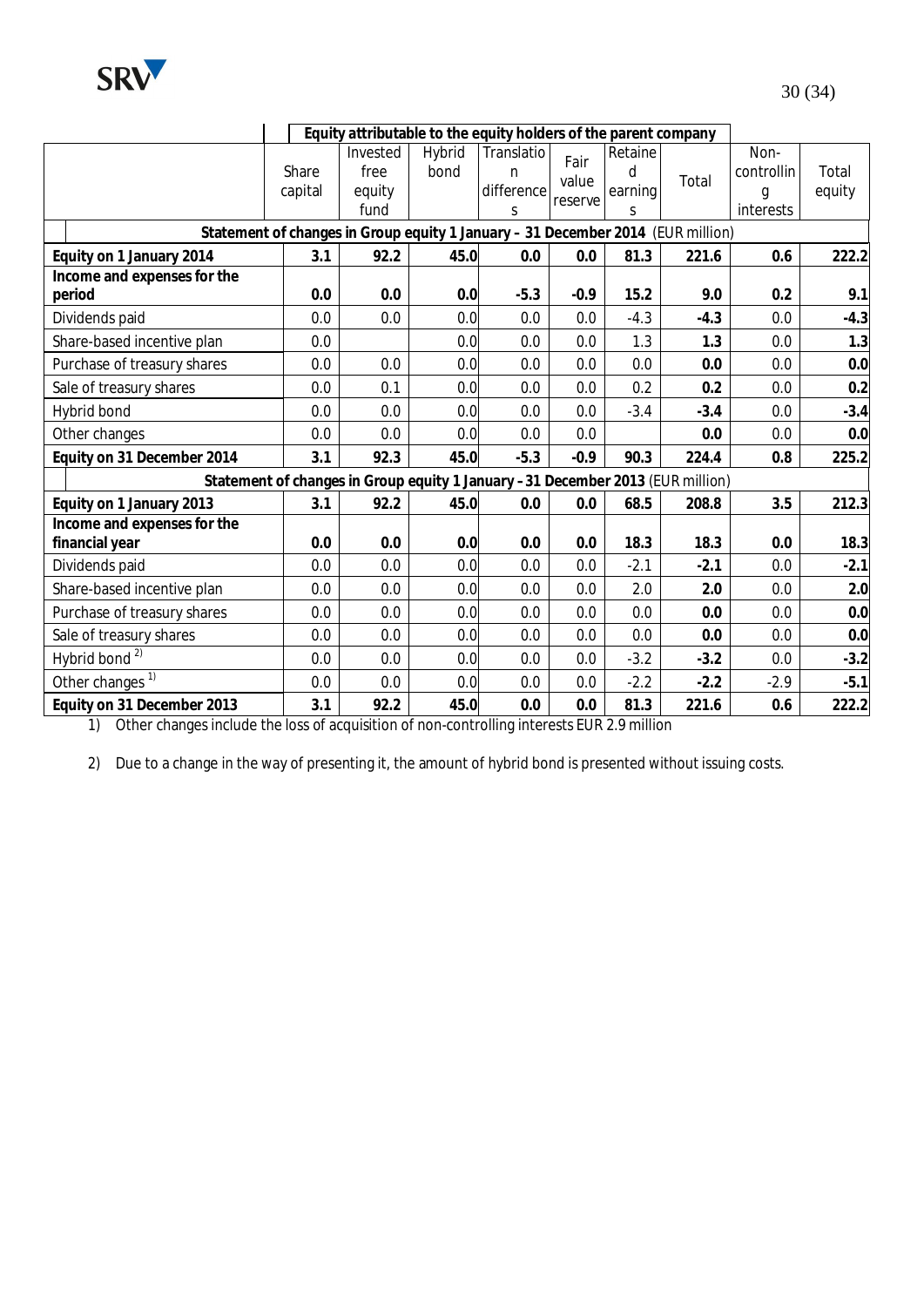

| Commitments and contingent liabilities (EUR million)     | 31.12.14 |       | 31.12.13 change, % |
|----------------------------------------------------------|----------|-------|--------------------|
| Collateral given for own liabilities                     |          |       |                    |
| Real estate mortgages given 1)                           | 79.2     | 212.4 | $-62.7$            |
| Pledges given                                            | 0.0      | 0.0   |                    |
| Other commitments                                        |          |       |                    |
| Guarantees given for liabilities on uncompleted projects | 0.0      | 0.0   |                    |
| Investment commitments given                             | 9.6      | 14.0  | $-31.0$            |
| Plots purchase commitments                               | 185.8    | 157.8 | 17 7               |

1) Real estate mortgages include the total amount of mortgages given as collateral for developer contracting housing production against the housing corporation loans of uncompleted and unsold completed projects.

| Fair and nominal values of                                                                   |         |              |         |              |
|----------------------------------------------------------------------------------------------|---------|--------------|---------|--------------|
| derivative instruments                                                                       | 12/2014 |              | 12/2013 |              |
| (EUR million)                                                                                |         | Käyvät arvot |         | Käyvät arvot |
| Hedge accounting not applied                                                                 | Posit.  | Negat.       | Posit.  | Negat.       |
| Foreign exchange forward contracts                                                           | 0.0     | 0.0          | 0.0     | 0.0          |
| Interest rate swaps                                                                          | 0.0     | 0.0          | 0.0     | 0.4          |
| Nominal values of derivative instruments                                                     |         | 12/2014      |         | 12/2013      |
| Foreign exchange forward contracts                                                           |         | 0.0          |         | 0.0          |
| Interest rate swaps                                                                          |         | 0.0          |         | 30.0         |
| The fair values of derivative instruments are besed on market prises at the end of the repor |         |              |         |              |

The fair values of derivative instruments are based on market prices at the end of the reporting period. Open foreign exchange forward contracts are hedging the financing cash flow.

#### **2. Group and Segment information by quarter**

| SRV Group (EUR million)                 | 10-12/14 | $7 - 9/14$ | $4 - 6/14$ |            | 1-3/14 10-12/13 | $7 - 9/13$ | $4 - 6/13$ | $1 - 3/13$ |
|-----------------------------------------|----------|------------|------------|------------|-----------------|------------|------------|------------|
| Revenue                                 | 193.8    | 209.0      | 143.1      | 138.5      | 171.6           | 170.0      | 179.4      | 158.4      |
| Operating profit                        | 9.6      | 6.0        | 4.9        | 4.4        | 4.6             | 6.9        | 13.7       | 1.2        |
| Financial income and expenses,          |          |            |            |            |                 |            |            |            |
| total                                   | $-2.4$   | $-0.2$     | $-1.5$     | $-2.3$     | $-1.0$          | $-1.7$     | $-0.4$     | $-0.5$     |
| Profit before taxes                     | 7.2      | 5.7        | 3.4        | 2.2        | 3.6             | 5.2        | 13.3       | 0.7        |
| Order backlog <sup>1)</sup>             | 860.4    | 944.1      | 1 047.0    | 880.2      | 825.8           | 911.5      | 959.2      | 726.7      |
| New agreements                          | 108.0    | 90.3       | 317.3      | 184.7      | 68.3            | 107.9      | 384.5      | 40.0       |
| Earnings per share, EUR                 | 0.13     | 0.14       | 0.05       | 0.01       | 0.02            | 0.07       | 0.35       | $-0.02$    |
| Equity per share, EUR <sup>1)</sup>     | 5.04     | 5.13       | 4.97       | 4.87       | 4.97            | 4.94       | 4.85       | 4.48       |
| Share closing price, EUR $1$            | 2.83     | 3.67       | 4.13       | 3.76       | 4.05            | 4.41       | 3.28       | 3.36       |
| Equity ratio, $%$ <sup>1)</sup>         | 43.0     | 38.9       | 38.4       | 39.0       | 36.4            | 39.3       | 35.2       | 34.3       |
| Net interest-bearing debt <sup>1)</sup> | 206.1    | 255.1      | 252.7      | 225.3      | 215.8           | 227.1      | 245.0      | 277.7      |
| Gearing, % <sup>1)</sup>                | 91.6     | 111.6      | 113.4      | 103.0      | 97.1            | 102.8      | 112.5      | 135.6      |
| 1) at the end of the period             |          |            |            |            |                 |            |            |            |
| Revenue (EUR million)                   | 10-12/14 | $7 - 9/14$ | $4 - 6/14$ | $1 - 3/14$ | 10-12/13        | $7 - 9/13$ | $4 - 6/13$ | $1 - 3/13$ |
| <b>Operations in Finland</b>            | 176.0    | 196.5      | 131.0      | 124.4      | 155.8           | 155.0      | 128.9      | 135.0      |
| - business construction                 | 99.1     | 144.9      | 82.5       | 69.0       | 89.1            | 88.1       | 74.6       | 67.5       |
| - housing construction                  | 76.9     | 51.7       | 48.5       | 55.4       | 66.8            | 66.9       | 54.3       | 67.5       |
| <b>International Operations</b>         | 17.8     | 12.6       | 12.4       | 14.2       | 15.7            | 15.1       | 50.4       | 23.5       |
| Other operations                        | 4.2      | 5.0        | 5.4        | 4.9        | 3.8             | 2.9        | 3.0        | 3.3        |
| Eliminations                            | $-4.1$   | $-5.1$     | $-5.7$     | $-4.9$     | $-3.8$          | $-2.9$     | $-3.0$     | $-3.4$     |
| Group, total                            | 193.8    | 209.0      | 143.1      | 138.5      | 171.6           | 170.0      | 179.4      | 158.4      |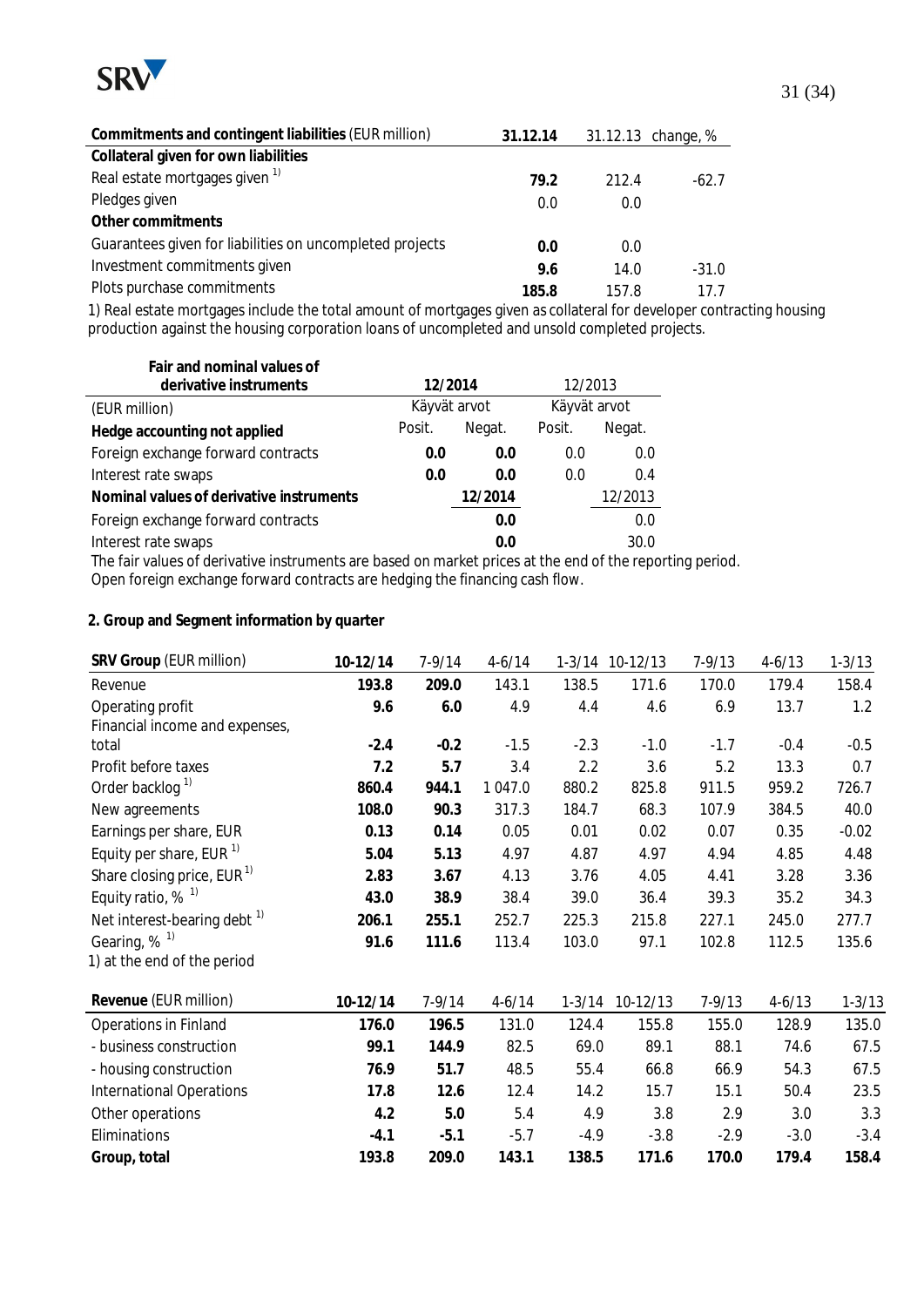

| Operating profit (EUR million)                 | 10-12/14 | $7 - 9/14$ | $4 - 6/14$ |         | 1-3/14 10-12/13 | $7 - 9/13$ | $4 - 6/13$ | $1 - 3/13$ |
|------------------------------------------------|----------|------------|------------|---------|-----------------|------------|------------|------------|
| Operations in Finland                          | 10.2     | 6.2        | 7.0        | 6.6     | 8.0             | 7.3        | 2.7        | 3.4        |
| <b>International Operations</b>                | 1.8      | 0.2        | $-0.4$     | $-0.6$  | $-1.7$          | 0.2        | 12.3       | $-0.8$     |
| Other operations                               | $-2.4$   | $-0.4$     | $-1.8$     | $-1.6$  | $-1.7$          | $-0.6$     | $-1.3$     | $-1.4$     |
| Eliminations                                   | 0.0      | 0.0        | 0.0        | 0.0     | 0.0             | 0.0        | 0.0        | 0.0        |
| Group, total                                   | 9.6      | 6.0        | 4.9        | 4.4     | 4.6             | 6.9        | 13.7       | 1.2        |
| Operating profit (%)                           | 10-12/14 | $7 - 9/14$ | $4 - 6/14$ |         | 1-3/14 10-12/13 | $7 - 9/13$ | $4 - 6/13$ | $1 - 3/13$ |
| Operations in Finland                          | 5.8      | 3.1        | 5.4        | 5.3     | 5.1             | 4.7        | 2.1        | 2.5        |
| International operations                       | 10.1     | 1.6        | $-2.9$     | $-4.0$  | $-10.7$         | 1.1        | 24.5       | $-3.6$     |
| Group, total                                   | 5.0      | 2.9        | 3.4        | 3.2     | 2.7             | 4.0        | 7.6        | $0.8\,$    |
| Order backlog (EUR million)                    | 31.12.14 | 30.9.14    | 30.6.14    | 31.3.14 | 31.12.13        | 30.9.13    | 30.6.13    | 31.3.13    |
| Operations in Finland                          | 723.2    | 777.8      | 920.0      | 721.5   | 645.8           | 727.8      | 771.6      | 686.9      |
| - business construction                        | 450.1    | 505.6      | 633.1      | 477.2   | 392.8           | 451.1      | 458.7      | 389.9      |
| - housing construction                         | 273.1    | 272.3      | 286.9      | 244.2   | 253.0           | 276.6      | 312.9      | 296.9      |
| International operations                       | 137.2    | 166.2      | 126.9      | 158.8   | 180.1           | 183.7      | 187.6      | 39.8       |
| Group, total                                   | 860.4    | 944.1      | 1 047.0    | 880.2   | 825.8           | 911.5      | 959.2      | 726.7      |
| - sold order backlog                           | 729      | 817        | 873        | 698     | 618             | 704        | 746        | 532        |
| - unsold order backlog                         | 132      | 127        | 174        | 182     | 208             | 207        | 213        | 194        |
| Order backlog, housing construction in Finland |          |            |            |         |                 |            |            |            |
| (EUR million)                                  | 31.12.14 | 30.9.14    | 30.6.14    | 31.3.14 | 31.12.13        | 30.9.13    | 30.6.13    | 31.3.13    |
| Negotiation and construction                   |          |            |            |         |                 |            |            |            |
| contracts                                      | 122      | 146        | 179        | 130     | 122             | 119        | 121        | 120        |
| Under construction, sold                       | 28       | 16         | 14         | 13      | 14              | 31         | 52         | 56         |
| Under construction, unsold                     | 59       | 41         | 26         | 27      | 60              | 87         | 117        | 99         |
| Completed and unsold                           | 65       | 69         | 68         | 74      | 57              | 40         | 24         | 21         |
| Housing construction, total                    | 273      | 272        | 287        | 244     | 253             | 277        | 313        | 297        |
| Invested capital (EUR million)                 | 31.12.14 | 30.9.14    | 30.6.14    | 31.3.14 | 31.12.13        | 30.9.13    | 30.6.13    | 31.3.13    |
| Operations in Finland                          | 277.2    | 298.9      | 303.1      | 275.3   | 274.8           | 286.5      | 291.2      | 292.7      |
| International operations                       | 203.0    | 208.5      | 192.8      | 181.7   | 177.9           | 171.7      | 179.0      | 195.4      |
| Other operations and                           |          |            |            |         |                 |            |            |            |
| eliminations                                   | $-30.5$  | $-2.2$     | $-3.6$     | 10.7    | 75.4            | 8.7        | 40.6       | 10.5       |
| Group, total                                   | 449.8    | 505.1      | 492.3      | 467.7   | 528.0           | 466.9      | 510.9      | 498.6      |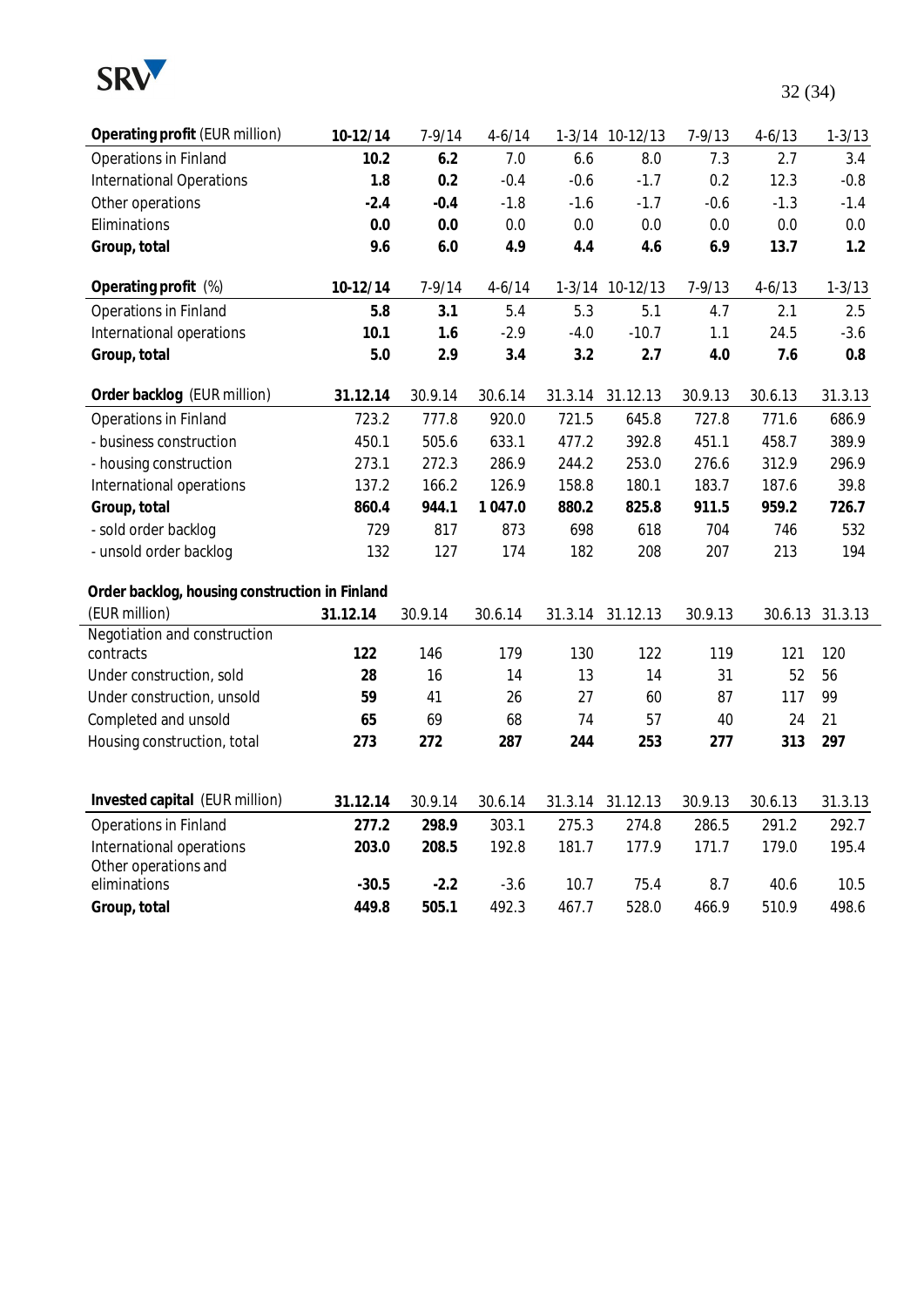

## 33 (34)

## **Housing production in Finland**

| (units)                                      | 10-12/14 | 7-9/14 | $4 - 6/14$ | $1 - 3/14$ | $10-12/13$ | $7 - 9/13$ | $4 - 6/13$ | $1 - 3/13$ |
|----------------------------------------------|----------|--------|------------|------------|------------|------------|------------|------------|
| Housing sales, total                         | 206      | 102    | 288        | 160        | 117        | 183        | 178        | 223        |
| - sales, developer contracting               | 122      | 65     | 29         | 72         | 29         | 69         | 64         | 135        |
| - sales, negotiation contracts <sup>2)</sup> | 84       | 37     | 259        | 88         | 88         | 114        | 114        | 88         |
| Developer contracting                        |          |        |            |            |            |            |            |            |
| - start-ups                                  | 197      | 111    | 0          | 22         | 0          | 25         | 142        | 35         |
| - completed                                  | 63       | 86     | 0          | 100        | 151        | 175        | 109        | 104        |
| - completed and unsold                       | 183      | 194    | 173        | 198        | 182        | 128        | 89         | 75         |
| Under construction, total <sup>1)</sup>      | 1625     | 1612   | 1638       | 1 1 8 5    | 1054       | 1 3 9 8    | 1525       | 1633       |
| - construction contracts <sup>1)</sup>       | 625      | 649    | 649        | 455        | 334        | 550        | 560        | 795        |
| - negotiation contracts <sup>1)2)</sup>      | 670      | 767    | 818        | 559        | 471        | 448        | 415        | 321        |
| - developer contracting $\frac{1}{1}$        | 330      | 196    | 171        | 171        | 249        | 400        | 550        | 517        |
| - of which sold $1$                          | 111      | 63     | 63         | 59         | 71         | 139        | 206        | 237        |
| - of which unsold <sup>1)</sup>              | 219      | 133    | 108        | 112        | 178        | 261        | 344        | 280        |

1) at the end of the period 2) investor sales under negotiation contracts

## **3. Segment information**

| Assets                       |           |             | change,     | change,  |
|------------------------------|-----------|-------------|-------------|----------|
| (EUR million)                | 31.12.14  | 31.12.13    | <b>MEUR</b> | %        |
| Operations in Finland        | 380.0     | 383.2       | $-3.3$      | $-0.9$   |
| International operations     | 226.2     | 209.1       | 17.1        | 8.2      |
| <b>Other Operations</b>      | 352.7     | 389.7       | $-37.0$     | $-9.5$   |
| Eliminations                 | $-382.8$  | $-319.0$    | $-63.8$     |          |
| Group, total                 | 576.1     | 663.0       | $-86.9$     | $-13.1$  |
| Liabilities                  |           |             | change,     | change,  |
| (EUR million)                | 31.12.14  | 31.12.13    | <b>MEUR</b> | %        |
| Operations in Finland        | 240.7     | 326.7       | $-86.0$     | $-26.3$  |
| International operations     | 155.7     | 199.0       | $-43.3$     | $-21.8$  |
| <b>Other Operations</b>      | 167.0     | 207.0       | $-40.0$     | $-19.3$  |
| Eliminations                 | $-212.4$  | $-291.9$    | 79.4        |          |
| Group, total                 | 350.9     | 440.8       | $-89.9$     | $-20.4$  |
| Invested capital             |           |             | change,     | change,  |
| (EUR million)                | 31.12.14  | 31.12.13    | <b>MEUR</b> | %        |
| <b>Operations in Finland</b> | 277.2     | 274.8       | 2.5         | 0.9      |
| International operations     | 203.0     | 177.9       | 25.1        | 14.1     |
| <b>Other Operations</b>      | $-30.5$   | 75.4        | $-105.9$    | $-140.5$ |
| Eliminations                 | 449.8     | 528.0       | $-78.3$     | $-14.8$  |
| Return on investment %       | $1-12/14$ | $1 - 12/13$ |             |          |
| Operations in Finland        | 10.8      | 7.3         |             |          |
| International operations     | 1.3       | 6.3         |             |          |
| Group, total                 | 5.4       | 5.4         |             |          |